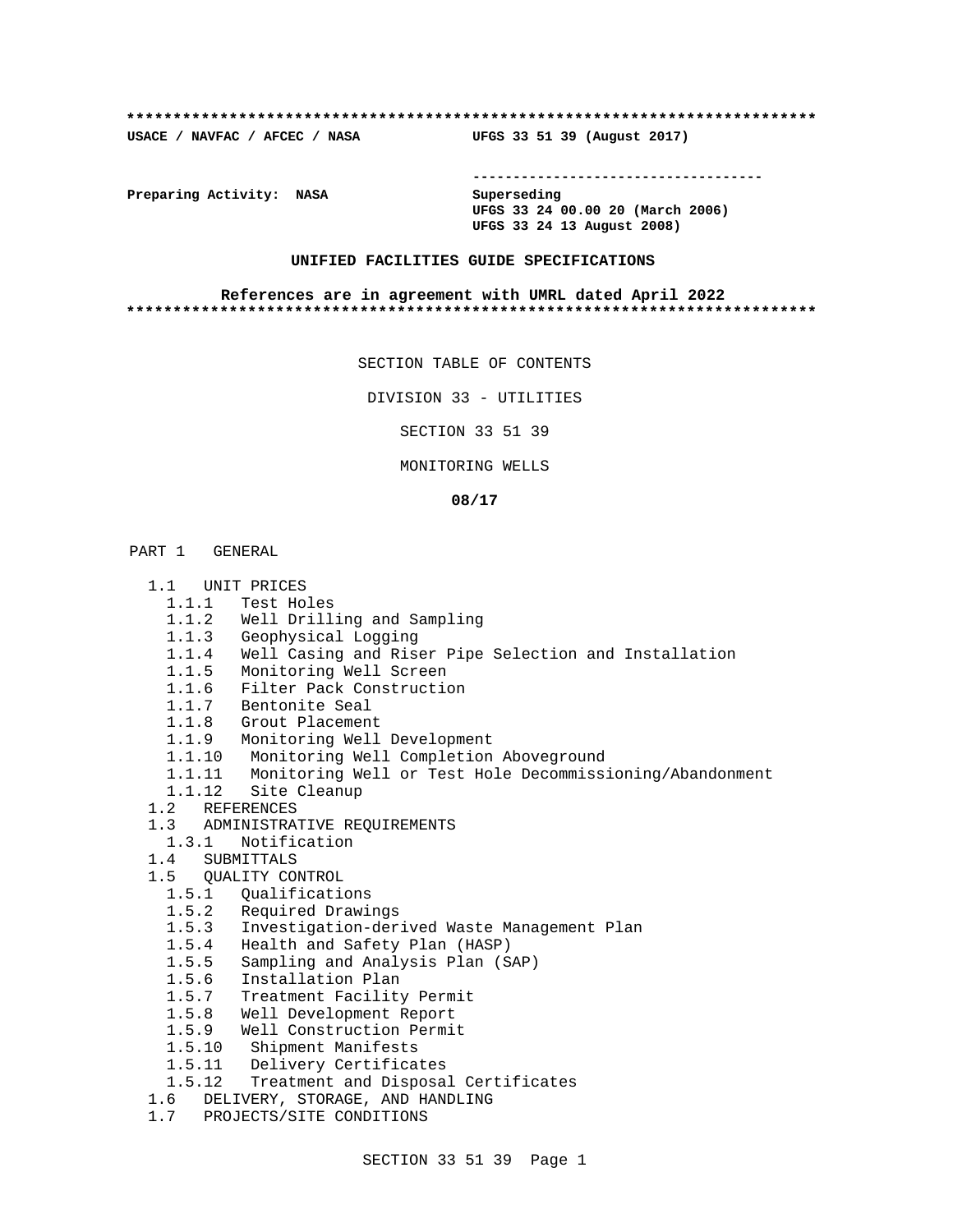- PART 2 PRODUCTS
	- 2.1 SYSTEM DESCRIPTION
	- 2.2 COMPONENTS
	- 2.2.1 Well Casing
		- 2.2.1.1 Stainless Steel Pipe
		- 2.2.1.2 PVC Pipe
	- 2.2.2 Well Screen
		- 2.2.2.1 Stainless Steel Screens
		- 2.2.2.2 PVC Screens
	- 2.2.2.3 Prepacked Screen Monitoring Wells
	- 2.2.3 Primary Filter Pack
	- 2.2.3.1 Secondary Filter Pack
	- 2.2.4 Annular Sealants
		- 2.2.4.1 Bentonite Seal
		- 2.2.4.2 Neat Cement Grout
		- 2.2.4.3 Cement And Bentonite Grout
	- 2.2.5 Bottom Plugs
	- 2.2.6 Locking Well Cap
	- 2.2.7 Protective Outer Casing [and Bollards]
	- 2.2.8 Polyethylene Sheeting

## PART 3 EXECUTION

- 3.1 PREPARATION
	- 3.1.1 Water Source
	- 3.1.2 Decontamination
	- 3.1.3 Decontamination Station
- Containerization Of Development Water, And Drill Cuttings
- 3.2 INSTALLATION
	- 3.2.1 Drilling Method
	- 3.2.2 Test Hole Requirements
	- 3.2.3 Borehole Diameter and Depth
	- 3.2.4 Screen, Well Casing And Riser Pipe Placement
	- 3.2.5 Filter Pack Placement
	- 3.2.6 Bentonite Seal
		- 3.2.6.1 Bentonite Pellets
		- 3.2.6.2 Bentonite Chips
		- 3.2.6.3 Bentonite Slurry
		- 3.2.6.4 Bentonite Seal Thickness And Replacement
	- 3.2.7 Grout Placement
	- 3.2.8 Concrete or Gravel Pad Placement
	- 3.2.9 Protective Cover Placement
		- 3.2.9.1 Aboveground Completions
		- 3.2.9.2 At-Grade Completions
		- 3.2.9.3 Protective Steel Casing
		- 3.2.9.4 Flush-to-Ground Utility Vault
	- 3.2.10 Well Identification
- 3.3 FIELD QUALITY CONTROL<br>3.3.1 Temporary Contain
	- Temporary Containment of Soil Removed from the Borehole
	- 3.3.2 Well Alignment
	- 3.3.3 Sampling
	- 3.3.4 Sampling for Chemical Analysis
	- 3.3.5 Sampling for Geotechnical Analysis
	- 3.3.5.1 Geophysical Logging
	- 3.3.6 In-Situ Permeability Determination
	- 3.3.7 Well Development
		- 3.3.7.1 Well Development Records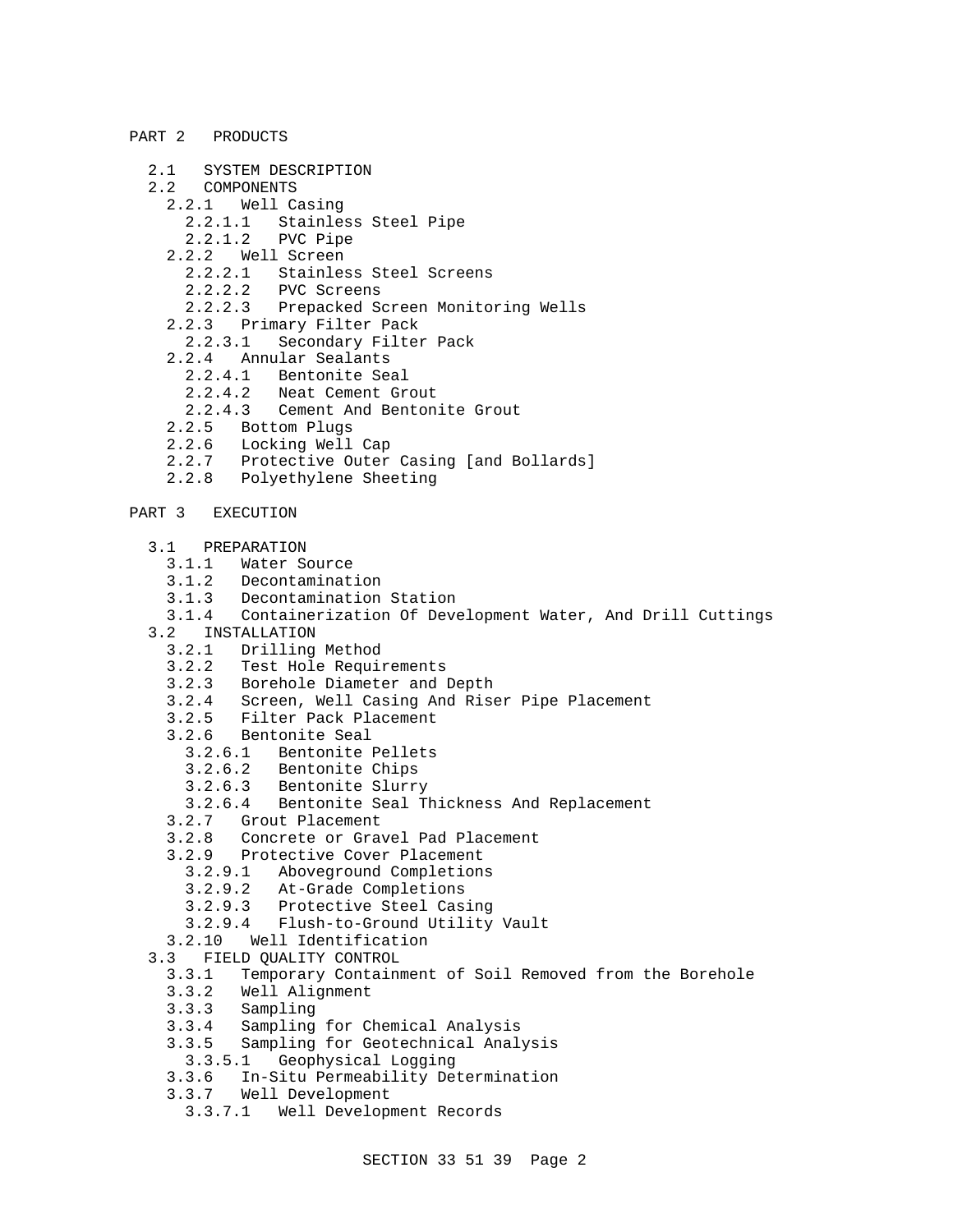- 3.3.8 Surveys
	- 3.3.8.1 Survey Maps and Notes
- 3.3.9 Project Photographs
- 3.4 ADJUSTING AND CLEANING
	- 3.4.1 Site Cleanup
	- 3.4.2 Water From Well Development Operations
	- 3.4.2.1 Disposal of Containerized Water
	- 3.4.3 Drilling Waste Disposal
	- 3.4.4 Transportation Of Contaminated Soil And Water
	- Disposal of Contaminated Soil And Water
- 3.5 CLOSEOUT ACTIVITIES
	- 3.5.1 Well Acceptance
	- 3.5.2 Documentation Reports
		- 3.5.2.1 Borehole Logs
	- 3.5.2.2 Installation Diagrams
	- 3.5.3 Geophysical Logs
	- 3.5.4 Well Decommissioning/Abandonment Records
- -- End of Section Table of Contents --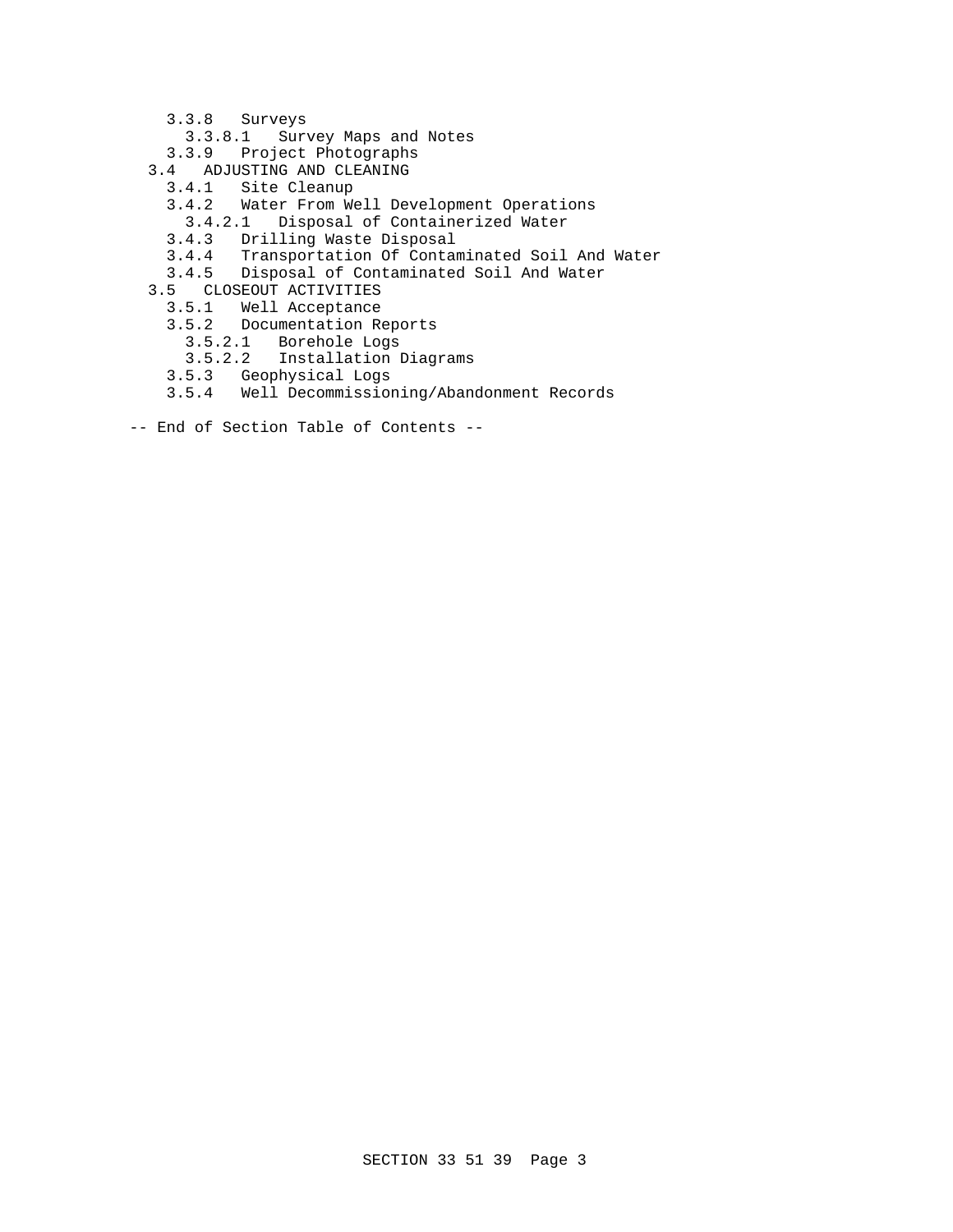USACE / NAVFAC / AFCEC / NASA

--------------------------------------

Preparing Activity: NASA

Superseding UFGS 33 24 00.00 20 (March 2006) UFGS 33 24 13 August 2008)

UFGS 33 51 39 (August 2017)

## UNIFIED FACILITIES GUIDE SPECIFICATIONS

References are in agreement with UMRL dated April 2022 

SECTION 33 51 39

MONITORING WELLS 08/17

NOTE: This specification covers the requirements for monitoring well installation and testing at hazardous and non-hazardous waste sites. Adhere to UFC 1-300-02 Unified Facilities Guide Specifications (UFGS) Format Standard when editing this quide specification or preparing new project specification sections. Edit this guide specification for project specific requirements by adding, deleting, or revising text. For bracketed items, choose applicable item(s) or insert appropriate information. Remove information and requirements not required in respective project, whether or not brackets are present. Comments, suggestions and recommended changes for this quide specification are welcome and should be submitted as a Criteria Change Request (CCR). NOTE: This guide specification is not appropriate for vapor extraction and two phase extraction wells. PART 1 GENERAL NOTE: In most monitoring wells, because optimum yield from the well is not as critical to achieve as it is in production or extraction wells, and because extensive development is more difficult to accomplish in small diameter wells, screens are usually designed to have smaller openings, so that less formation material is pulled into the well during the development and sampling.

Use Section 33 11 13 WATER SUPPLY WELLS for water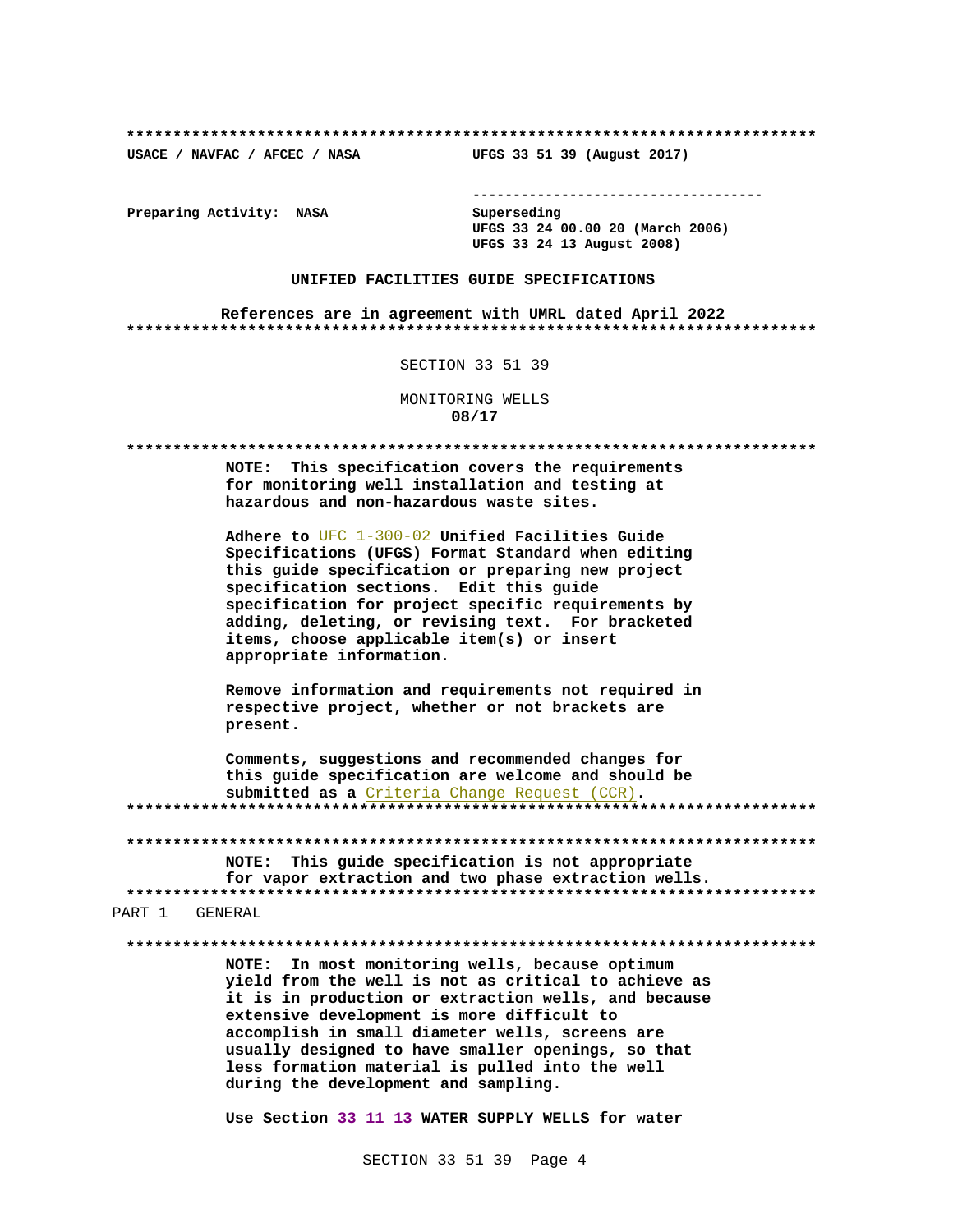**supply wells and associated testing.**

**Use Section 33 26 00.00 10 RELIEF WELLS for projects relating to the relief of excess hydrostatic pressures adjacent to dams, locks, levees or other water retaining structures.**

**Coordinate and specify the appropriate pump for the specified well in a separate section.**

**Include the following in the drawings, and any other information necessary to indicate layout and general configuration of the well:**

**1. Diameter of drilled hole**

**2. Casing diameter**

**3. Well screen diameter, length, location, and slotted opening size**

**4. Minimum depth of casing and minimum depth well screen**

**5. Depth to primary and secondary filter packs**

**6. Depth to bentonite seal and grout seal**

**7. Type of cap, cover, or seal required at top of well.**

**Include the applicable state and local regulatory references where appropriate in the body of the specification.**

**Use the following specifications in conjunction with this section:**

**01 35 26 GOVERNMENTAL SAFETY REQUIREMENTS**

**01 35 29.13 HEALTH, SAFETY, AND EMERGENCY RESPONSE PROCEDURES FOR CONTAMINATED SITES**

**01 32 01.00 10 PROJECT SCHEDULE**

**01 32 16.00 20 SMALL PROJECT CONSTRUCTION PROGRESS SCHEDULES] or**

**[01 32 17.00 20 COST-LOADED NETWORK ANALYSIS SCHEDULES (NAS)]**

**01 45 00.00 20 QUALITY CONTROL**

**01 45 00.00 10 QUALITY CONTROL**

**01 45 00.00 40 QUALITY CONTROL**

**02 81 00 TRANSPORTATION AND DISPOSAL OF HAZARDOUS MATERIALS**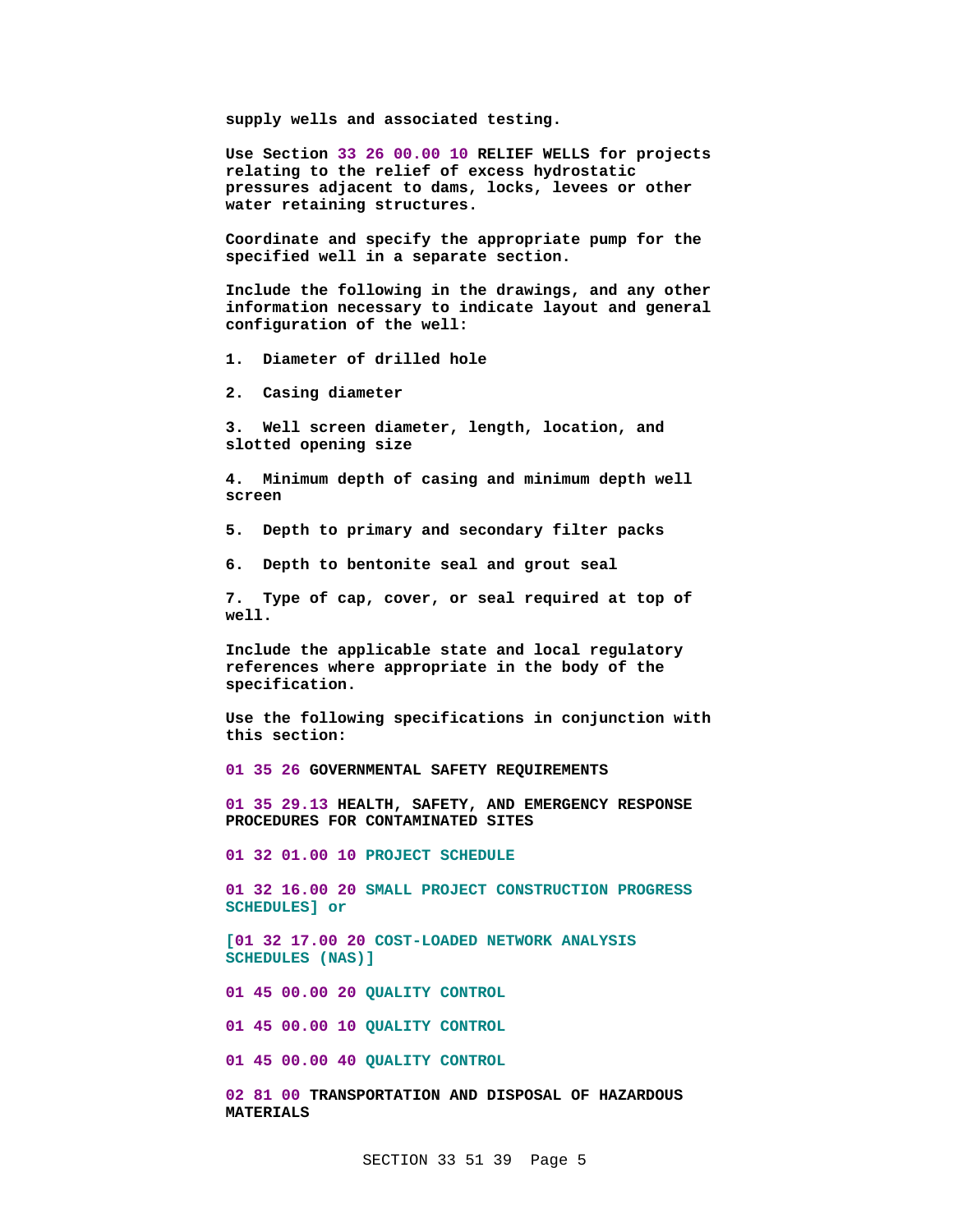### 

## 1.1 UNIT PRICES

### 

NOTE: Delete this paragraph if the work is in one lump-sum contract price. If it is retained and more detail is needed, items of consideration may include: test holes, monitoring well drilling and sampling, geophysical logging, non-hazardous sludge, pumpable liquids, analyticals for contaminated water, or PCB and asbestos, piping removal or capping and sealing, and remainder of work.

## Coordinate this paragraph with the bidding schedule.

Payment for each specified item is made at the contract unit price for that item. Payment includes full compensation for equipment, materials and labor for drilling; removal and disposal of temporary casing, cuttings, and drill fluid; preparation of borehole logs; and sample handling, containers, storage, and testing. Measure depth, logging, installation, casing, riser pipe, and well screen by linear distance. Payment is not allowed for test holes or wells abandoned due to construction practices not in accordance with this specification, or for the convenience of the Contractor. Submit catalog data for the well screen (to include the screen slot size), well casing, riser pipe, filter pack material, Bentonite, cement, centralizers, surface protective covers, well vaults, locking caps, airline oil filters for pneumatic drilling, dedicated sampling equipment, and chemical specifications on drill lubricants and tracers, if used. Include any information, written or otherwise, supplied by the manufacturers or suppliers of the above listed items.

#### $1.1.1$ Test Holes

If the total depth of the test hole is greater than that specified in the contract for "Test Holes and Samples" due to justifiable site specific conditions and other justifiable reasons, the additional depth is paid for at the contract unit price for "Additional Test Hole Depth." If the test hole is developed into the permanent monitoring well, no separate payment is made for the test hole.

### $1.1.2$ Well Drilling and Sampling

If the total depth of the well is greater than that specified in the contract for "Monitoring Wells and Samples," the additional depth is paid for at the contract unit price for "Additional Test Hole Depth."

### $1.1.3$ Geophysical Logging

The "Geophysical Logging" unit price includes interpretation of the logs and their delivery to the Government.

#### $1.1.4$ Well Casing and Riser Pipe Selection and Installation

Payment is made for length of blank casing actually installed in the well. Payment includes compensation for decontamination and installation of the casing, riser pipe, cap, tail piece (if any), end cap and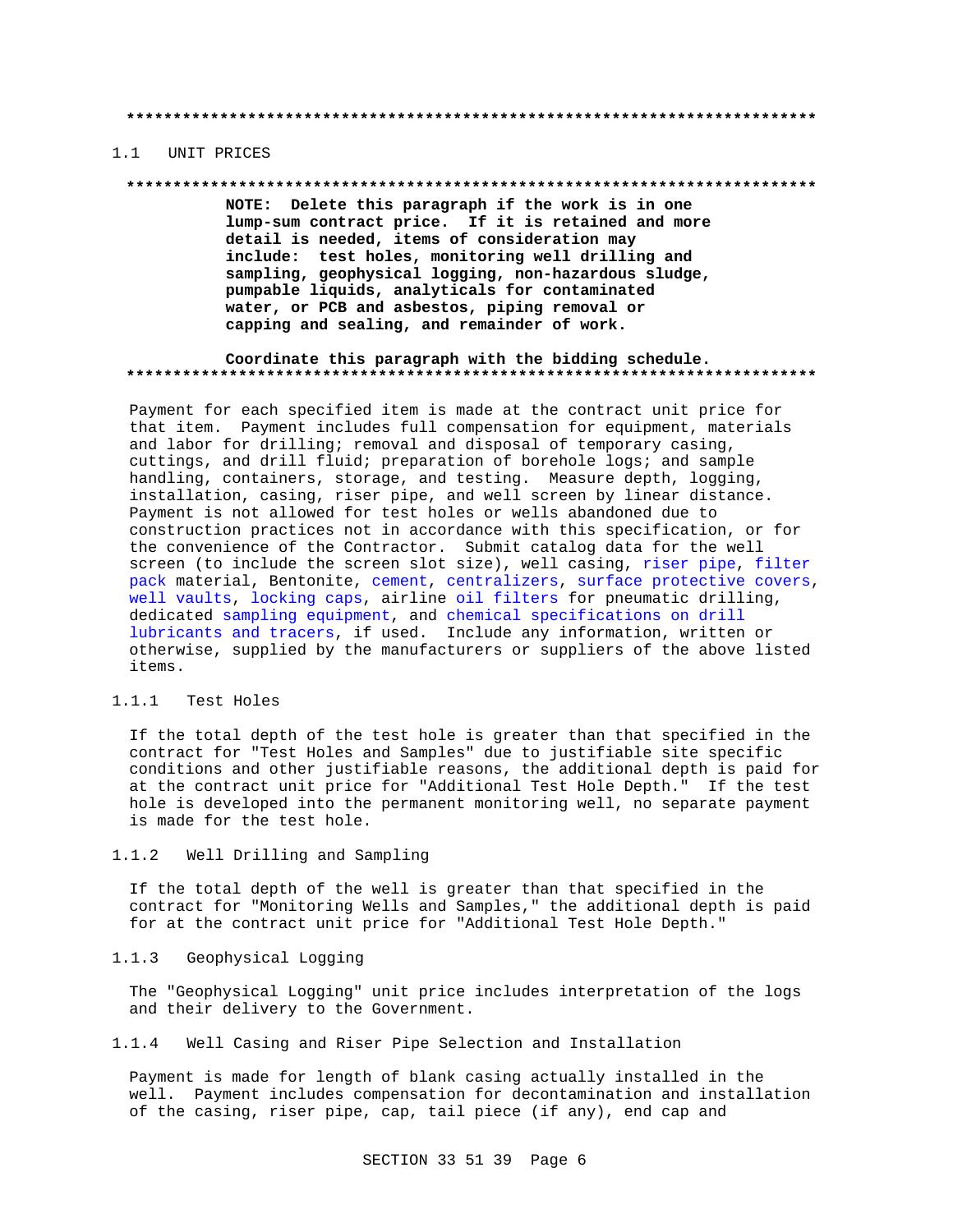centralizers; and for the furnishing and installing of the well identification tag with information recorded thereon, or well marking in accordance with contract.

## 1.1.5 Monitoring Well Screen

Payment is made for monitoring well screen actually installed in the well.

## 1.1.6 Filter Pack Construction

Filter pack construction is measured by the cubic meter foot. Payment includes compensation for furnishing, delivering, storage, decontamination, analytical testing, and installing the filter pack.

# 1.1.7 Bentonite Seal

The bentonite seal is measured by the cubic meter foot. Payment includes full compensation for hydrating, and tremieing necessary for the work.

## 1.1.8 Grout Placement

The cement and/or bentonite grout,used in the annulus above the bentonite seal is paid by the cubic meter foot used. Payment includes compensation for cement, mixing of the grout, and pumping of grout, bentonite, mixing of bentonite grout, and pumping of bentonite grout, necessary for the work.

1.1.9 Monitoring Well Development

Payment for monitoring well development is made by the hour. Payment includes compensation for pumping, surging, sample photograph, discharge water containers, analysis, and disposal.

# 1.1.10 Monitoring Well Completion Aboveground

Payment includes compensation for protective covers, keyed-alike padlocks, locking caps, project photographs, concrete well pads, gravel, electrical components, lighting components, fencing, sign(s) and protective steel posts.

# 1.1.11 Monitoring Well or Test Hole Decommissioning/Abandonment

Permanent decommissioning/abandonment of monitoring wells or test holes is paid for only if it becomes necessary to abandon a well or test hole as specified, and only for work completed and accepted as specified. Payment includes compensation for drilling, casing removal, well sampling, materials, cement, mixing of cement, bentonite, and water, pumping of grout, equipment, removal of foreign objects, and transportation necessary to abandon the well or test hole and for the required well or test hole abandonment records.

# 1.1.12 Site Cleanup

Separate payment is not made for cleanup of the site. Cleanup means restoring the site to its pre-construction condition. Cleanup is considered part of and incidental to the drilling, construction, and/or decommissioning of the monitoring well.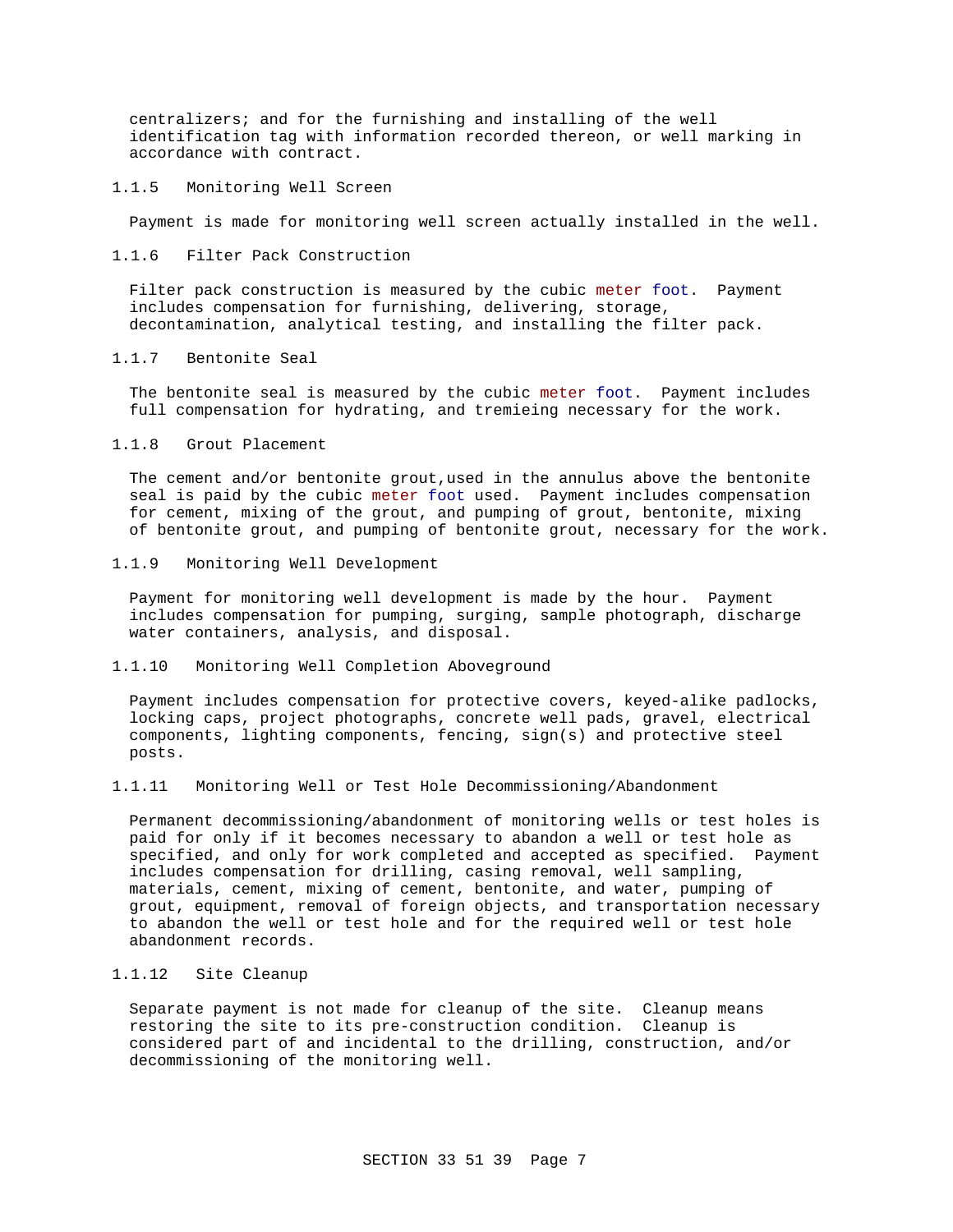## 1.2 REFERENCES

### 

NOTE: This paragraph is used to list the publications cited in the text of the guide specification. The publications are referred to in the text by basic designation only and listed in this paragraph by organization, designation, date, and title.

Use the Reference Wizard's Check Reference feature when you add a Reference Identifier (RID) outside of the Section's Reference Article to automatically place the reference in the Reference Article. Also use the Reference Wizard's Check Reference feature to update the issue dates.

References not used in the text will automatically be deleted from this section of the project specification when you choose to reconcile references in the publish print process.

State and/or local regulations/requirements may also need to be referenced. 

The publications listed below form a part of this specification to the extent referenced. The publications are referred to within the text by the basic designation only.

> AMERICAN ASSOCIATION OF STATE HIGHWAY AND TRANSPORTATION OFFICIALS (AASHTO)

AASHTO M 306

(2010; R 2015) Standard Specification for Drainage, Sewer, Utility, and Related Castings

AMERICAN WATER WORKS ASSOCIATION (AWWA)

AWWA 10084

(2017) Standard Methods for the Examination of Water and Wastewater

ASTM INTERNATIONAL (ASTM)

| ASTM A53/A53M          | (2020) Standard Specification for Pipe,<br>Steel, Black and Hot-Dipped, Zinc-Coated,<br>Welded and Seamless        |
|------------------------|--------------------------------------------------------------------------------------------------------------------|
| <b>ASTM A312/A312M</b> | (2021) Standard Specification for<br>Seamless, Welded, and Heavily Cold Worked<br>Austenitic Stainless Steel Pipes |
| ASTM C117              | (2017) Standard Test Method for Materials<br>Finer than 75-um (No. 200) Sieve in<br>Mineral Aggregates by Washing  |
| <b>ASTM C136/C136M</b> | (2019) Standard Test Method for Sieve<br>Analysis of Fine and Coarse Aggregates                                    |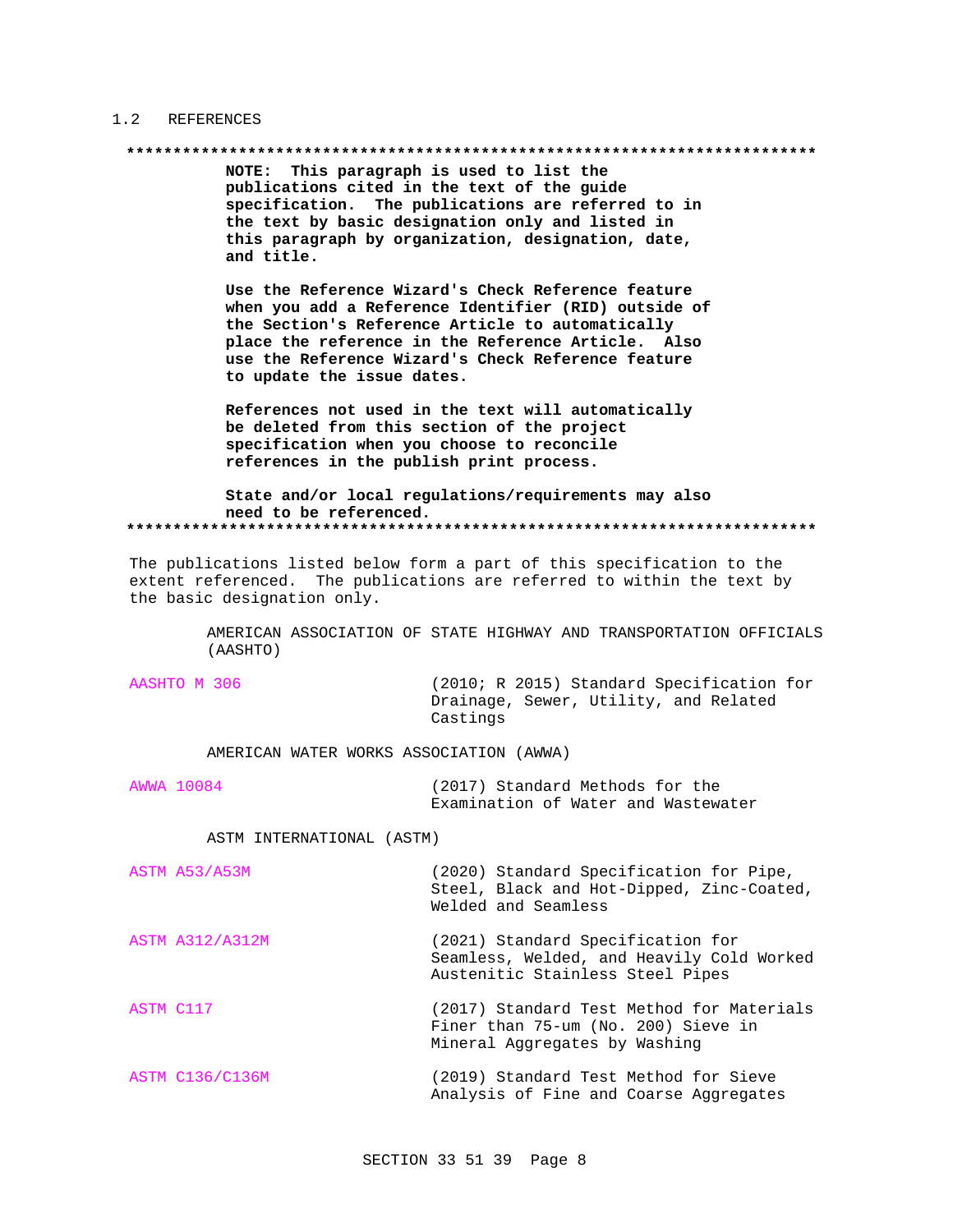| <b>ASTM C150/C150M</b> | (2021) Standard Specification for Portland<br>Cement                                                                                |
|------------------------|-------------------------------------------------------------------------------------------------------------------------------------|
| <b>ASTM C387/C387M</b> | (2017) Standard Specification for<br>Packaged, Dry, Combined Materials for<br>Concrete and High Strength Mortar                     |
| ASTM D1452/D1452M      | (2016) Standard Practice for Soil<br>Exploration and Sampling by Auger Borings                                                      |
| ASTM D1586/D1586M      | (2018) Standard Test Method for Standard<br>Penetration Test (SPT) and Split-Barrel<br>Sampling of Soils                            |
| ASTM D1587/D1587M      | (2015) Thin-Walled Tube Sampling of Soils<br>for Geotechnical Purposes                                                              |
| ASTM D1785             | (2015; E 2018) Standard Specification for<br>Poly(Vinyl Chloride) (PVC), Plastic Pipe,<br>Schedules 40, 80, and 120                 |
| ASTM D2216             | (2019) Standard Test Methods for<br>Laboratory Determination of Water<br>(Moisture) Content of Soil and Rock by Mass                |
| ASTM D2487             | (2017; E 2020) Standard Practice for<br>Classification of Soils for Engineering<br>Purposes (Unified Soil Classification<br>System) |
| ASTM D2488             | (2017; E 2018) Standard Practice for<br>Description and Identification of Soils<br>(Visual-Manual Procedure)                        |
| ASTM D4318             | (2017; E 2018) Standard Test Methods for<br>Liquid Limit, Plastic Limit, and<br>Plasticity Index of Soils                           |
| ASTM D4397             | (2016) Standard Specification for<br>Polyethylene Sheeting for Construction,<br>Industrial, and Agricultural Applications           |
| ASTM D5088             | (2020) Decontamination of Field Equipment<br>Used at Nonradioactive Waste Sites                                                     |
| ASTM D5092             | (2016) Standard Practice for Design and<br>Installation of Ground Water Monitoring<br>Wells in Aquifers                             |
| ASTM D5521/D5521M      | (2013) Standard Guide for Development of<br>Ground-Water Monitoring Wells in Granular<br>Aquifers                                   |
| ASTM D5608             | (2016) Decontamination of Field Equipment<br>Used at Low Level Radioactive Waste Sites                                              |
| ASTM D6725/D6725M      | (2016) Standard Practice for Direct Push<br>Installation of Prepacked Screen<br>Monitoring Wells in Unconsolidated Aquifers         |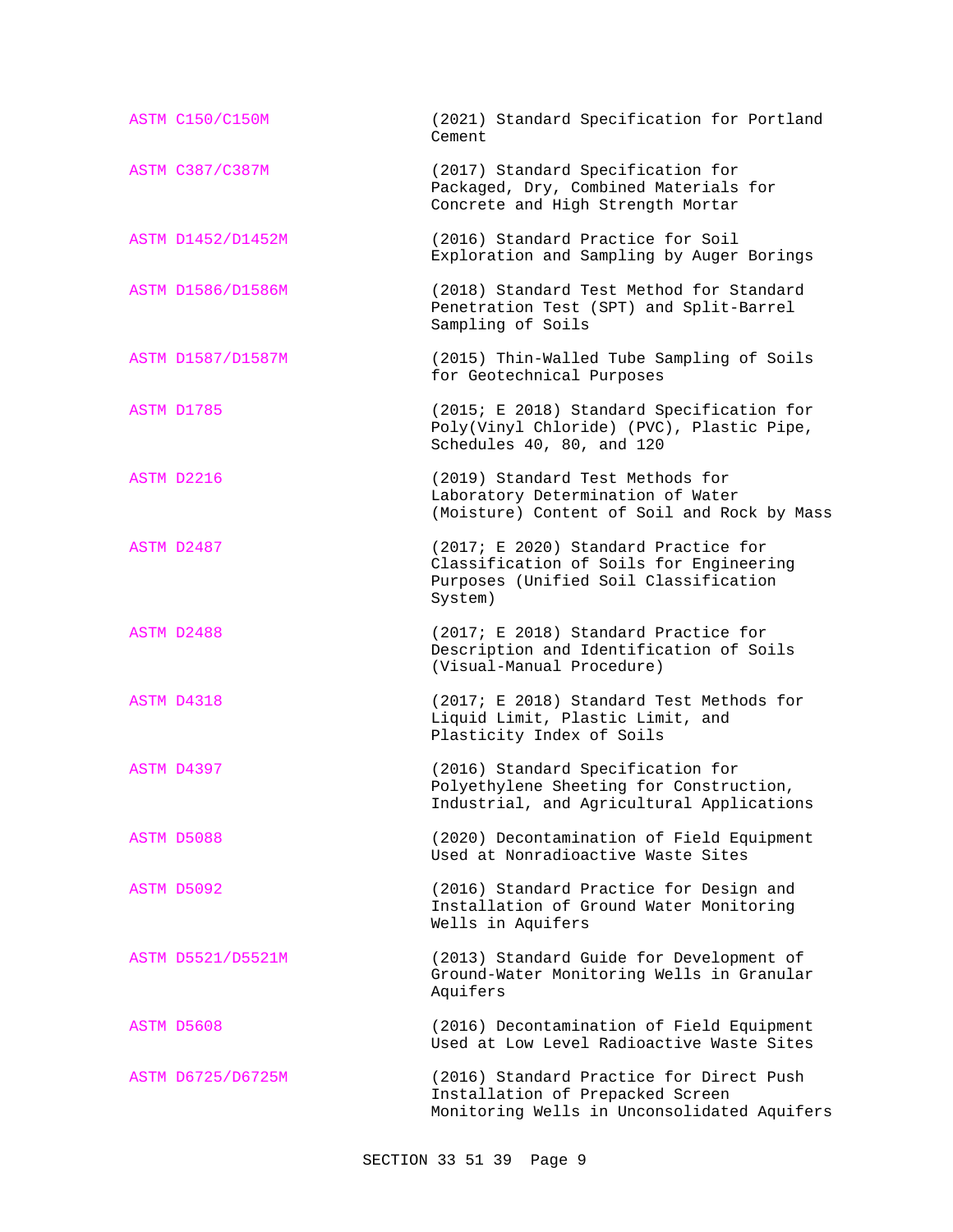ASTM F480 (2014; R 2022) Standard Specification for Thermoplastic Well Casing Pipe and Couplings Made in Standard Dimension Ratios (SDR), SCH 40 and SCH 80 ASTM F883 (2013; R 2022) Standard Performance Specification for Padlocks FORESTRY SUPPLIERS INC. (FSUP) FSUP 77341 (2009) Munsell (R) Soil Color Book GEOLOGICAL SOCIETY OF AMERICA (GeoSA) GSA RCC00100R (2009) Geological Rock Color Chart (Munsell) U.S. ARMY CORPS OF ENGINEERS (USACE) EM 385-1-1 (2014) Safety -- Safety and Health Requirements Manual U.S. ENVIRONMENTAL PROTECTION AGENCY (EPA) EPA 530/F-93/004 (1993; Rev O; Updates I, II, IIA, IIB, and III) Test Methods for Evaluating Solid Waste (Vol IA, IB, IC, and II) (SW-846) EPA 600-4-89-034 (1990) Handbook of Suggested Practices for the Design and Installation of Groundwater Monitoring Wells EPA 600/4-79/020 (1983) Methods for Chemical Analysis of Water and Wastes EPA SW-846 (Third Edition; Update IV) Test Methods for Evaluating Solid Waste: Physical/Chemical Methods U.S. NATIONAL ARCHIVES AND RECORDS ADMINISTRATION (NARA) 29 CFR 1910 Occupational Safety and Health Standards 49 CFR 172 Hazardous Materials Table, Special Provisions, Hazardous Materials

## 1.3 ADMINISTRATIVE REQUIREMENTS

Ensure each system, including equipment, materials, installation, and performance, is in accordance with local, State, and Federal regulations, ASTM D5092, EPA 600-4-89-034[ and DoD policies and standards] except as modified herein. Consider the advisory or recommended provisions to be mandatory. Reference to the "Project Representative" and the "Owner" is interpreted to mean the Contracting Officer. Additional requirements are included under Section 01 50 00 TEMPORARY CONSTRUCTION FACILITIES AND CONTROLS.

Communications, Emergency Response Information, and Training Requirements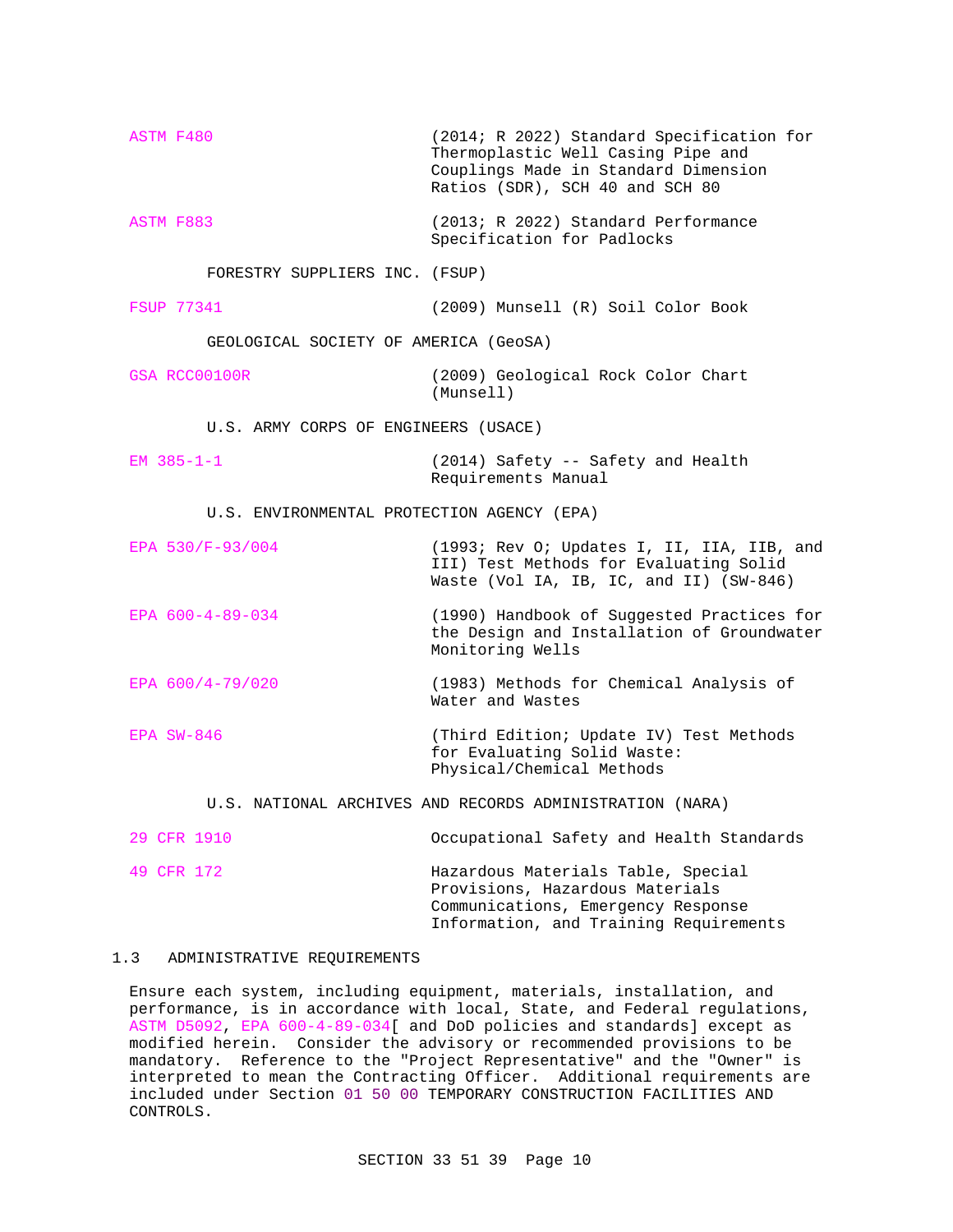## 1.3.1 Notification

Notify the [Installation Environmental Coordinator (IEC)] [\_\_\_\_\_] [and] the Contracting Officer [\_\_\_\_\_] days prior to drilling. The [Contracting Officer] [Contractor] [Installation Environmental Coordinator (IEC)] [\_\_\_\_\_] [is] [are] responsible for contacting the [State of [\_\_\_\_\_]] [USEPA] in accordance with the applicable reporting requirements.

1.4 SUBMITTALS

### **\*\*\*\*\*\*\*\*\*\*\*\*\*\*\*\*\*\*\*\*\*\*\*\*\*\*\*\*\*\*\*\*\*\*\*\*\*\*\*\*\*\*\*\*\*\*\*\*\*\*\*\*\*\*\*\*\*\*\*\*\*\*\*\*\*\*\*\*\*\*\*\*\*\***

**NOTE: Review Submittal Description (SD) definitions in Section 01 33 00 SUBMITTAL PROCEDURES and edit the following list, and corresponding submittal items in the text, to reflect only the submittals required for the project. The Guide Specification technical editors have classified those items that require Government approval, due to their complexity or criticality, with a "G." Generally, other submittal items can be reviewed by the Contractor's Quality Control System. Only add a "G" to an item, if the submittal is sufficiently important or complex in context of the project.**

**For Army projects, fill in the empty brackets following the "G" classification, with a code of up to three characters to indicate the approving authority. Codes for Army projects using the Resident Management System (RMS) are: "AE" for Architect-Engineer; "DO" for District Office (Engineering Division or other organization in the District Office); "AO" for Area Office; "RO" for Resident Office; and "PO" for Project Office. Codes following the "G" typically are not used for Navy, Air Force, and NASA projects.**

**The "S" classification indicates submittals required as proof of compliance for sustainability Guiding Principles Validation or Third Party Certification and as described in Section 01 33 00 SUBMITTAL PROCEDURES.**

**Choose the first bracketed item for Navy, Air Force and NASA projects, or choose the second bracketed item for Army projects. \*\*\*\*\*\*\*\*\*\*\*\*\*\*\*\*\*\*\*\*\*\*\*\*\*\*\*\*\*\*\*\*\*\*\*\*\*\*\*\*\*\*\*\*\*\*\*\*\*\*\*\*\*\*\*\*\*\*\*\*\*\*\*\*\*\*\*\*\*\*\*\*\*\***

Government approval is required for submittals with a "G" or "S" classification. Submittals not having a "G" or "S" classification are [for Contractor Quality Control approval.][for information only. When used, a code following the "G" classification identifies the office that will review the submittal for the Government.] Submit the following in accordance with Section 01 33 00 SUBMITTAL PROCEDURES:

SD-01 Preconstruction Submittals

Investigation-derived Waste Management Plan; G[, [\_\_\_\_]]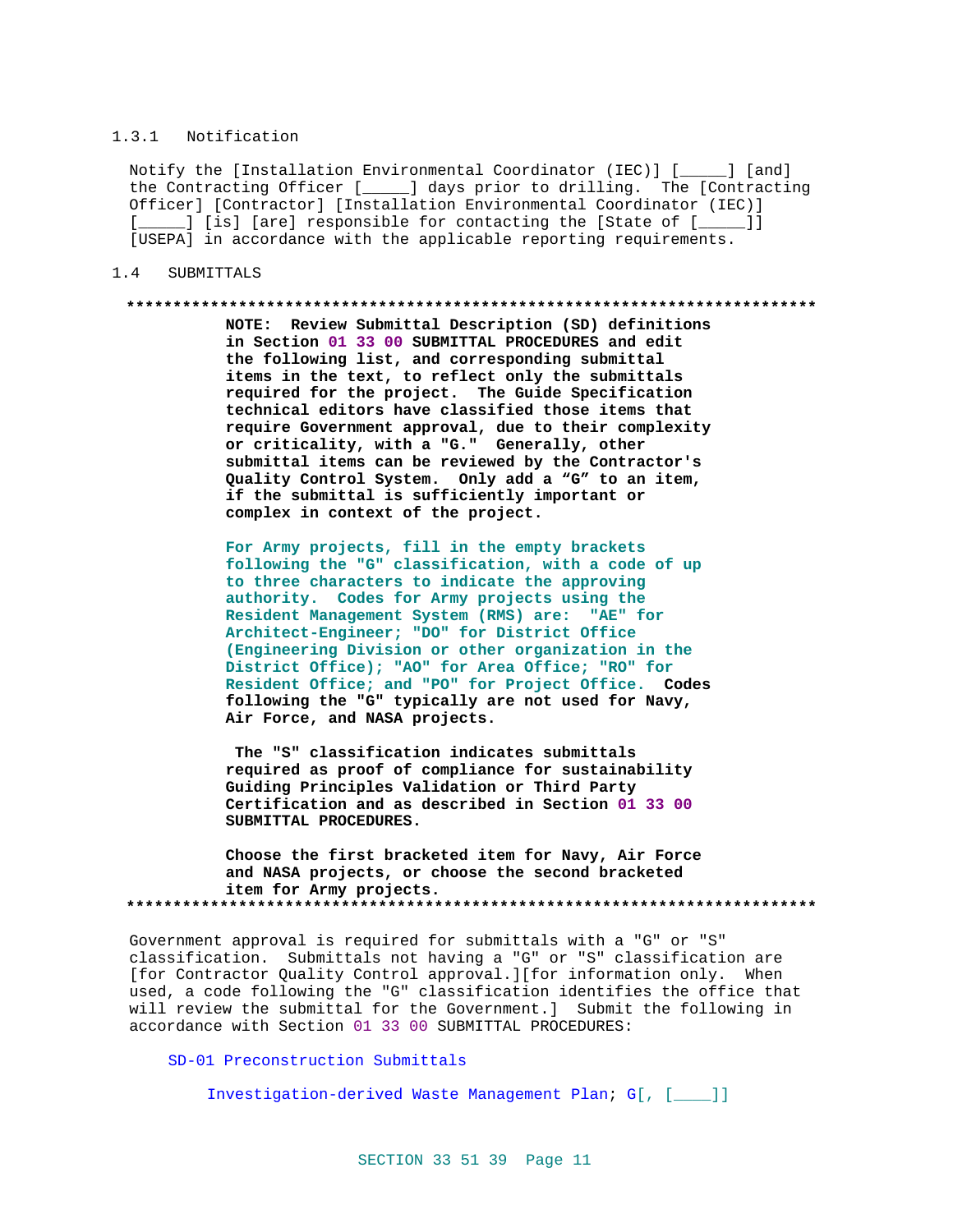Installation Plan; G[, [\_\_\_\_]] Health and Safety Plan; G[, [\_\_\_]] Sampling and Analysis Plan; G[, [\_\_\_]] Well Construction Permit Treatment Facility Permit Qualifications; G[, [\_\_\_\_]] SD-02 Shop Drawings Survey Maps and Notes; G[, [\_\_\_]] Well Construction Drawings; G[, [\_\_\_]] SD-03 Product Data Riser Pipe; G[, [\_\_\_\_]] Cement; G[, [\_\_\_\_]] Centralizers; G[, [\_\_\_\_]] Surface Protective Covers; G[, [\_\_\_\_]] Well Vaults; G[, [\_\_\_\_]] Locking Caps; G[, [\_\_\_]] Oil Filters; G[, [\_\_\_]] Sampling Equipment; G[, [\_\_\_]] Chemical Specifications on Drill Lubricants and Tracers; G[,  $[$   $\_$   $]$ Well Casing; G[, [\_\_\_\_]] Well Screen; G[, [\_\_\_]] Filter Pack; G[, [\_\_\_]] Neat Cement Grout; G[, [\_\_\_\_]] Bentonite; G[, [\_\_\_\_]] SD-06 Test Reports Drilling Fluid Additive; G[, [\_\_\_\_]] Well Development Record; G[, [\_\_\_]] Filter Pack Material Test Results; G[, [\_\_\_\_]] Sieve Analyses of Sampled Material; G[, [\_\_\_\_]]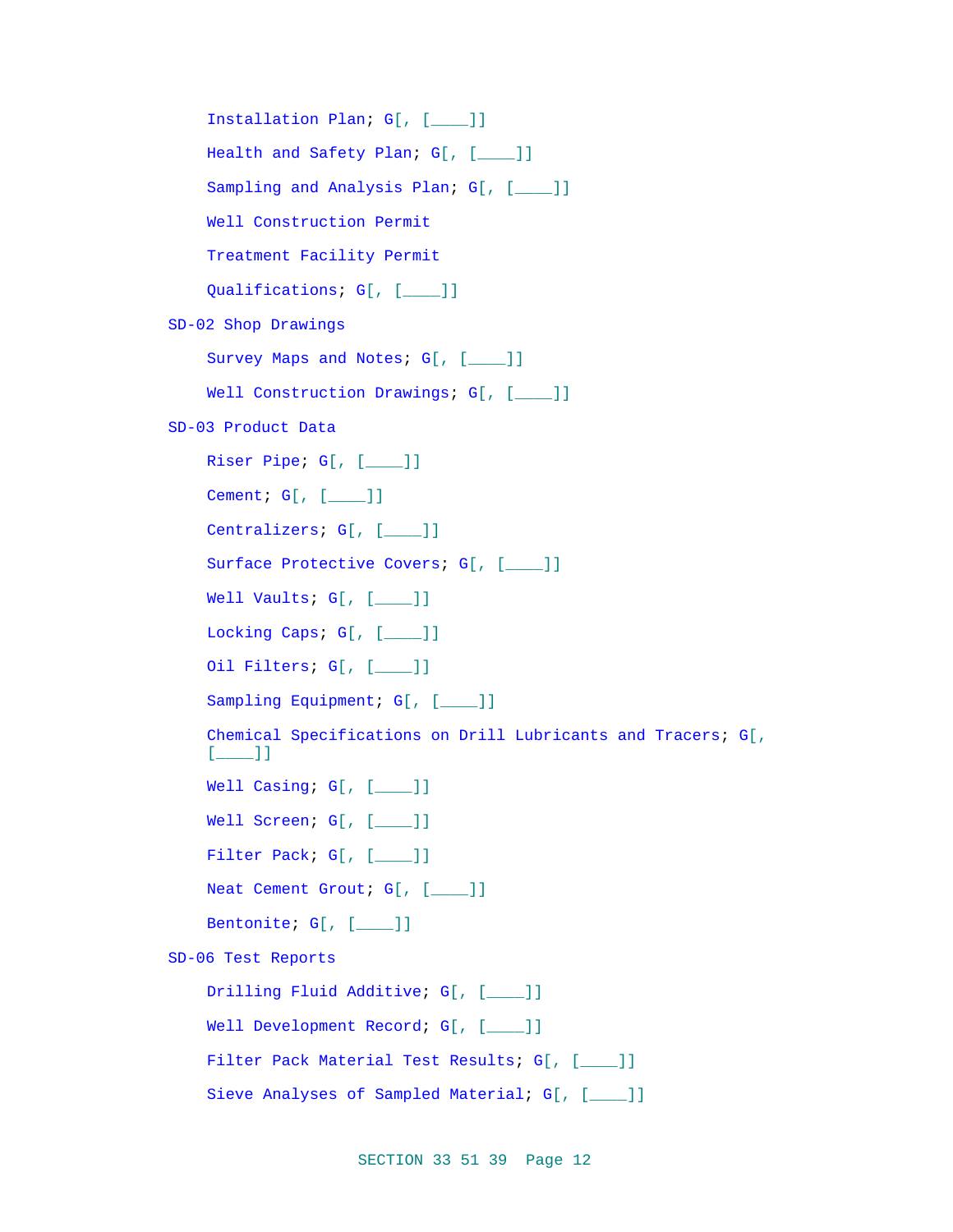Water Source Analytical Test Results; G[, [\_\_\_\_]]

SD-07 Certificates

Permits

Installation Survey Report

Well Development Report

Borehole Analysis Report

Shipment Manifests

Delivery Certificates

Correspondence

Photographs

Treatment and Disposal Certificates

SD-11 Closeout Submittals

Installation Diagram; G[, [\_\_\_]]

Well Decommissioning/Abandonment Record

Geophysical Logs

Borehole Logs; G[, [ ]]

### $1.5$ QUALITY CONTROL

## 

NOTE: For projects on the National Priorities List(NPL) or RCRA sites, recommend using the EPA Uniform Federal Policy for Quality Assurance Project Plans worksheets for Quality Control. 

# 1.5.1 Qualifications

Submit personnel qualification documentation. Provide an onsite geologist with at least [3] [\_\_\_\_\_] years experience in hazardous waste projects, soil and rock logging, and monitoring well installation. Ensure the geologist is registered in the State of [\_\_\_\_], and responsible for all geophysical and borehole logging, drilling, well installation, developing and testing activities. Provide a driller licensed in the State of [\_\_\_\_\_], according to State requirements. Perform and provide geophysical log interpretation by a qualified log analyst, demonstrating competence through background, training, and experience when so called upon. Ensure the drill crew is experienced and trained in drilling, and health and safety requirements for contaminated sites.

Furnish documentation proving:

a. A minimum of [\_\_\_\_\_] years of monitor well installation experience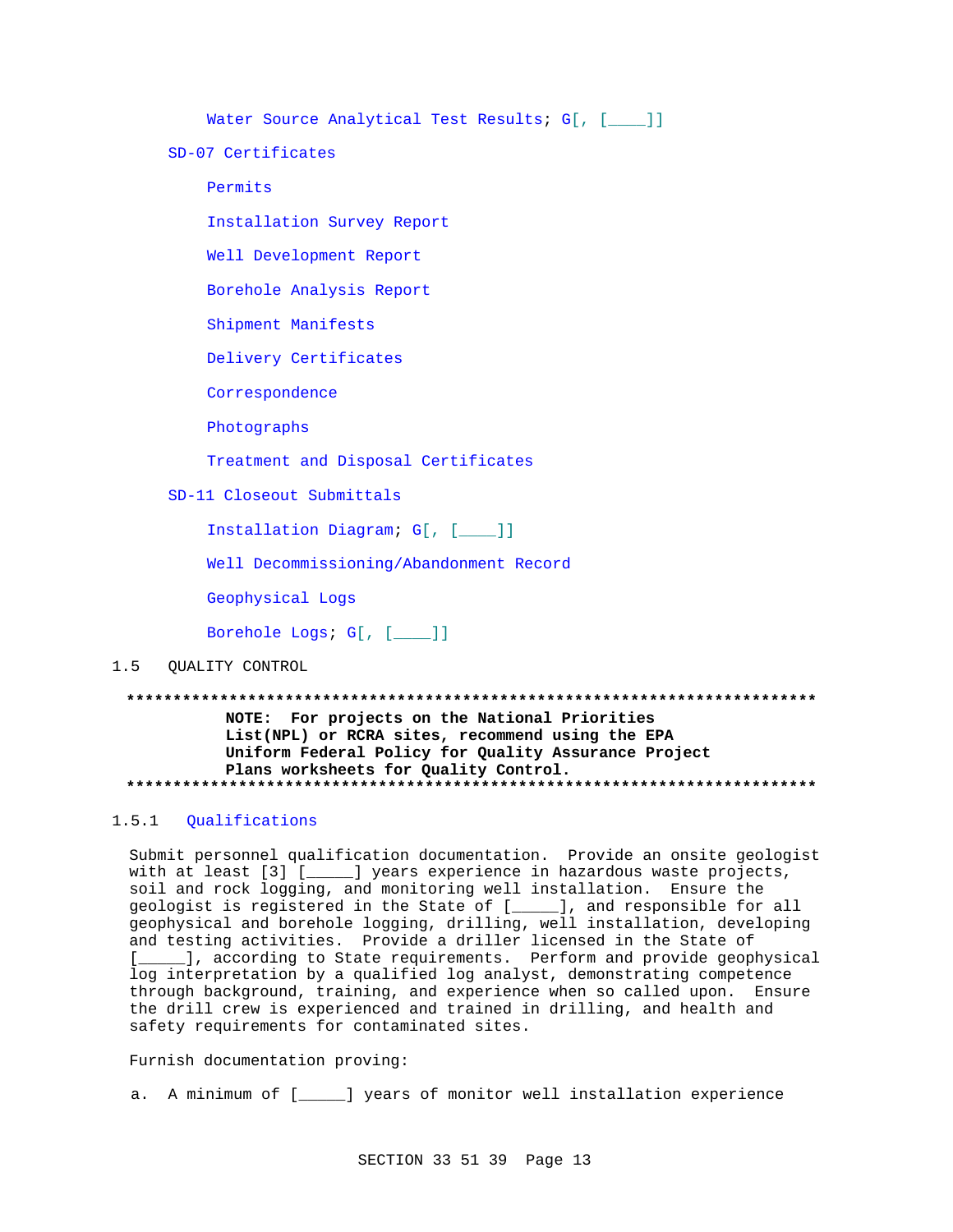- b. Appropriate health and safety personnel are on staff as specified in Section 01 35 29.13 HEALTH, SAFETY, AND EMERGENCY RESPONSE PROCEDURES FOR CONTAMINATED SITES
- c. That qualified personnel are available to perform the necessary chemical sampling as presented in the approved Sampling and Analysis Plan.

## 1.5.2 Required Drawings

Submit well construction drawings showing components and details of well casing, well screen, filter pack, annular seal, and associated items. Ensure drawings are prepared and sealed by a State certified professional geologist, hydrogeologist, or a State registered professional civil engineer, hereafter referred to as the Contractor's Professional Consultant(CPC).

# 1.5.3 Investigation-derived Waste Management Plan

Furnish a material handling plan 15 days prior to initiation of the work that describes the plan for handling the investigation-derived waste, including the following: a schedule to be employed in the well drilling and development stages, a sequence of operations, the method of drilling and development, material hauling, proposed equipment, handling of the investigation-derived waste, testing requirements for the investigation-derived waste.

## 1.5.4 Health and Safety Plan (HASP)

Describe safety precautions for each phase of the project as specifically related to handling of soil and water removed during well drilling and development operations. Identify appropriate requirements of 29 CFR 1910 and EM 385-1-1. Identify safety equipment and procedures available for use during the project. Furnish the name and qualifications based on education, training, and work experience of the proposed Health and Safety Officer (HASO) and the members of the drill crew. The CPC may perform the responsibilities of the HASO if properly qualified.

# 1.5.5 Sampling and Analysis Plan (SAP)

Provide a sampling and analysis plan. Describe field sampling methods and quality control procedures. Identify a certified laboratory [approved by the Contracting Officer, ]with laboratory methods to be used for contamination testing. Ensure sample reports show sample identification with location, date, time, sample method, contamination level, name of individual sampler, identification of laboratory, quality control procedures, and chain of custody information.

# 1.5.6 Installation Plan

# **\*\*\*\*\*\*\*\*\*\*\*\*\*\*\*\*\*\*\*\*\*\*\*\*\*\*\*\*\*\*\*\*\*\*\*\*\*\*\*\*\*\*\*\*\*\*\*\*\*\*\*\*\*\*\*\*\*\*\*\*\*\*\*\*\*\*\*\*\*\*\*\*\*\* NOTE: The Monitoring Well Installation Plan may need to be included as a part of the Sampling and Analysis Plan (SAP). \*\*\*\*\*\*\*\*\*\*\*\*\*\*\*\*\*\*\*\*\*\*\*\*\*\*\*\*\*\*\*\*\*\*\*\*\*\*\*\*\*\*\*\*\*\*\*\*\*\*\*\*\*\*\*\*\*\*\*\*\*\*\*\*\*\*\*\*\*\*\*\*\*\***

Submit a plan, describing the drilling methods, sampling, and monitoring well construction and well development [30] [\_\_\_\_\_] calendar days prior to beginning drilling operations. Mobilization activities may start prior to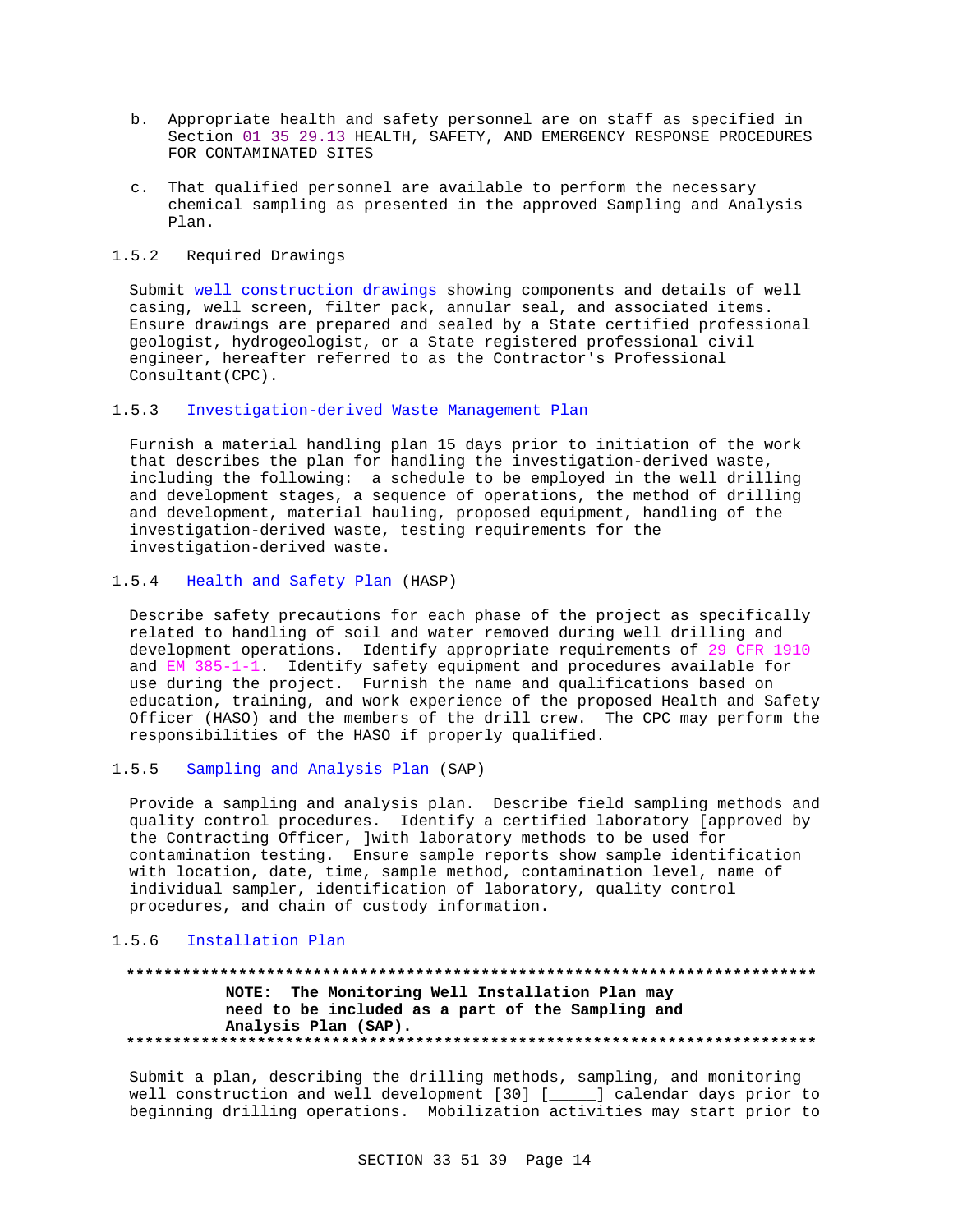submittal of the plan. Provide the plan approved and signed by a geologist [experienced in hazardous waste projects] as specified in the paragraph QUALIFICATIONS. Incorporate the following requirements into the Monitoring Well Installation Plan and follow in the field. Conduct sampling and testing in accordance with the guidelines as stated in: "Department of Defense Policy and Guidelines for Acquisitions Involving Environmental Sampling or Testing", November 2007. Include in the plan, but do not limit to a discussion of the following:

- a. Description of well drilling methods, and installation procedures, including any temporary casing used, placement of filter pack and seal materials, drill cuttings and fluids disposal, and soil/rock sample disposition.
- b. Description of well construction materials, including well screen, riser pipe, centralizers, tailpiece (if used), filter pack and filter pack gradation, bentonite, drilling fluid additives (if used), drilling water, cement, and well protective measures.
- c. Description of quality control procedures to be used for placement of filter pack and seals in the boring, including depth measurements.
- d. Include sample of forms used for written boring logs, installation diagrams of wells, geophysical logs, well development records, well sampling data records, State well registration forms, and well abandonment records.
- e. Description of contamination prevention. Describe decontamination procedures for well materials and equipment.
- f. Description of protective cover surface completion procedures, including any special design criteria/features relating to frost heave prevention. Include the maximum frost penetration for the site in this description.
- g. Description of well development methods to be used.
- h. List of applicable publications, including State and local regulations and standards.
- i. List of personnel assignments for this project, and personnel qualifications.
- j. Description of well decommissioning/abandonment procedures.
- k. Description of in-situ permeability determination techniques, if testing is required.
- l. Description and discussion of geophysical techniques to be employed at the site.

# 1.5.7 Treatment Facility Permit

Submit verification that the proposed treatment facility is permitted to accept the contaminated materials specified, prior to the start of drilling.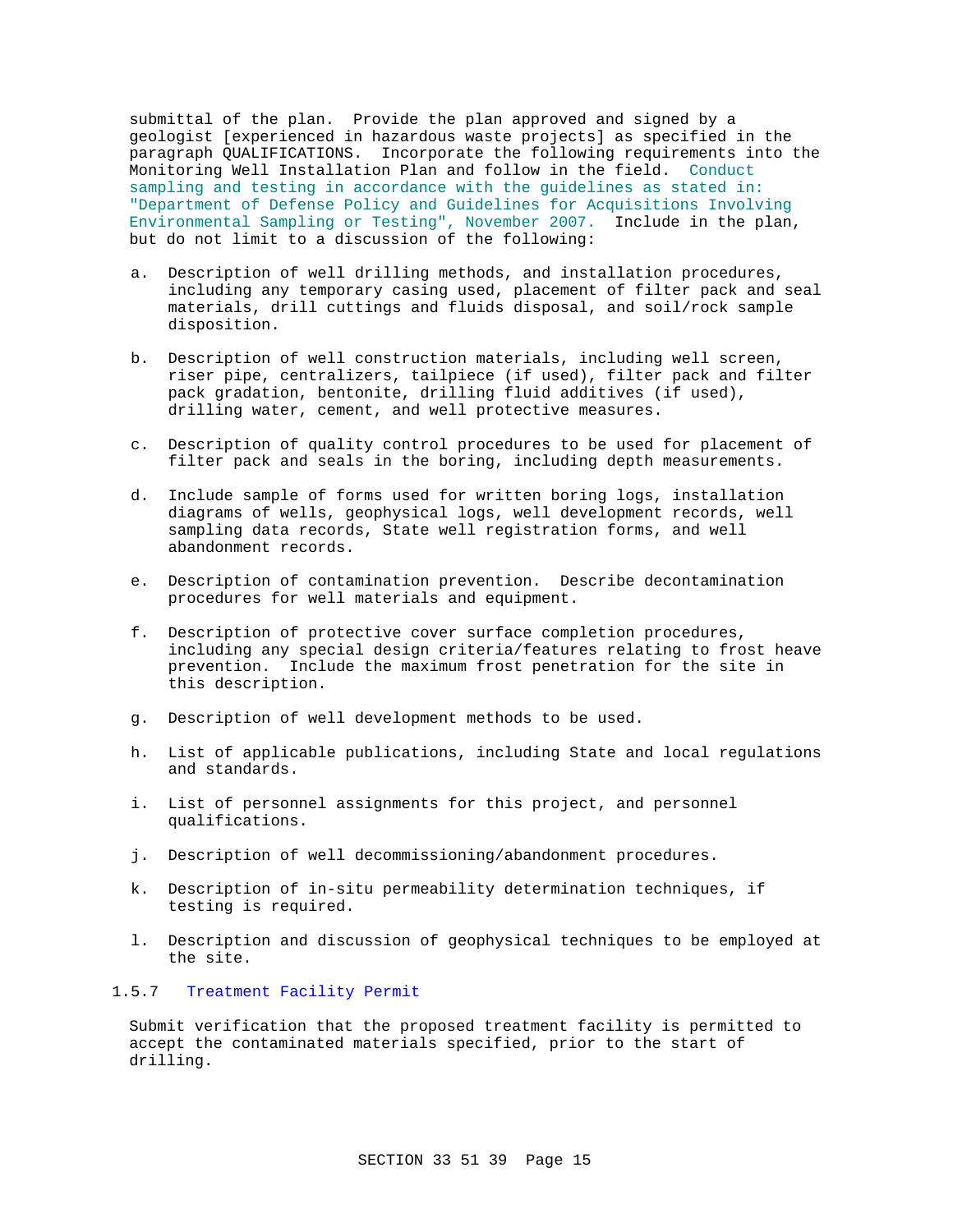## 1.5.8 Well Development Report

Provide a report, containing the following data[ for each well]: project name and location, well designation, date and time of well installation, date and time of well development, static water level from top of well casing before development and 24 hours after development, field measurements of pH, temperature, and specific conductivity, depth of well from top of casing to bottom of well, screen length, description of development methodology size/capacity of pump or bailer, pumping rate, and recharge rate.

### $1.5.9$ Well Construction Permit

Submit a completed permit application and a proposed method of construction to[ the appropriate state agency][ Contracting Officer] prior to construction of the well. Well construction[s] [is][are] not allowed to start until the Contracting Officer has an approved Well Construction Permit.

#### $1.5.10$ Shipment Manifests

[Furnish copies of manifests and other documentation required for shipment of waste materials within 24 hours after removal of waste from the site.][ Shipment manifests are signed by the Contracting Officer.]

## 1.5.11 Delivery Certificates

Submit verification that the wastes were actually delivered to the approved treatment facility, within 7 days of shipment.

### $1.5.12$ Treatment and Disposal Certificates

Submit verification that the wastes were successfully treated and remediated to the levels specified herein.

#### $1.6$ DELIVERY, STORAGE, AND HANDLING

Deliver materials in an undamaged condition. Unload and store with minimal handling. Store materials in on-site enclosures or under protective coverings. Store [plastic piping and jointing materials, and] rubber gaskets under cover, out of direct sunlight. Store materials off the ground. Keep insides of pipes and fittings free of dirt and debris. Replace defective or damaged materials with new materials.

#### PROJECTS/SITE CONDITIONS  $1.7$

# NOTE: If needed, edit and add Section 31 11 00 CLEARING AND GRUBBING.

Access to each monitoring well site, including any utility clearance, permits, licenses, or other requirements and the payment thereof necessary for execution of the work is the responsibility of the [Contractor] [Government].

Submit a copy of all permits, licenses, or other requirements necessary for execution of the work to the Contracting Officer. Before beginning work, notify local United States Geological Survey office (USGS) [and the]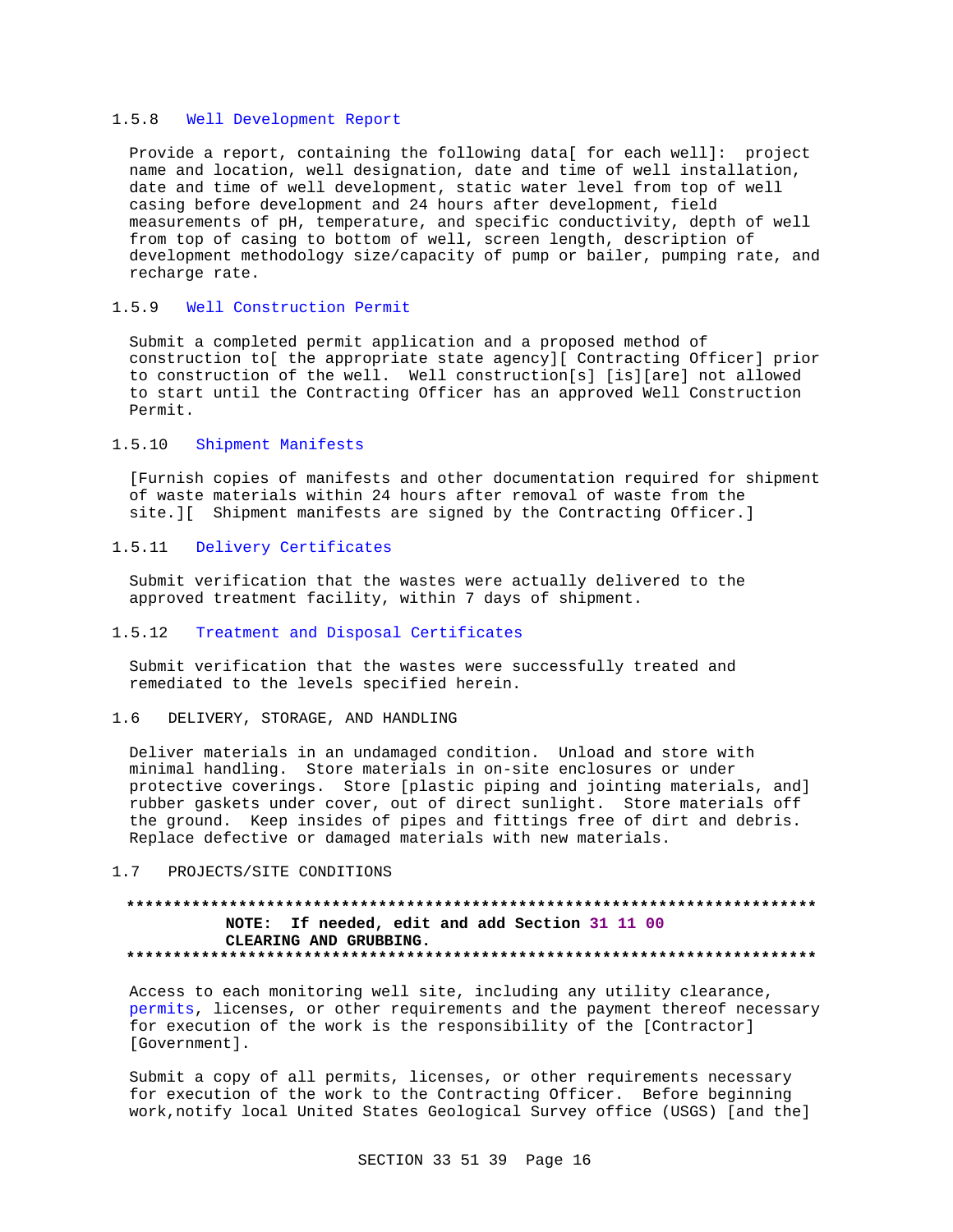[State Environmental Protection office] [State Geological Agency] [State health department] [local health department] [Department of Natural Resources] of the type and location of wells to be constructed, the method of construction and anticipated schedule for construction of the wells. Furnish a copy of all such well site correspondence to the Contracting Officer.

Obtaining rights-of-entry is the responsibility of the [Contractor] [Government]. Visit each proposed well location to observe any condition that may hamper transporting equipment or personnel to the site.[ If clearing or relocation is necessary, the [Contractor,] [Installation Environmental Coordinator, and the Contracting Officer will agree on a suitable clearing, or relocation plan and the location of any required access road.l

PART 2 PRODUCTS

#### $2.1$ SYSTEM DESCRIPTION

# NOTE: Ensure that the well design meets or exceeds Federal, State, and local installation requirements. Additional criteria may apply for monitoring wells at radioactive, mixed, biological, solid, or medical waste sites.

Construct each monitoring well to yield chemically representative ground water samples from the screened interval for chemical analysis, and to allow for the accurate measurement of ground water depths relative to the top of the well riser, by use of electrical, wetted tape, or acoustical methods. The screened interval is that portion of a monitoring well which is directly open to the host aquifer by way of openings in the well screen and indirectly open to the aquifer by way of the filter pack (or other permeable material) extending continuously below and/or above the screen.

#### $2.2$ COMPONENTS

#### $2.2.1$ Well Casing

### 

NOTE: Selection of casing and screen material type is critical to both the life of the well and the accuracy of the sampling data. Analysis of the existing groundwater chemistry is crucial to the designer making an appropriate material selection. In the absence of water quality data, it is prudent to choose conservative materials.

Stainless steel (SS) pipe offers high strength and rigidity sufficient to withstand virtually any subsurface condition, and is highly resistant to corrosion. SS is susceptible to degradation in long-term exposure to highly corrosive environments, including saline and certain acidic environments. This degradation results in the leaching of nickel and cadmium into the sampling regime.

PVC pipe is lightweight, corrosion resistant,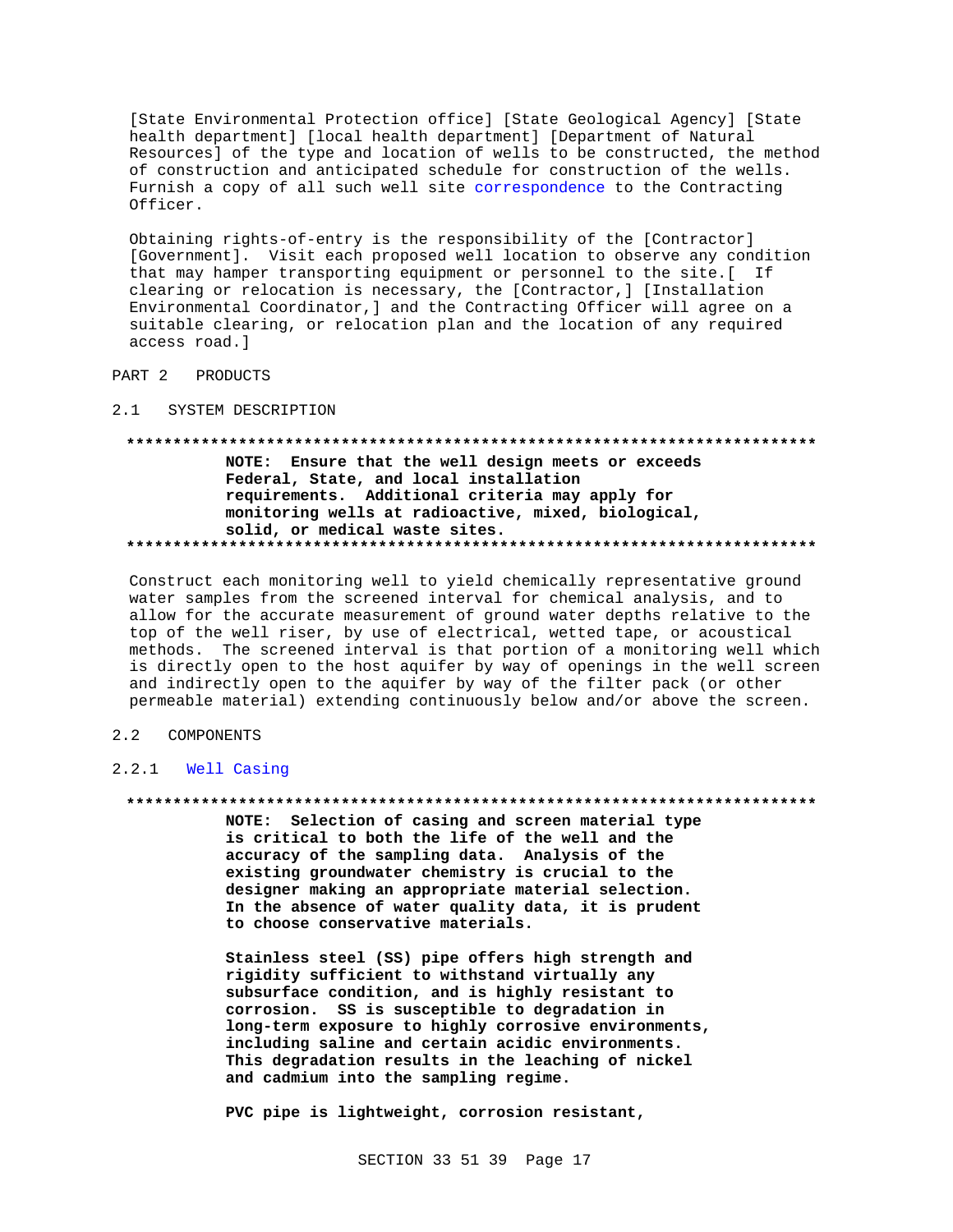**durable, and generally chemically resistant but is not as strong as stainless steel pipe and is not recommended for deep wells. PVC is susceptible to degradation in long-term exposure to high concentrations of certain organic solvents. These include tetrahydrofuran (THF), methyl ethyl ketone (MEK), methyl isobutyl ketone (MIBK), and cyclohexanone.**

**Additional materials such as aluminum, mild steel, polypropylene, and Teflon can be used for well casings. The designer needs to be familiar with the advantages and disadvantages of each material. \*\*\*\*\*\*\*\*\*\*\*\*\*\*\*\*\*\*\*\*\*\*\*\*\*\*\*\*\*\*\*\*\*\*\*\*\*\*\*\*\*\*\*\*\*\*\*\*\*\*\*\*\*\*\*\*\*\*\*\*\*\*\*\*\*\*\*\*\*\*\*\*\*\***

[2.2.1.1 Stainless Steel Pipe

Use ASTM A312/A312M, Type 304, Schedule 40S pipe, with flush threaded joint end fittings. Wrap threaded joints with fluoropolymer tape, and provide with nitrile O-ring gaskets.

][2.2.1.2 PVC Pipe

Use ASTM F480, Type 1, Grade 1, PVC 12454, NSF wc or NSF pw, Schedule [40] [80] pipe, with flush threaded joint fittings. Wrap threaded joints with fluoropolymer tape, and provide with nitrile O-ring gaskets.

# ]2.2.2 Well Screen

### **\*\*\*\*\*\*\*\*\*\*\*\*\*\*\*\*\*\*\*\*\*\*\*\*\*\*\*\*\*\*\*\*\*\*\*\*\*\*\*\*\*\*\*\*\*\*\*\*\*\*\*\*\*\*\*\*\*\*\*\*\*\*\*\*\*\*\*\*\*\*\*\*\*\***

**NOTE: Well screens are located in the most reactive zone of the well environment. The material selection should be made based on similar criteria as the well casing materials. The designer should select the same material for the well screen as selected for the casing. However, in some situations, well screen material may be different from the material selected for the casing. Strength of the screen is important, as it has a large open area. Size the width of the slotted openings relative to the filter pack material, and should retain between 90 and 99 percent of that material. The open area of the screen should allow flow through the screen at approximately the same rate as the natural permeability of the aquifer.**

**NOTE: Continuous wrap screen is commonly used for monitoring wells; the type screen is not normally designated by schedule; however, the end fittings are selected for compatibility with the schedule of the well casing. Specify the schedule of the end fittings of the screen and the screen itself, if slotted pipe well screen is required.**

**The screen slot size for monitor wells is commonly 0.25 mm 0.010 inch for fine-grained formations or 0.5 mm 0.020 inch for coarser grained formations.**

**Monitoring well screen length is typically 1.5 to 3**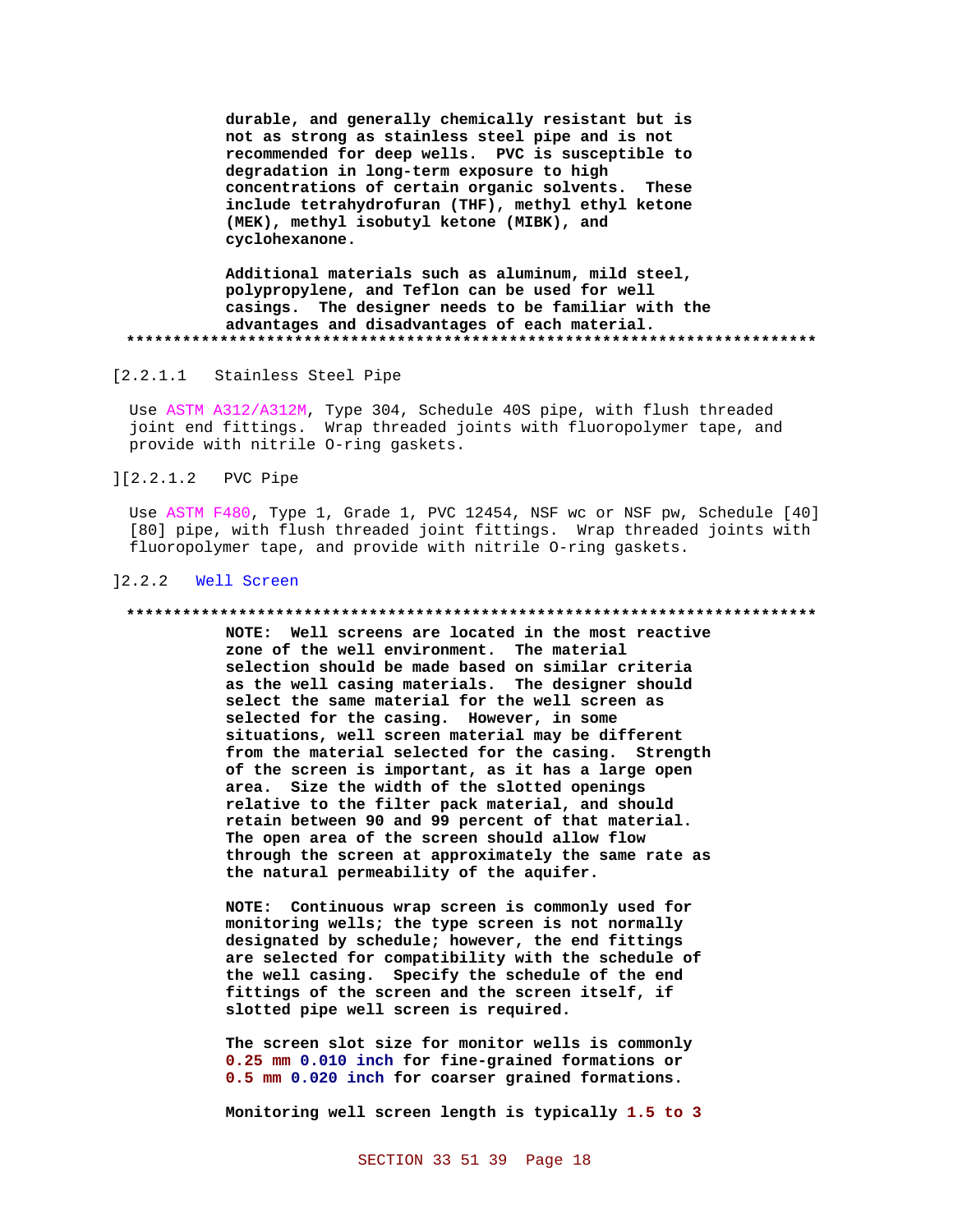**meters 5 to 10 feet, but should be designed for the particular case to be monitored; however, when monitoring ground water quality at the top of the water table, screen lengths of 3 and 6 meters 10 and 20 feet are commonly used. Screens of more than 6 meters 20 feet are rarely used. \*\*\*\*\*\*\*\*\*\*\*\*\*\*\*\*\*\*\*\*\*\*\*\*\*\*\*\*\*\*\*\*\*\*\*\*\*\*\*\*\*\*\*\*\*\*\*\*\*\*\*\*\*\*\*\*\*\*\*\*\*\*\*\*\*\*\*\*\*\*\*\*\*\***

## 2.2.2.1 Stainless Steel Screens

Provide a well screen consisting of new commercially fabricated flush-joint threaded [100] [\_\_\_\_\_] mm [4] [\_\_\_\_\_] inch nominal internal diameter Type [304][316][\_\_\_\_\_] stainless steel [\_\_\_\_\_][continuous wrap] [schedule [40] [\_\_\_\_\_] slotted], non-clogging design. Use screens conforming to ASTM A312/A312M, Type [316][\_\_\_\_\_], Schedule 40S, with continuous slot construction, wire wound, with flush threaded joint ends. [Provide schedule [40] [\_\_\_\_\_] end fittings on the continuous wrap screen.] Provide a screen slot size[ approved by the Government] [[0.25] [0.50] [\_\_\_\_\_] mm [0.010] [0.020] [\_\_\_\_\_]-inch], and screen length of [[\_\_\_\_\_] meters feet]. Seal the bottom section of the screen watertight by means of a flush threaded end cap of the same material as the well screen, within 150 mm 6 inches of the open portion of the screen.

# 2.2.2.2 PVC Screens

Provide a well screen consisting of new commercially fabricated flush-joint threaded [100] [\_\_\_\_\_] mm [4] [\_\_\_\_\_] inch nominal internal diameter [polyvinyl chloride (PVC)] [\_\_\_\_\_][continuous wrap] [schedule [40] [\_\_\_\_\_] slotted], non-clogging design. Use screens conforming to ASTM D1785, PVC 1120, NSF wc or NSF pw, Schedule [40] [80], screen, Schedule 80, machine-slotted construction, flush threaded joint ends. Ensure slots are even in width, length, and separation. [Provide schedule [40] [\_\_\_\_\_] end fittings on the continuous wrap screen.] Provide required fittings conforming to ASTM F480, flush thread male by female. Provide a screen slot size[ approved by the Government] [[0.25] [0.50] [\_\_\_\_\_] mm [0.010] [0.020] [\_\_\_\_\_]-inch], and screen length of [[\_\_\_\_\_] meters feet]. Seal the bottom section of the screen watertight by means of a flush threaded end cap of the same material as the well screen, within 150 mm 6 inches of the open portion of the screen.

[2.2.2.3 Prepacked Screen Monitoring Wells

**\*\*\*\*\*\*\*\*\*\*\*\*\*\*\*\*\*\*\*\*\*\*\*\*\*\*\*\*\*\*\*\*\*\*\*\*\*\*\*\*\*\*\*\*\*\*\*\*\*\*\*\*\*\*\*\*\*\*\*\*\*\*\*\*\*\*\*\*\*\*\*\*\*\* NOTE: For direct push installation of monitoring wells in unconsolidated aquifers, prepacked screen can be used. \*\*\*\*\*\*\*\*\*\*\*\*\*\*\*\*\*\*\*\*\*\*\*\*\*\*\*\*\*\*\*\*\*\*\*\*\*\*\*\*\*\*\*\*\*\*\*\*\*\*\*\*\*\*\*\*\*\*\*\*\*\*\*\*\*\*\*\*\*\*\*\*\*\***

Ensure materials and installation of prepacked screen monitoring wells conform to the requirements of ASTM D6725/D6725M.

## ]2.2.3 Primary Filter Pack

**\*\*\*\*\*\*\*\*\*\*\*\*\*\*\*\*\*\*\*\*\*\*\*\*\*\*\*\*\*\*\*\*\*\*\*\*\*\*\*\*\*\*\*\*\*\*\*\*\*\*\*\*\*\*\*\*\*\*\*\*\*\*\*\*\*\*\*\*\*\*\*\*\*\* NOTE: The primary filter pack selected should have a 30 percent finer (d-30) grain size that is 4 to 10 times greater than the d-30 grain size of the aquifer. The uniformity coefficient (60 percent passing, d-60/10 percent passing, d-10) should be**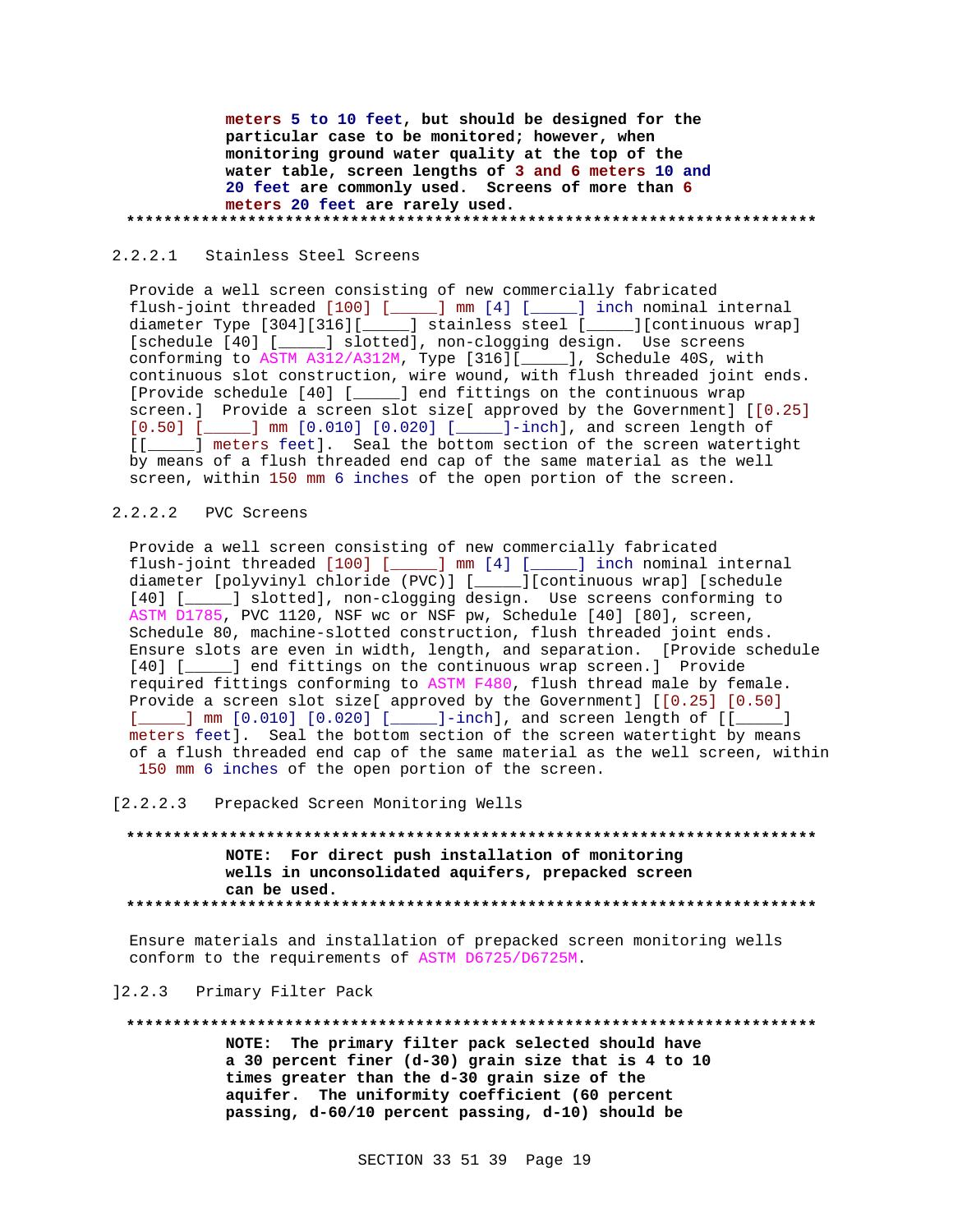**less than 2.5, and ideally in the 1.0 to 1.5 range. The primary filter should extend 600 to 1500 mm 2 to 5 feet above the top of the well screen. The secondary filter should be a minimum of 300 mm one foot thick, preferably 600 mm 2 feet thick. \*\*\*\*\*\*\*\*\*\*\*\*\*\*\*\*\*\*\*\*\*\*\*\*\*\*\*\*\*\*\*\*\*\*\*\*\*\*\*\*\*\*\*\*\*\*\*\*\*\*\*\*\*\*\*\*\*\*\*\*\*\*\*\*\*\*\*\*\*\*\*\*\*\***

- [ Provide clean, durable, well-rounded, and washed quartz or granite, with less than 5 percent non-siliceous material. Ensure the filter pack does not contain organic matter or friable materials and allow free flow of water in the well, and also prevent the infiltration of aquifer materials. Ensure the filter pack has a 30 percent finer than (d-30) grain size of [\_\_\_\_\_] mm inch, and a uniformity coefficient less than [2.5] [\_\_\_\_\_], in accordance with ASTM C117 and ASTM C136/C136M.
- ][Provide a filter pack consisting of clean, washed, rounded to sub-rounded siliceous material free from calcareous grains or material. Submit filter pack material test results consisting of sieve and chemical analyses. Organic matter, soft, friable, thin, or elongated particles are not permissible. Determine the gradation of the filter pack using the grain size analysis data obtained from test results. Use a uniformity coefficient for the filter pack material not exceeding 2.5. Fill an airtight liter pint size [plastic] [glass] container with a sample of filter pack material and furnish to the Contracting Officer for each well to serve as a quality control.
- ]2.2.3.1 Secondary Filter Pack

Ensure gradation is in accordance with ASTM D5092. Provide clean, durable, well-rounded, and washed quartz or granite. Pack cannot contain organic matter or friable materials.

- 2.2.4 Annular Sealants
- 2.2.4.1 Bentonite Seal

# **\*\*\*\*\*\*\*\*\*\*\*\*\*\*\*\*\*\*\*\*\*\*\*\*\*\*\*\*\*\*\*\*\*\*\*\*\*\*\*\*\*\*\*\*\*\*\*\*\*\*\*\*\*\*\*\*\*\*\*\*\*\*\*\*\*\*\*\*\*\*\*\*\*\* NOTE: Sodium bentonite is most widely used, however, calcium bentonite may be more appropriate for high calcium environments. Bentonite seal should be placed above the secondary filter and approximately 600 to 1500 mm 2 to 5 feet above the uppermost well screen. \*\*\*\*\*\*\*\*\*\*\*\*\*\*\*\*\*\*\*\*\*\*\*\*\*\*\*\*\*\*\*\*\*\*\*\*\*\*\*\*\*\*\*\*\*\*\*\*\*\*\*\*\*\*\*\*\*\*\*\*\*\*\*\*\*\*\*\*\*\*\*\*\*\***

Provide powdered, granular, pelletized, or chipped [sodium] [calcium] montmorillonite in sealed containers from a commercial source, free of impurities. Ensure pellet size is less than one fifth the diameter of the borehole annular space to prevent bridging. Ensure bentonite base grout is in accordance with ASTM D5092.

**\*\*\*\*\*\*\*\*\*\*\*\*\*\*\*\*\*\*\*\*\*\*\*\*\*\*\*\*\*\*\*\*\*\*\*\*\*\*\*\*\*\*\*\*\*\*\*\*\*\*\*\*\*\*\*\*\*\*\*\*\*\*\*\*\*\*\*\*\*\*\*\*\*\* NOTE: Slurry seals can be used as when the seal location is too far below water to allow for pellet or containerized-bentonite placement, or within a narrow well-borehole annulus. \*\*\*\*\*\*\*\*\*\*\*\*\*\*\*\*\*\*\*\*\*\*\*\*\*\*\*\*\*\*\*\*\*\*\*\*\*\*\*\*\*\*\*\*\*\*\*\*\*\*\*\*\*\*\*\*\*\*\*\*\*\*\*\*\*\*\*\*\*\*\*\*\*\***

If the bentonite seal is located above any borehole fluid levels, place a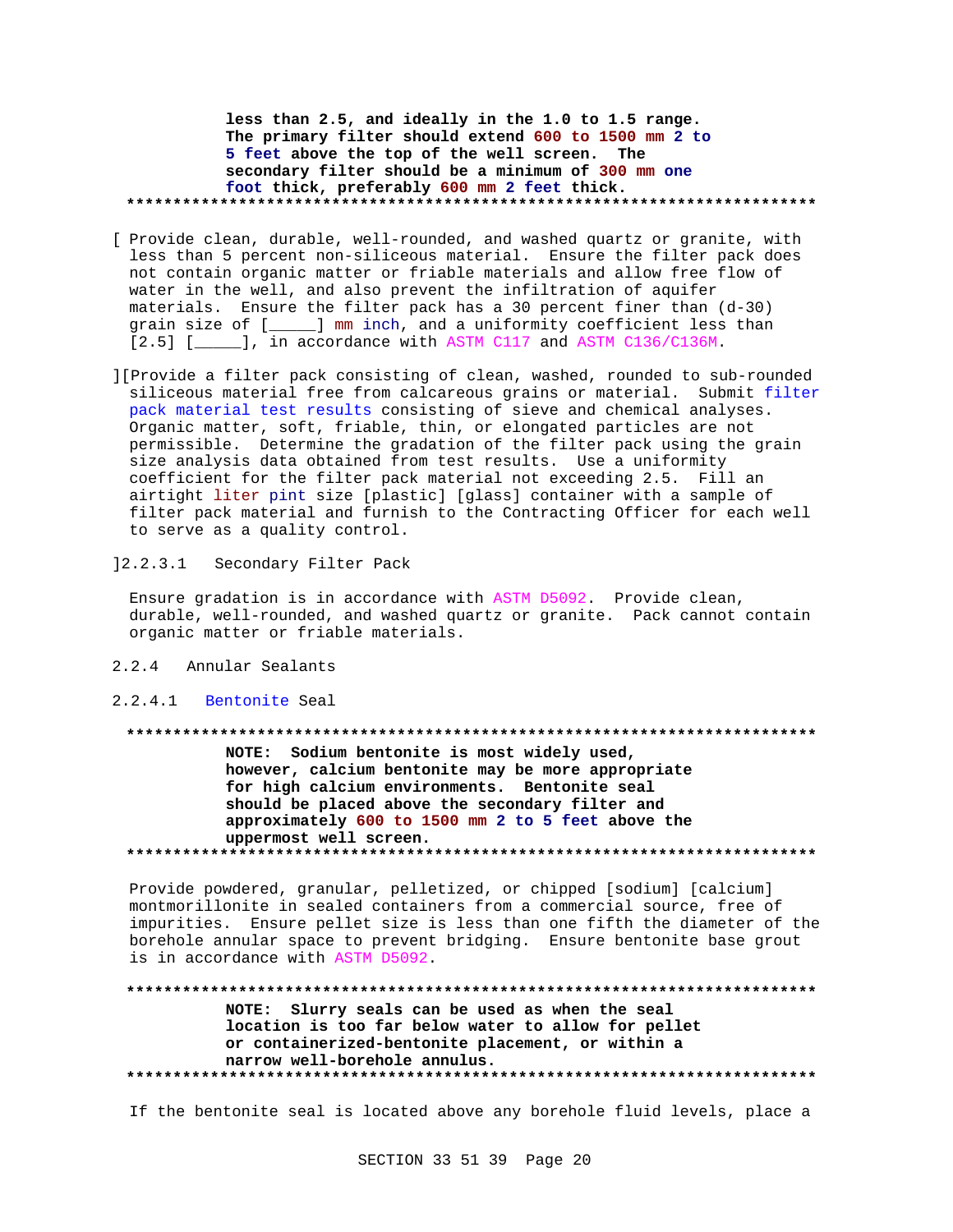layer of fine sand at the top of the bentonite seal, to provide an additional barrier to any downward migration of grout.

# 2.2.4.2 Neat Cement Grout

Provide neat cement grout in accordance with ASTM D5092. Ensure cement is in accordance with ASTM C150/C150M. Quick setting admixtures are not allowed. Do not use drilling mud or cuttings as a sealing material.

# 2.2.4.3 Cement And Bentonite Grout

Provide cement grout with a mixture of a maximum of 26 liters of approved water per 42.6 kg 7 gallons of approved water per 94 lb bag of portland cement, conforming to ASTM C150/C150M, Type [I] [\_\_\_\_]. Add no more than 5 percent by weight of bentonite powder to reduce shrinkage and hold the cement in suspension prior to the grout set. Use sodium bentonite powder and/or granules for high-solids bentonite grout.

# 2.2.5 Bottom Plugs

Provide a flush threaded solid plug at the bottom of the well. Ensure plug material is the same as the well [casing] [screen] to which it is attached. Wrap joints with fluoropolymer tape and provide nitrile O-ring gaskets.

## 2.2.6 Locking Well Cap

Provide a flush threaded, weatherproof, and non-removable locking well cap on the top of the well. Ensure the well cap is the same material as the well casing to which it is attached.

2.2.7 Protective Outer Casing [and Bollards]

Install a protective outer casing[ and bollards] with pipes conforming to ASTM A53/A53M, Type E or S, Grade B.

# 2.2.8 Polyethylene Sheeting

Ensure polyethylene sheeting conforms to ASTM D4397.

# PART 3 EXECUTION

Notify the Contracting Officer at least 15 days prior to commencement of work. Well locations are as indicated. Drilling, installation, and development of the monitoring well[s] is supervised, directed, and monitored by the geologist in charge. Decontaminate equipment used for drilling, sampling, and well development before and after each use in accordance with ASTM D5088.

# 3.1 PREPARATION

# 3.1.1 Water Source

If well drilling and installation requires the use of water, prior to its use at the site, locate and obtain water from a source. Sample and test the water source for the constituents specified in the Sampling and Analysis Plan. Submit the water source analytical test results to the Contracting Officer and obtain approval to use the source water. Transport and store the water at the site.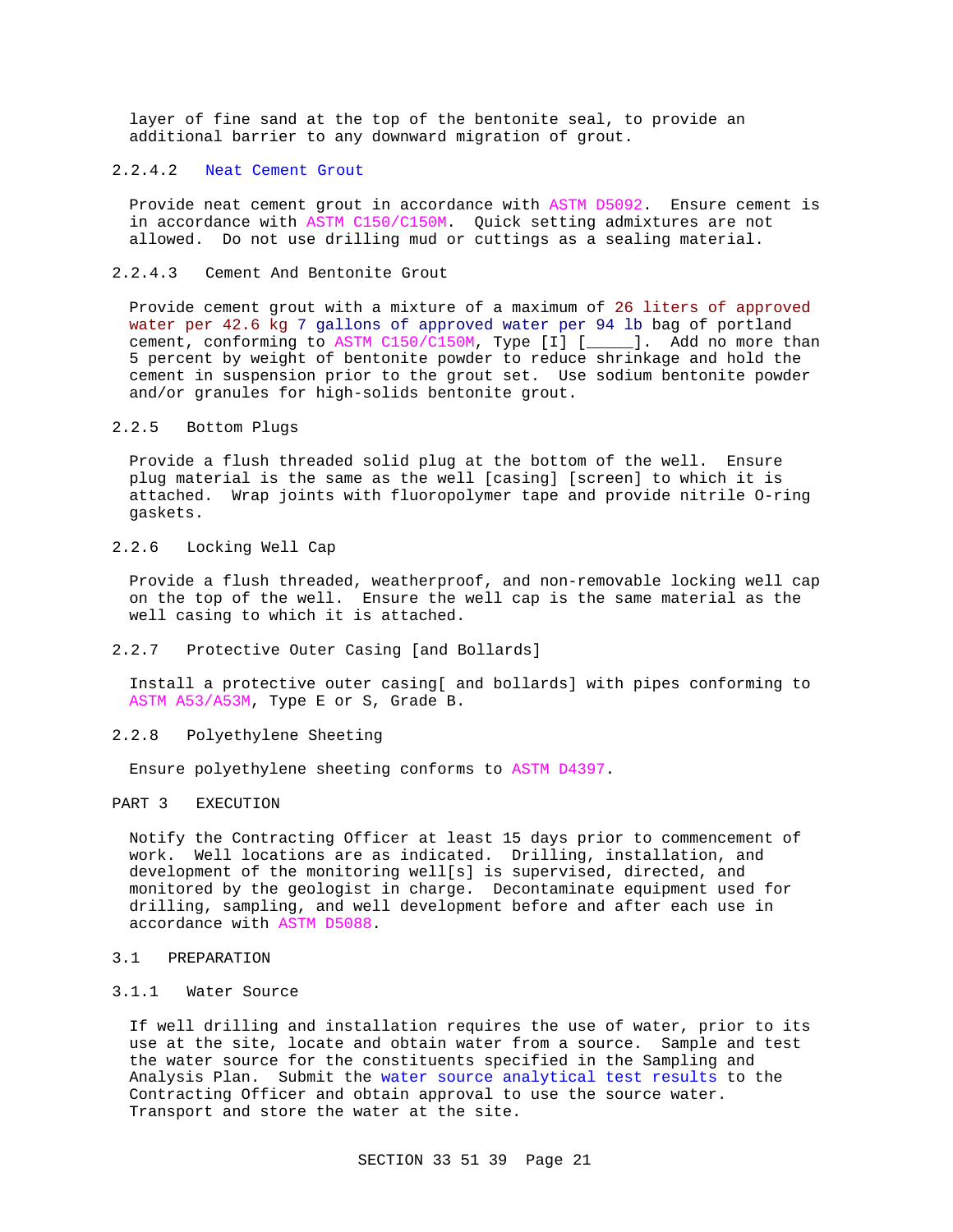## 3.1.2 Decontamination

Clean the drill rig, drill rods, drill bits, augers, temporary casing, well developing equipment, tremie pipes, grout pumping lines, and other associated equipment with high-pressure hot water/steam prior to drilling at each monitoring well location. Perform decontamination in accordance with [ASTM D5088][ASTM D5608], at a central decontamination station located in an area that is remote from, and cross- or down-gradient from the well being drilled.

Clean the screen and well casing with high-pressure hot water and detergent cleaning solution immediately prior to installation in the well. The use of factory sealed (plastic wrapped) screen and well casing does not waive this requirement for pre-installation cleaning. Decontaminate samplers in accordance with the Sampling and Analysis Plan.

## 3.1.3 Decontamination Station

- a. Construct a temporary decontamination pad onsite, bermed and slightly inclined towards a sump located in one of the back corners of the pad. Line the pads and berms with plastic sheeting to contain decontamination water. Place exterior-grade plywood sheeting over the plastic sheeting to prevent damage to the plastic and allow the drill rig and heavy equipment to use the pad.
- b. Make the minimum dimensions of the pad the length and width of the drill rig, plus 1.2 m 4 feet per side to allow access and steam cleaning. Use yellow ribbon to encircle the decontamination pad.
- c. Pump water collected in the sump to a 200 liter 55 gallon drum labeled "Decontamination Pad Sump Water." Transfer solid waste to a separate 200 liter 55 gallon drum labeled "Decontamination Pad Sump Sludge."
- 3.1.4 Containerization Of Development Water, And Drill Cuttings

Furnish D.O.T. approved [polyethylene] [steel] drums or vessels with lids, lid gaskets, bolts, chain of custody forms and drum labels. Mark each drum label in accordance with 49 CFR 172 in addition to the following information:

- a. Drum number,
- b. Site name,
- c. Well name and number,
- d. Contents and date,
- e. Approximate depth of material contained in each drum, and
- f. The name and phone number of the [Installation Environmental Coordinator (IEC)] [Contracting Officer] [\_\_\_\_\_].

## 3.2 INSTALLATION

Install the well in accordance with ASTM D5092 and EPA 600-4-89-034, and as indicated on the well construction drawings submitted by the CPC and approved by the Contracting Officer.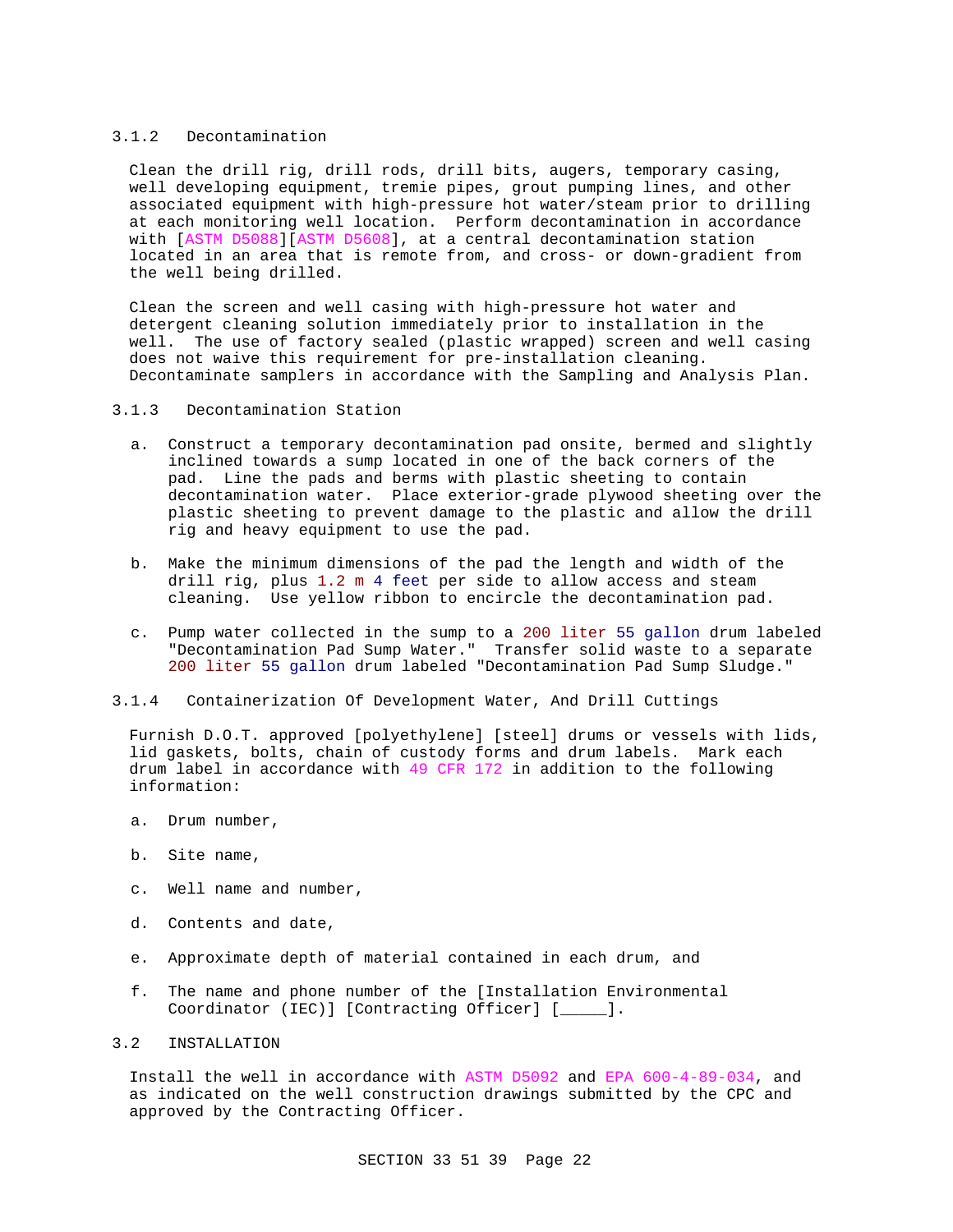Prevent aquifer contamination by the drilling operation and equipment, intra- and inter-aquifer contamination, and vertical [or horizontal] seepage of surface water adjacent to the well into the subsurface, especially the monitoring well intake zone. Perform work in conformance with EPA 530/F-93/004, EPA 600/4-79/020,[ and] EPA SW-846[.][, and ][ EM 385-1-1.]

Ensure the borehole is stable and verified straight before beginning installation.

Prevent aquifer contamination by the drilling operation and equipment, intra- and inter-aquifer contamination, and vertical [or horizontal] seepage of surface water adjacent to the well into the subsurface, especially the monitoring well intake zone. Perform work in conformance with EPA 530/F-93/004, EPA 600/4-79/020,[ and] EPA SW-846[.][, and ][ EM 385-1-1.]

- 3.2.1 Drilling Method
	- a. Use a drilling method which prevents the collapse of formation material against the well screen and casing during installation of the well. Size the inside diameter of any temporary casing used sufficient to allow accurate placement of the screen, riser, centralizer, filter pack, seal and grout.
	- b. The use of drilling aids such as bentonite, other clay-based agents, or any other foreign matter capable of affecting the characteristics of the ground water is prohibited. Ensure any drilling fluid additive used is inorganic in nature. Grease or oil on drill rods, casing, or auger joints are not permitted; however, PTFE tape or vegetable oil (in solid phase form) are acceptable. Submit manufacturer's data, if available, including analytical test results of the additive, if not a part of the manufacturer's data.
	- c. Provide a drill rig free from leaks of fuel, hydraulic fluid, and oil which may contaminate the borehole, ground surface or drill tools. During construction of the wells, use precautions to prevent tampering with the well or entrance of foreign material. Prevent runoff from entering the well during construction. If there is an interruption in work, such as overnight shutdown or inclement weather, close the well opening with a watertight uncontaminated cover. Secure the cover in place or weighted down so that it cannot be removed except with the aid of the drilling equipment or through the use of drill tools.

**\*\*\*\*\*\*\*\*\*\*\*\*\*\*\*\*\*\*\*\*\*\*\*\*\*\*\*\*\*\*\*\*\*\*\*\*\*\*\*\*\*\*\*\*\*\*\*\*\*\*\*\*\*\*\*\*\*\*\*\*\*\*\*\*\*\*\*\*\*\*\*\*\*\* NOTE: Type of drilling equipment is dependent upon site geology, hydrogeology, and intended use. If possible, utilize drilling methods that do not introduce water or drilling fluids into the borehole. If such methods are required, purge drilling fluid from the well during well development. \*\*\*\*\*\*\*\*\*\*\*\*\*\*\*\*\*\*\*\*\*\*\*\*\*\*\*\*\*\*\*\*\*\*\*\*\*\*\*\*\*\*\*\*\*\*\*\*\*\*\*\*\*\*\*\*\*\*\*\*\*\*\*\*\*\*\*\*\*\*\*\*\*\***

Advance borehole using conventional [ [250] [\_\_\_\_\_] mm [10] [\_\_\_\_\_] inch hollow-stem auger] [solid auger] [rotary wash] [\_\_\_\_\_] drilling methods. If it is the opinion of the geologist in charge that an alternate drilling method is required, submit justification for a boring method change to the Contracting Officer, and receive approval for the change granted prior to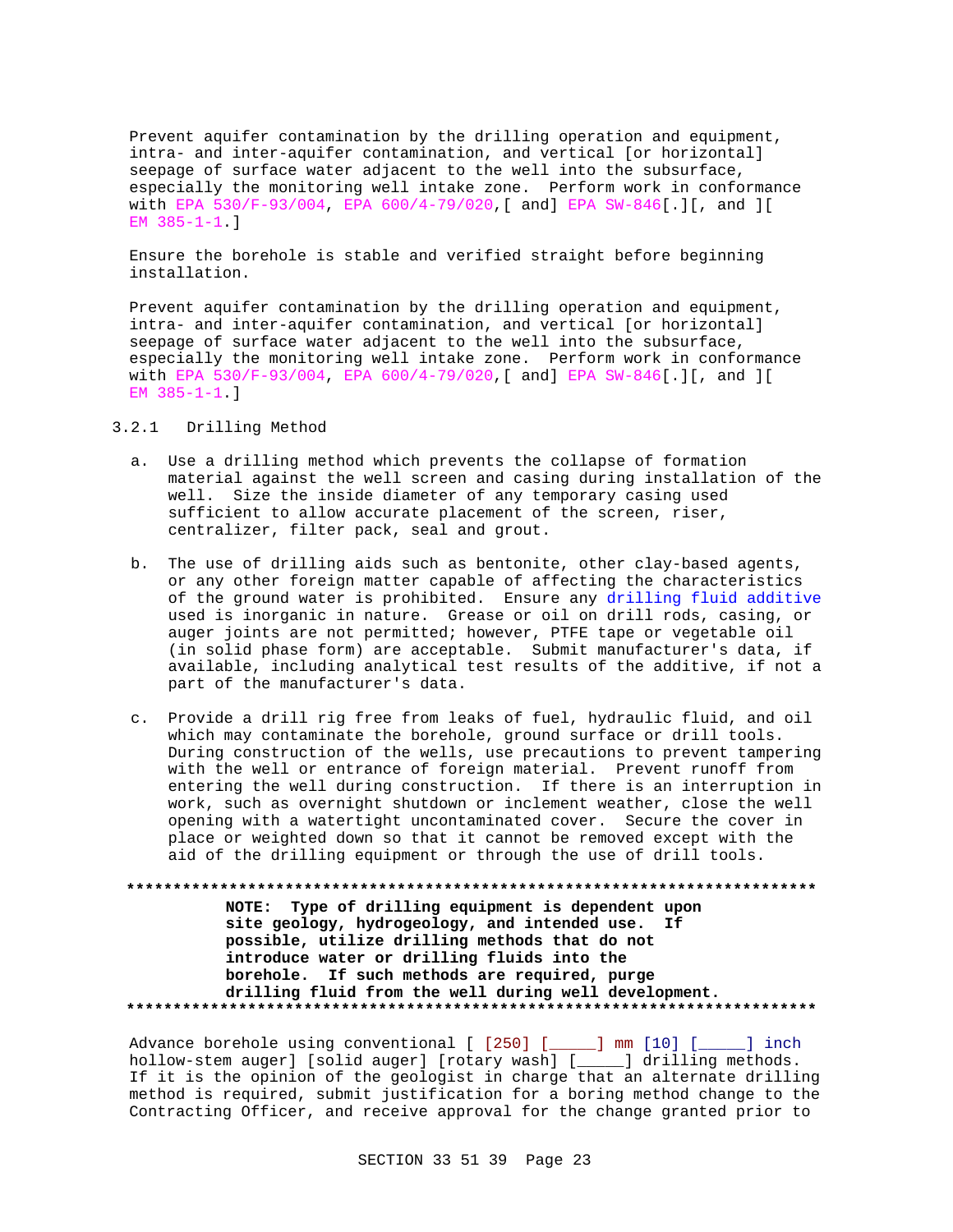drilling.

 $3.2.2$ Test Hole Requirements

Drill one test hole for every monitoring well or well cluster installed. A well cluster, as defined in this specification, is two or more wells completed (screened) to different depths in a single borehole or in a series of boreholes in close proximity (3 m 10 feet or less) to each other. The test hole may be converted to the permanent monitor well. Log test holes in accordance with paragraph BOREHOLE LOGS, and if temporary casing is used, use in accordance with paragraph DECONTAMINATION.

#### $3.2.3$ Borehole Diameter and Depth

# NOTE: State regulations may require more than 50 mm 2 inches of annular space between the boring wall and the sides of the entered riser pipe and screen.

Provide sufficient diameter in borings for monitoring well installation to allow at least 50 mm 2 inches of annular space between the borehole wall and all sides of the centered riser pipe and screen. Determine depths of individual borings [ as specified in the approved Monitoring Well Installation Plan] [as indicated on the drawings] [\_\_\_\_], with actual depth adequate to allow for the collection of representative ground water samples for chemical analysis at the time of initial sampling.

 $3.2.4$ Screen, Well Casing And Riser Pipe Placement

Locate well screens as indicated. Ensure the length of [each] [the] screen is as indicated. Distribute slotted openings uniformly around the circumference of the screen. Ensure the open areas approach the formation's natural porosity.

## 

NOTE: Depending on the nature of the contaminants to be sampled, the screen may be required to be placed below or across the water table. Caps for the flush-to-ground, or manhole type surface completion should not be vented, or loose fitted. Caps for these type completions should be water tight. Delete the requirements for centralizers if they are not required. 

Ensure personnel wear clean cotton or surgical gloves while handling the assembly. Ensure well casings, screens, plugs, and caps are decontaminated prior to delivery by the manufacturer and certified clean. Deliver, store, and handle materials in such a manner as to ensure that grease, oil, or other contaminants do not contact any portion of the well screen and casing assembly prior to installation.

- a. Provide the monitoring well screen in length [as shown on the drawings] [[\_\_\_\_] mm feet long] [as determined by the Contractor and approved by the Government], with specified bottom cap securely attached, set to the appropriate depth.
- b. Place the bottom of the well screen no more than 1 m 3 feet above the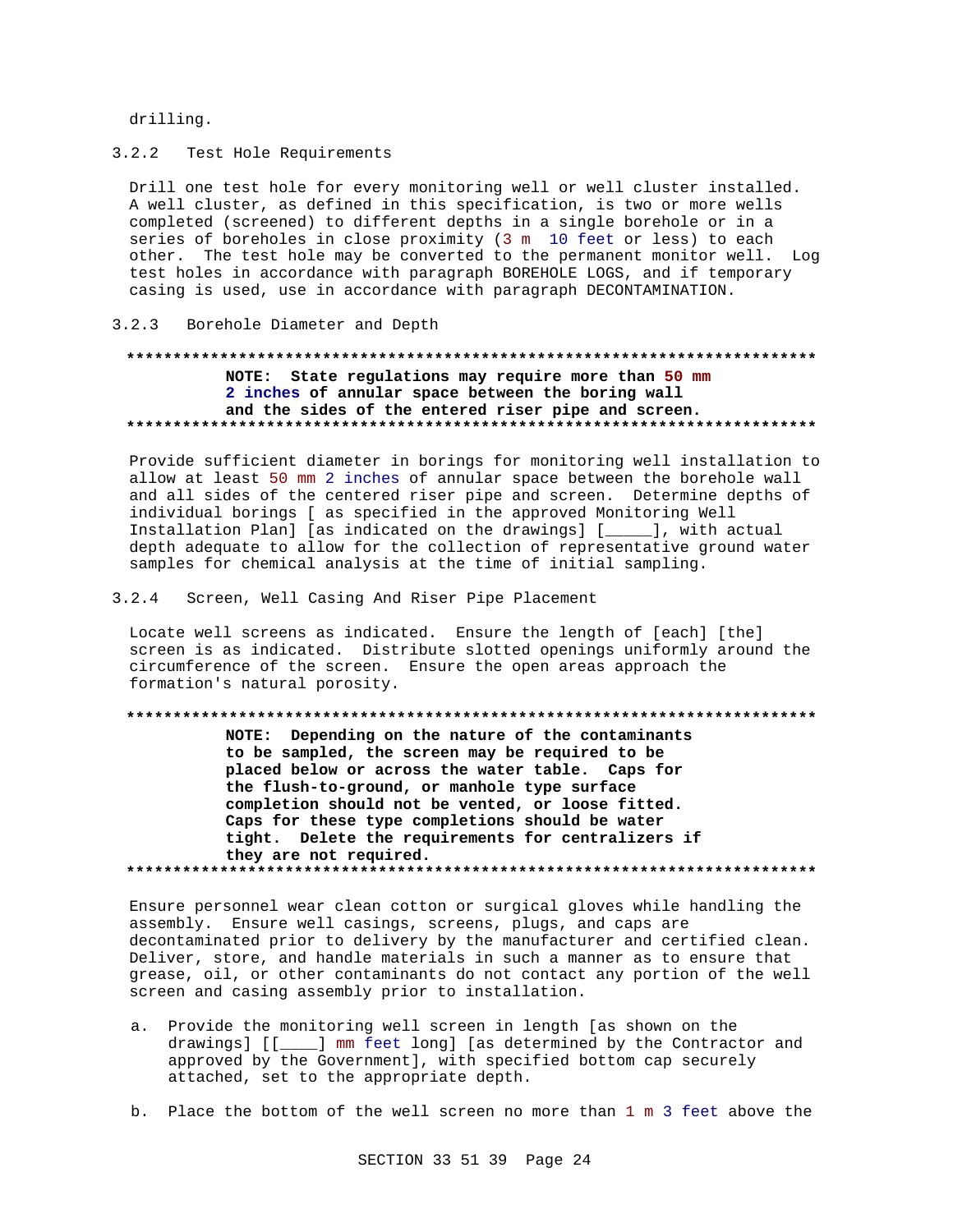bottom of the drilled borehole.

- c. Clean the screen and well casing and riser pipe with high pressure hot water/steam just prior to installation; allowing no foreign material to remain on the screen and well casing before installation. The use of factory-sealed (plastic wrapped) screen, free from painted markings, does not waive requirements for pre-installation cleaning. Place the well screen [as specified on the drawings] [at [\_\_\_\_\_]]. Ensure the well casing and riser pipe extends upwards from the screen to an elevation appropriate for the surface completion described in paragraph PROTECTIVE COVER PLACEMENT. Do not allow the well screen and riser pipe to drop or fall uncontrolled into the borehole.
- d. Join the screen and well casing and riser pipe sections by flush threaded watertight joints and fastenings. Solvent glue or set screws are not permitted.
- e. Use centralizers to ensure that the well screen and casing assembly is installed concentrically in the borehole. [Center and plumb the well by the use of a minimum of [\_\_\_\_\_] stainless steel centralizers, spaced at intervals not exceeding [6] [\_\_\_\_\_] m [20] [\_\_\_\_\_] feet along the length of the casing. Do not place centralizers on the screened interval or within the bentonite seal. ]Verify the alignment of the well by passing a 1500 mm 5 foot long section of rigid pipe 6 mm 1/4 inch smaller in diameter than the inside diameter of the casing through the entire well. If the pipe does not pass freely, the well is not accepted. Thoroughly clean the pipe section with high pressure hot water prior to each test. Use temporary casing, hollow stem augers or other measures, as necessary, to prevent collapse of the boring against the well screen and well casing and riser pipe prior to placement of the filter pack and sealing materials. Install a cap on the top of the riser pipe, either vented, or a telescopic fit, constructed to preclude binding to the well casing caused by tightness of fit, unclean surfaces, or weather conditions. Make cap secure enough to preclude the introduction of foreign material into the well, yet allow pressure equalization between the well and the atmosphere.

When the assembly has been installed at the appropriate elevation, adequately secure the assembly to preclude movement during placement of the filter packs and annular seals. Cap the top of the well casing during filter pack placement.

# 3.2.5 Filter Pack Placement

Protect filter pack material from contamination prior to placement by either storing it in plastic lined bags, or in a location protected from the weather and contamination on plastic sheeting. Transport filter pack material to the well site in a manner which prevents contamination by other soils, oils, grease, and other chemicals.

Prior to commencement of work, receive approval from the Contracting Officer for equipment and methods required to place filters. Place primary and secondary filter packs as indicated on the approved well construction drawings to fill the entire annular space between the screen and casing assembly and the outside wall of the borehole. Place both the primary and secondary filters with a tremie pipe in accordance with EPA 600-4-89-034 and ASTM D5092. Placement of the primary and secondary filters by gravity or free fall methods is not allowed. Control speed of filter placement to prevent bridging and to allow for settlement. Take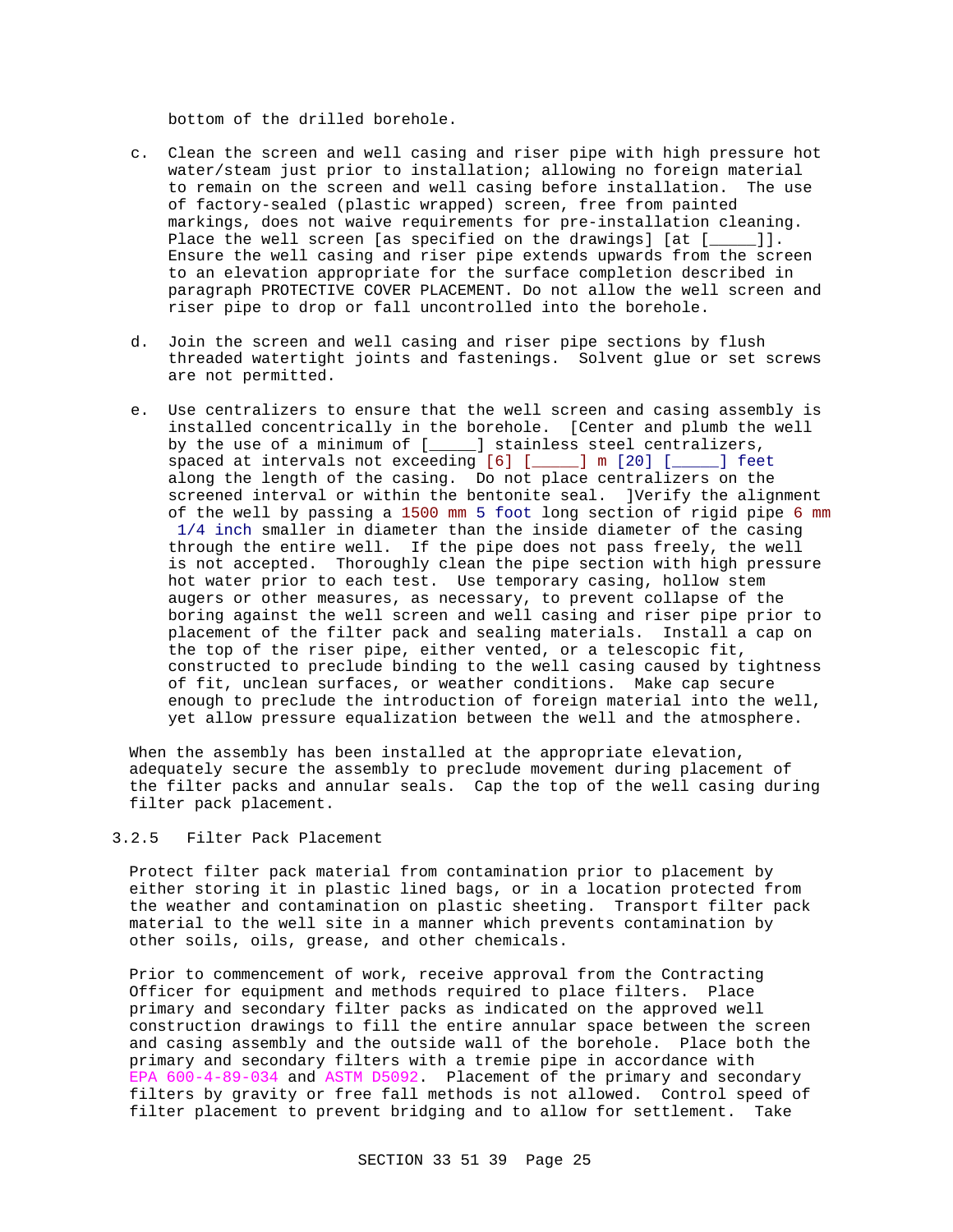frequent measurements inside the annulus during tremie pipe retraction to ensure that the filter pack is properly placed.

- [ After the screen and well casing have been concentrically placed in the hole, construct the approved filter pack around the screen by filling the entire space between the screen and the wall of the hole over the selected screened interval. Place the lowermost [300] [\_\_\_\_] mm [1] [\_\_\_\_] foot of filter pack in the boring prior to installation of the well screen, serving as a base on which to place the screen. Lower a tremie pipe having an inside nominal diameter of not less than 25 mm 1 inch, to the bottom of the annulus between the hole and well. Clean the tremie pipe with high pressure hot water/steam prior to each use. Arrange the tremie pipe so that water and filter pack material fed at uniform rates are discharged as the filter pack material fills the hole from the bottom up. Raise the tremie pipe at a rate that will keep the bottom of the pipe no more than [1500] [\_\_\_\_\_] mm [5] [\_\_\_\_\_] feet above the top of the surface of the filter pack level, and no more than  $[600]$  [ $\_\_\_\_\_\$  ] mm  $[2]$  [ $\_\_\_\_\_\]$ feet below the surface of the filter pack level at all times.
- ] Dumping filter pack material from the surface of the ground and agitating the well in an effort to settle the filter material is not allowed. Install the filter pack continuously and without interruption until the filter pack has been placed [to a minimum of 1 meter 3 feet above the top of the screen in the monitoring well] [to a height equal to 20 percent of the length of the screen] [to within no more than [\_\_\_\_\_]meters[\_\_\_\_\_] feetof the top of the ground surface]. Directly measure the depth to the top of the filter pack and record. Obtain any additional water required to be added to the filter pack material in accordance with paragraph WATER SOURCE.

## 3.2.6 Bentonite Seal

### **\*\*\*\*\*\*\*\*\*\*\*\*\*\*\*\*\*\*\*\*\*\*\*\*\*\*\*\*\*\*\*\*\*\*\*\*\*\*\*\*\*\*\*\*\*\*\*\*\*\*\*\*\*\*\*\*\*\*\*\*\*\*\*\*\*\*\*\*\*\*\*\*\*\***

**NOTE: Sufficient time should be allowed for the bentonite seal to hydrate and form a low permeable seal before grout is placed in the annular space above the bentonite seal. By not allowing enough time, grout material could infiltrate into the seal and possibly into the filter pack. Normally bentonite chips should only be used if it is necessary to install a seal in a deep water column. Because of their high moisture content and slow swelling tendencies, chips can be dropped through a water column more readily than a material with low moisture content such as pellets. If the proposed seal location is above the anticipated static ground water level, a bentonite seal should not be used unless a fine layer of sand is placed atop the seal. In this case, use a [30 to 60 cm] [1- to 2-foot] layer of fine-grained sand (secondary filter pack) placed atop the primary filter pack or the bentonite seal. A 0.15 to 0.30 m 6 in to 1 foot layer of fine sand placed atop the bentonite seal will further enhance barrier resistance to downward grout migration. It is recommended that the bentonite seal be placed in lifts of 0.15 to 0.30 m 6 in to 1 foot with each lift allowed to hydrate for a minimum of 30 minutes prior to placing the next lift. For more guidance consult EM 1110-1-4000.**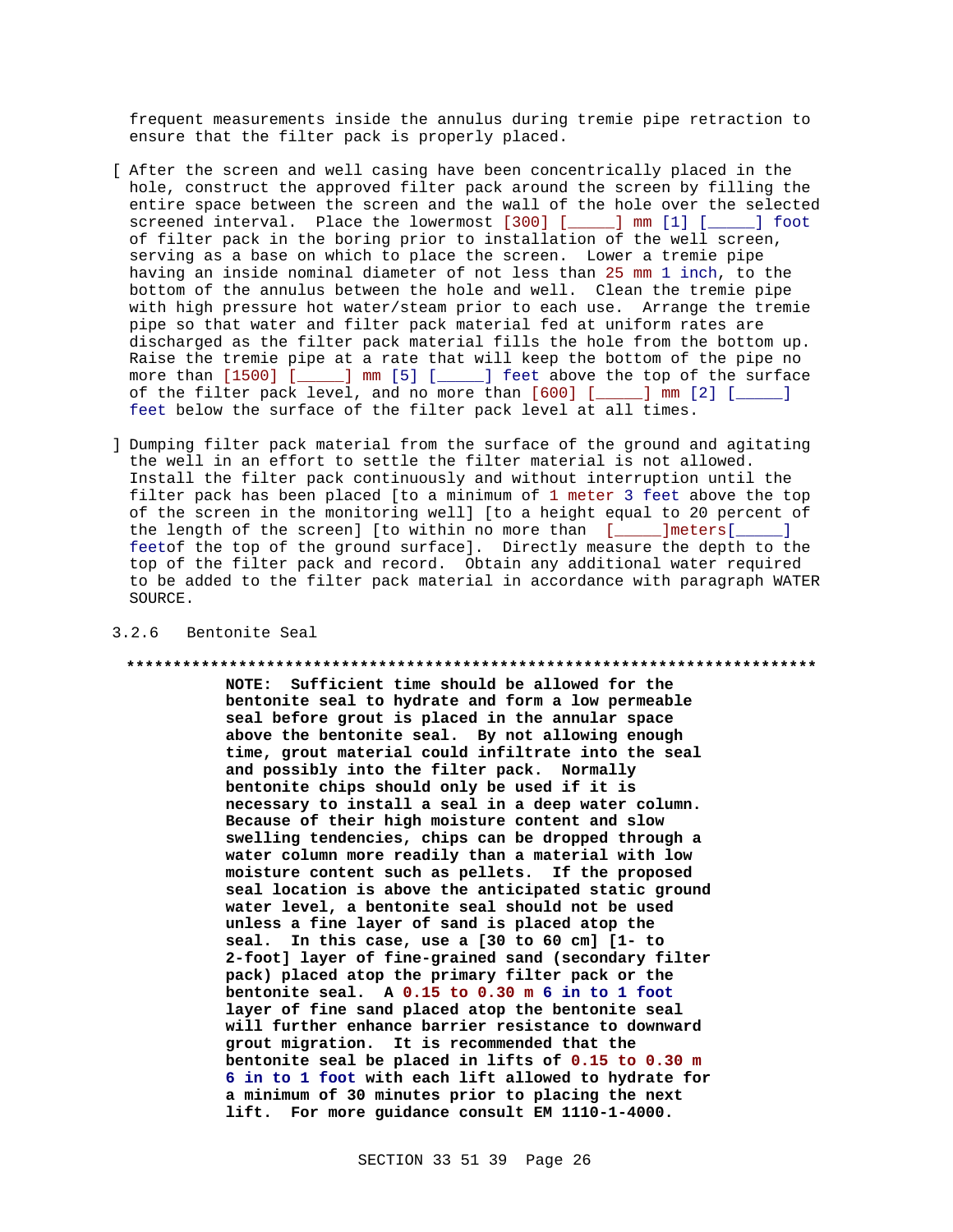............................

3.2.6.1 Bentonite Pellets

### NOTE: Pellets are compressed and shaped sodium bentonite available in 6, 9, and 12.5 mm 0.25,  $0.375$ , and  $0.5$  inch sizes.

Pouring of pellets is acceptable in shallow boreholes less than 12 meters 40 feet. In order to provide accurate measurement of bentonite pellet thickness in the well boring, tamp the pellet seal during measurement. If not placed in lifts, allow the seal a minimum hydration time of three hours, unless the manufacturer recommends a longer hydration time.

#### $3.2.6.2$ Bentonite Chips

# NOTE: Chips are graded and sized chip material made of sodium bentonite in two sizes, 9 and 19 mm 0.375 and 0.75 inch.

Adequate annular space is required in the use of bentonite chips to reduce the risk of bridging. Chips are preferable to use over pellets when installing a seal in a deep water column. In order to provide accurate measurement of bentonite chip seal thickness in the well boring, tamp the seal during measurement. If not placed in lifts, allow the seal a minimum hydration time double the hydration time for pellets.

### $3.2.6.3$ Bentonite Slurry

A bentonite slurry seal can be used when the seal location is too deep for the use of pellets or chips, or within a narrow borehole annulus. The slurry is made from granular or powder sodium bentonite. The specific gravity of cement grout placed atop a slurry seal will be greater than the bentonite slurry. Exercise care to preclude the grout from migrating downward into the slurry.

Mix water from an approved source with granular or powder bentonite to form a thick bentonite slurry, consisting of a mixture of bentonite and the manufacturer's recommended volume of water to achieve an optimal seal. A typical slurry mix contains at least 20 percent solids by weight and has a density of 4.3 kg per liter 9.4 lb per gallon of water or greater.

### $3.2.6.4$ Bentonite Seal Thickness And Replacement

Place a minimum 1 m[ 3 foot] [ 5 foot] thick hydrated bentonite seal on top of the filter pack. Control speed of bentonite placement to prevent bridging of pellets or chips, or segregation of slurry. Place Bentonite chips and pellets in lifts of 0.15 to 0.30 m 6 inches to 1 foot with each lift allowed to hydrate for a minimum of 30 minutes prior to placing the next lift. If not placed in lifts, the minimum hydration time for pellets is 3 hours, unless manufacturer recommendations for hydration are longer. The hydration time for chips can require twice the time required for pellets. Directly measure the depth to the top of the bentonite seal and record immediately after placement, without allowance for swelling. Add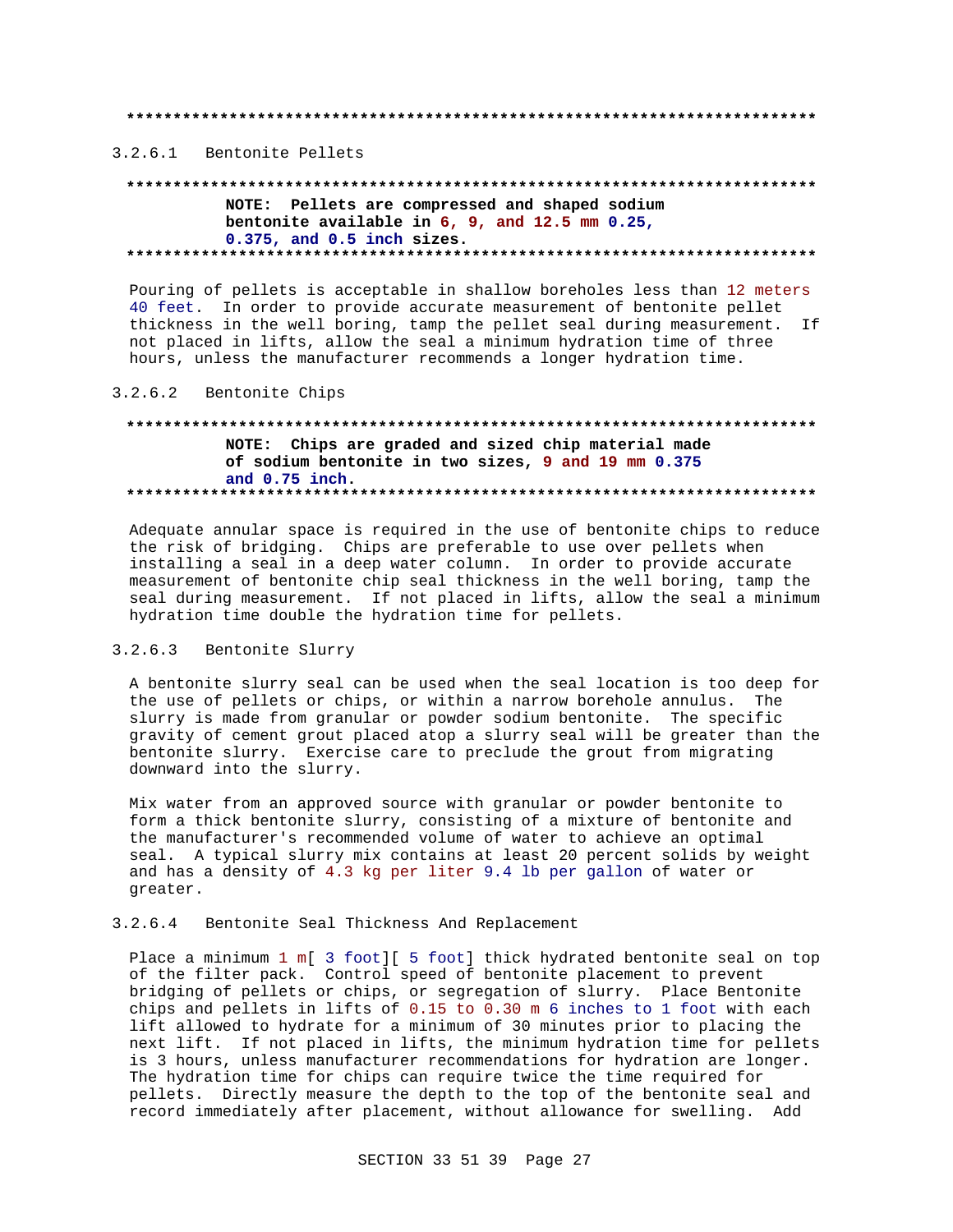water to the annular space as directed by the geologist in charge to ensure complete hydration of the bentonite. If the bentonite seal is located above any borehole fluid levels, place a [300] [\_\_\_\_\_] mm [1] [ \_\_\_\_ ] foot layer of fine sand at the top of the bentonite seal.

## 3.2.7 Grout Placement

### 

NOTE: There is a provision for placing a high-solids bentonite grout in the annulus above the bentonite seal rather than cement grout. This may be better in areas of the country where the monitoring wells are susceptible to frost heave. If it is required that the protective casing be anchored in-place with cement grout, this should be conducted in accordance with paragraph PROTECTIVE COVER PLACEMENT. Determine the depth of maximum frost penetration before design of the monitoring well installation. The susceptibility of the soils to frost action should also be determined beforehand. Guidance for determining frost penetration may be found in UFC 3-130-06 or FM 5-430-00-1. There may be a need for a provision to grout the annular space in lifts in deep wells to ensure that any PVC or other type casing is not damaged by the weight and/or heat created by the chemical reaction of cement grout. If grouting in lifts is for some reason not acceptable, the well should be designed to withstand greater external pressures. This may mean using higher schedule casing, or steel instead of PVC, for example. 

Mechanically mix a [non-shrinking cement] [high-solids bentonite] grout, and place in one continuous operation into the annulus above the bentonite seal to [within [\_\_\_\_\_] mm feet of] [the ground surface] [the maximum depth of frost penetration (frost line)]. Make grout injection in accordance with ASTM D5092. [ If the casing interval for grouting is less than 4.5 m 15 feet, and without fluids after any drill casing is removed, place the grout either by pouring or pumping.]

Place cement grout in the annular space above the bentonite seal as indicated on the well construction drawings. Place the cement grout as a slurry through a tremie pipe, and inject from the bottom up. [Inject grout in one continuous operation until full strength grout flows out at the ground surface without evidence of drilling cuttings or fluid. I[For deep wells, inject grout in lifts to ensure that the casing is not damaged. ] Cure grout a minimum of 48 hours before beginning well development operations.

Add additional grout from the surface to maintain the level of the grout at the land surface as settlement occurs. Work is not permitted in the well within [48] [\_\_\_\_\_] hours after cement grouting.

Thoroughly clean the tremie pipe with high pressure hot water/steam before use in each well.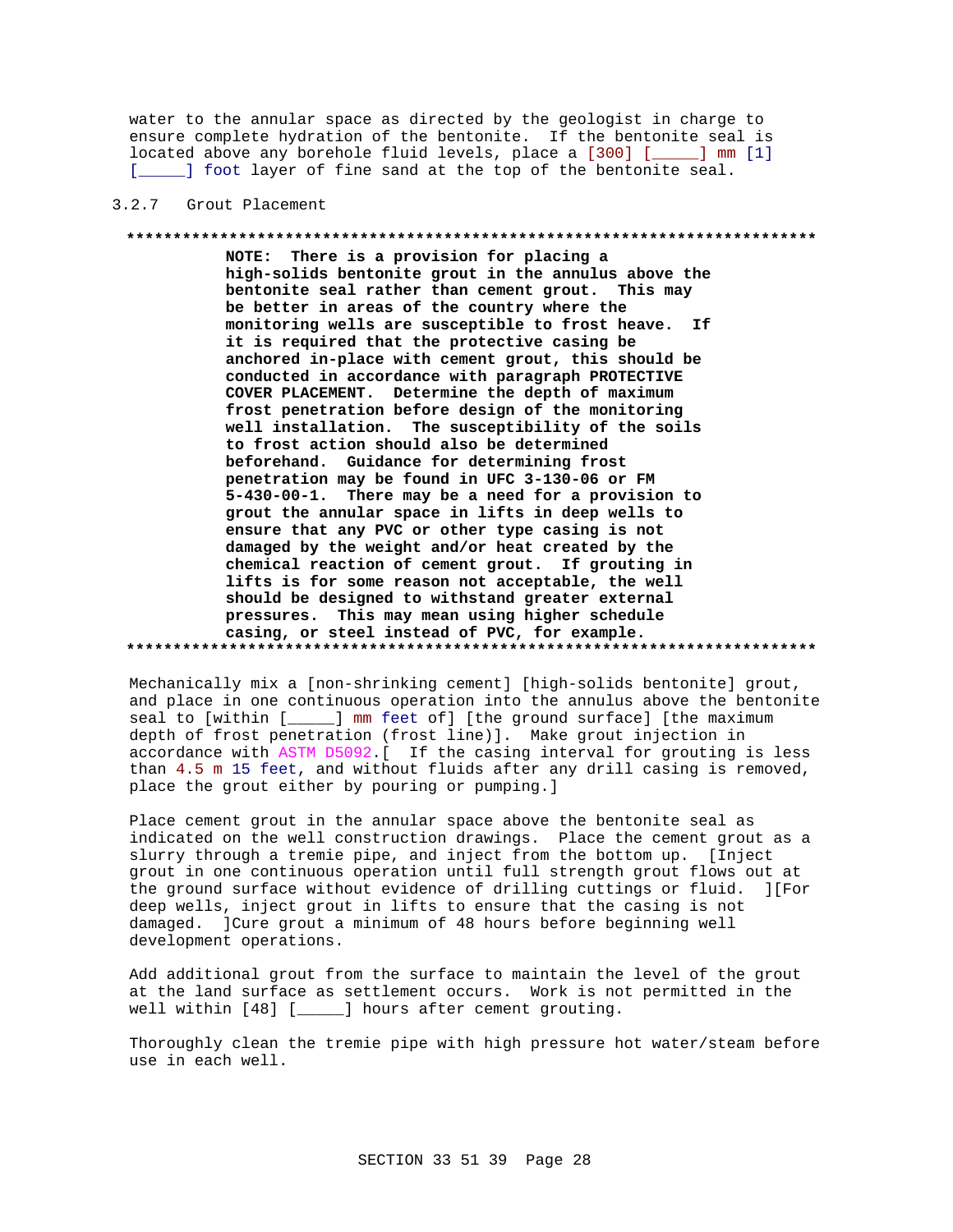#### $3.2.8$ Concrete or Gravel Pad Placement

### 

NOTE: Some states may require that the surface seal extend to depths of 3 m (10 feet), or greater to ensure sanitary protection of the well. The surface seal may be an extension of the annular seal installed above the filter pack or it may be a separate "surface" seal emplaced on top of the annular seal. Also, in extreme cold climates, it may be better, if allowed by State and local regulations, to fill the annular space above the bentonite well seal, or filter pack, with bentonite grout and construct the well "pad" of coarse gravel, rather than concrete. Concrete well pads sometimes have a tendency to crack and breakup in cold regions. 

Construct a [concrete pad with a minimum radius of [600] [ ] mm  $[2]$ [coarse gravel] [coarse traing in 100 mm 4 inch] [coarse gravel] L. blanket with a minimum radius of [1200] [\_\_\_\_] mm [4] [\_\_\_\_] feet from the protective casing and 150 mm 6 inch] thick, sloped away from the well around the well casing at the final ground level elevation. [Prior to placement of the gravel blanket, backfill any depression existing around the well borehole to the level of the surrounding ground surface with [near-surface drill cuttings from the well] [clay] [\_\_\_\_\_].] [Furnish pre-packaged, dry, combined concrete materials for the well pads conforming to ASTM C387/C387M normal weight, normal strength concrete. Combine the dry materials with potable water and mix in an approved mixer or container until uniform in consistency and color. Limit water to the minimum amount possible.]

### $3.2.9$ Protective Cover Placement

## 

NOTE: If frost heave is not a concern at the site, the requirement for the annular space between the protective casing and the well riser to be filled with dry bentonite may be deleted. The cement grout may then be placed outside of, and inside the protective casing to the ground surface as would be specified in paragraph GROUT PLACEMENT.

It may be necessary to require that the protective posts be supplemented with barbed wire in livestock grazing areas. Additional guidance on monitoring well protection may be found in ASTM D5787 

Provide all monitoring wells with a [steel] [\_\_\_\_] lockable protective enclosure set in the annular seal over the well casing with keyed-alike locks on the protective covers for all wells.

#### $3.2.9.1$ Aboveground Completions

Provide protective outer casing around the well casing extending above grade. The diameter of the protective outer casing is a minimum of 100 mm 4 inches larger than the well casing diameter. The top of the protective outer casing extends a minimum of 150 mm 6 inches above the top of the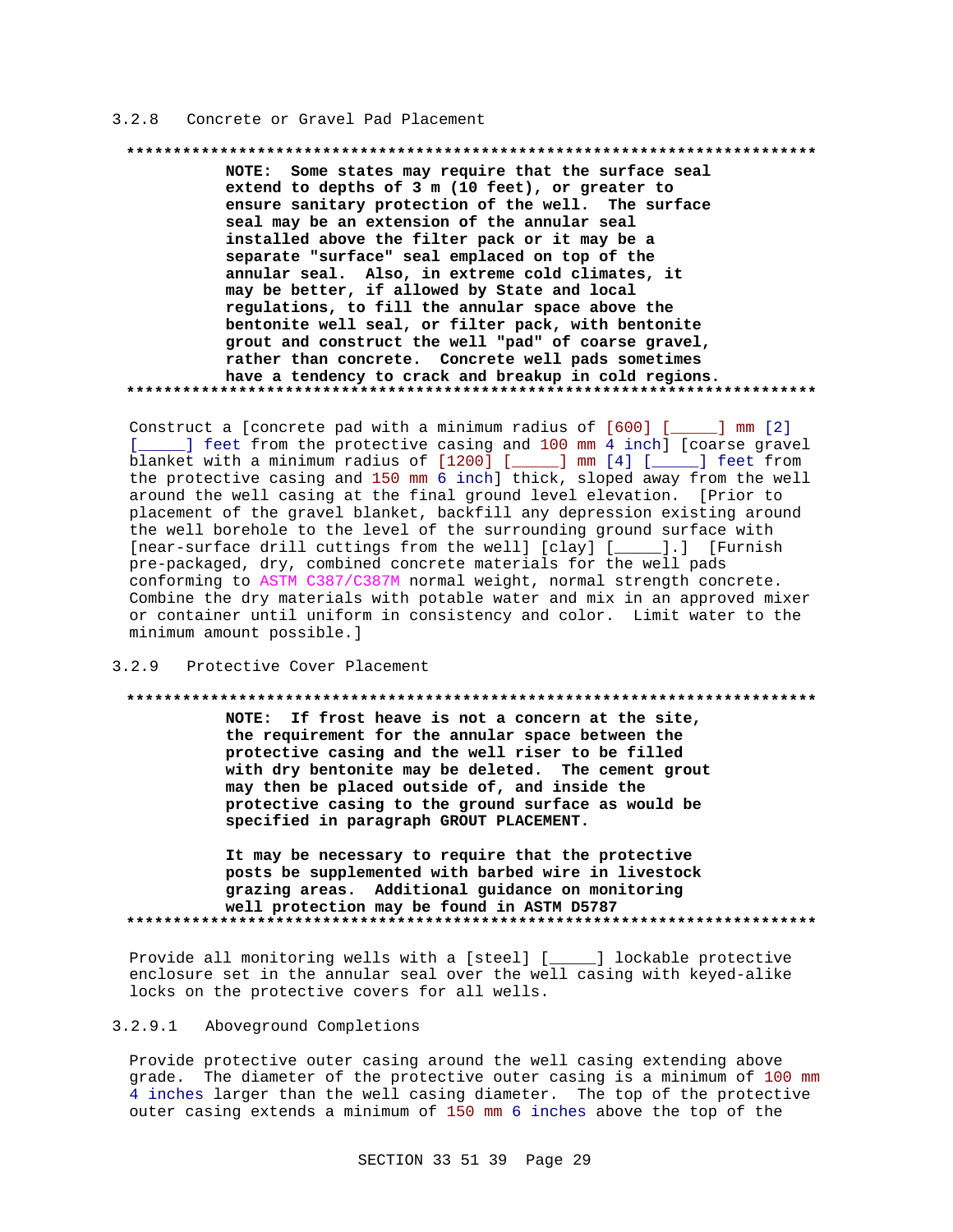well casing cap. Set the protective outer casing in cement grout and extend the bottom of the protective well casing [below the depth of the frost line] [to the depth indicated]. Drill a 6 mm 1/4 inch diameter weep hole in the protective outer casing 75 mm 3 inches above the ground surface. Fill the annular space between the protective outer casing and the well casing with pea gravel or coarse sand to just below the level of the cap on the well casing.

- [ Provide 150 mm 6 inch diameter steel pipe bollards, filled with concrete as indicated to protect the exposed well head.
- ] Provide cap on top of the protective outer casing. Ensure cap is flush threaded and of the same material as the protective outer casing. Wrap threaded joints with fluoropolymer tape and provided with nitrile O-ring gaskets.

Ensure the well cap can accommodate a padlock. Provide a long shackled padlock in accordance with ASTM F883. Provide two padlock keys to the Contracting Officer. [Ensure locks at the well site are keyed alike.]

# 3.2.9.2 At-Grade Completions

Provide [cast iron] [aluminum] vault box, [ 750 by 750 mm 30 by 30 inches] [300 mm 12 inch diameter] [\_\_\_\_\_], with watertight frame and cover. Select vault loading support for[AASHTO M 306 H-20 loading for traffic areas] [a 45,360 kg 100,000 pound loading for a less than a 60 cm 2 foot span for airfield locations]. Depth of frame is 150 mm 6 inches. Set the frame in a concrete collar with a minimum thickness of 200 mm 8 inches, and extending100 mm 4 inches beyond the edge of the frame in all directions. Ensure the frame and concrete collar is [set flush with the level of the existing pavement] [set 75 mm 3 inches above the existing grade]. Provide a locking well cap on top of the well casing, which terminates inside the vault as indicated.

## [3.2.9.3 Protective Steel Casing

# **\*\*\*\*\*\*\*\*\*\*\*\*\*\*\*\*\*\*\*\*\*\*\*\*\*\*\*\*\*\*\*\*\*\*\*\*\*\*\*\*\*\*\*\*\*\*\*\*\*\*\*\*\*\*\*\*\*\*\*\*\*\*\*\*\*\*\*\*\*\*\*\*\*\* NOTE: Delete this paragraph if not applicable for the project. \*\*\*\*\*\*\*\*\*\*\*\*\*\*\*\*\*\*\*\*\*\*\*\*\*\*\*\*\*\*\*\*\*\*\*\*\*\*\*\*\*\*\*\*\*\*\*\*\*\*\*\*\*\*\*\*\*\*\*\*\*\*\*\*\*\*\*\*\*\*\*\*\*\***

- a. Install a protective steel casing around the well casing and riser pipe by placing the protective casing into the annular seal. Clean the protective casing with high-pressure hot water/steam prior to installation to ensure that it is free of any contamination. Provide a protective casing with an inside diameter of at least 100 mm 4 inches greater than the nominal diameter of the well riser. Fit the protective casing with a locking cap and install so that there is a maximum 61 mm 0.2 foot clearance between the top of the in-place inner well casing cap and the bottom of the protective casing locking cap when in the locked position.
- b. Position and maintain the protective casing in a plumb position. Extend the bottom of the protective casing a minimum of 750 mm 2.5 feet below the top of the ground surface; extending a minimum of [750] [\_\_\_\_\_] mm [2.5] [\_\_\_\_\_] feet below the maximum depth of frost penetration (frost line); and anchored into the cement grout annular seal; and also extending at least 750 mm 2.5 feet above the surface of the ground. Seal and immobilize the protective casing in concrete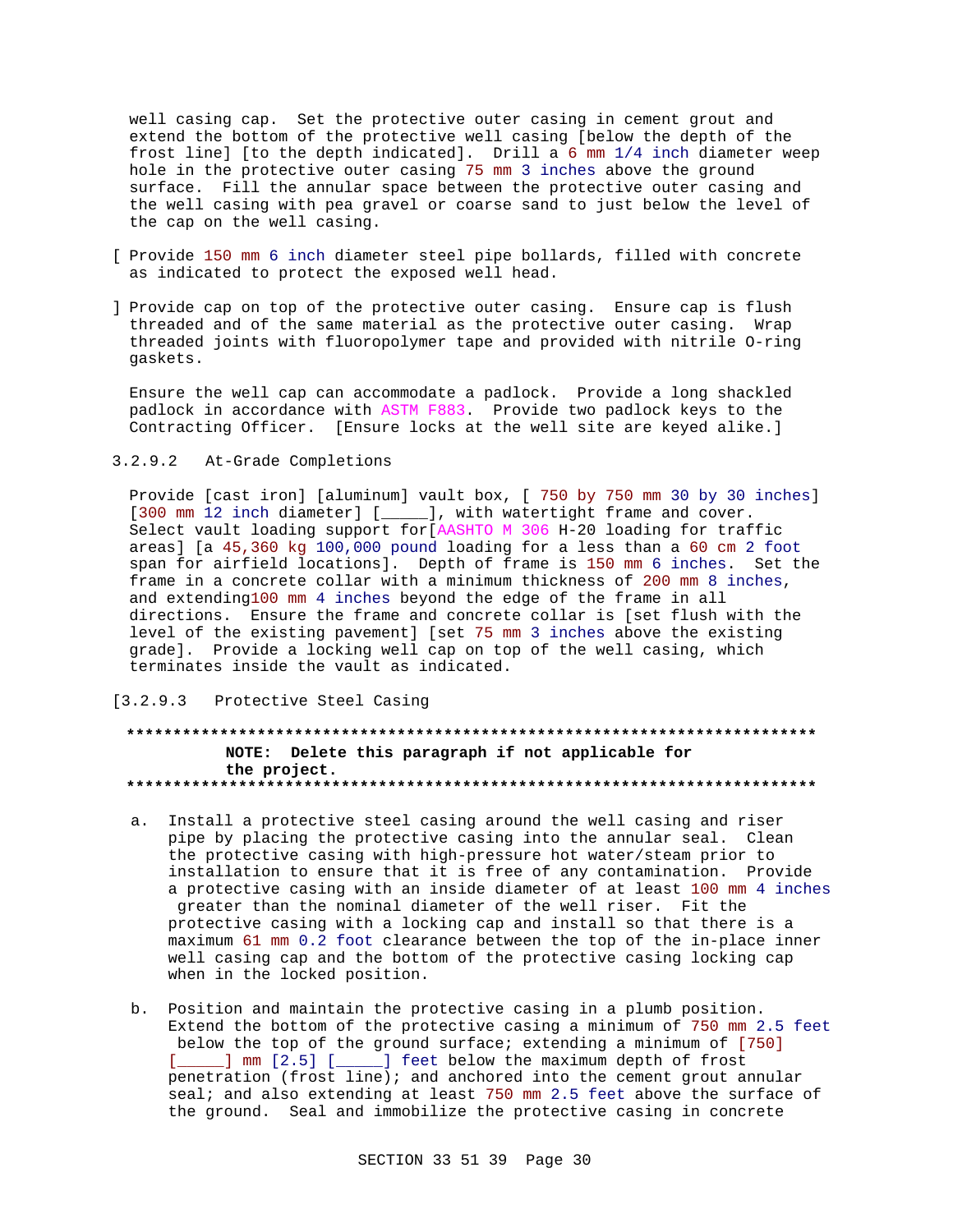placed around the outside of the protective casing, then place dry bentonite pellets, or granules, in the annular space below ground level within the protective casing.

- c. Provide the protective casing with a 6 mm 1/4 inch diameter drain hole installed just above the top of the [concrete pad] [gravel blanket]. Place coarse sand or pea gravel in the annular space between the protective casing and the riser pipe, above the drain hole, to within 75 mm 3 inches from the top of the riser pipe. [Install [four] [*\_\_\_\_*] protective steel posts, located 1200 mm 4 feet from the well, equally spaced around the [concrete pad] [gravel blanket]. Fill the steel posts with cement. Do not install the posts in the concrete pad, but a 150-300 mm 0.5-1.0 foot distance from the edge of the concrete pad. Set the posts in cement, and extending a minimum of 1 m 3 feet above the ground surface, with at least one third of the posts' total length below ground surface.]
- [ d. For wells deeper than 60 m 200 feet, verify that the well is plumb.

]][3.2.9.4 Flush-to-Ground Utility Vault

# **\*\*\*\*\*\*\*\*\*\*\*\*\*\*\*\*\*\*\*\*\*\*\*\*\*\*\*\*\*\*\*\*\*\*\*\*\*\*\*\*\*\*\*\*\*\*\*\*\*\*\*\*\*\*\*\*\*\*\*\*\*\*\*\*\*\*\*\*\*\*\*\*\*\* NOTE: Delete this paragraph if not applicable for the project. \*\*\*\*\*\*\*\*\*\*\*\*\*\*\*\*\*\*\*\*\*\*\*\*\*\*\*\*\*\*\*\*\*\*\*\*\*\*\*\*\*\*\*\*\*\*\*\*\*\*\*\*\*\*\*\*\*\*\*\*\*\*\*\*\*\*\*\*\*\*\*\*\*\***

Install a flush-to-ground protective steel utility vault or manhole around the well casing and riser pipe which has been cut off below grade. Construct the flush mounted protective utility vault or manhole with a concrete ground surface seal. Extend the ground surface seal to, but not beyond, the total depth of the flush mounted protective utility vault. Install the ground surface seal around the flush mounted protective utility vault but do not place between the flush mounted protective utility vault and the well casing. Do not install the flush mounted protective utility vault in areas subject to ponding or flooding. Provide the wording "ground water monitoring well" on the flush mounted protective cover's lid or manhole cover on its outer surface. Install flush mounted protective utility vaults through an impervious surface such as asphalt or concrete. If an impervious surface does not exist, create one to support the weight of the traffic in the area. Provide a flush mounted protective utility vault consisting of a watertight metal casing with an inside diameter at least 100 mm 4 inches greater than the inside diameter of the monitoring well casing, made of one continuous metal piece or two metal pieces which are joined with a continuous weld; and a minimum length of [300] [\_\_\_\_\_] mm [12] [\_\_\_\_] inches. Allow no more than 200 mm 8 inches between the top of the monitoring well casing and the top of the flush mounted protective utility vault after installation. Provide the flush mounted protective utility vault with an exterior flange or lugs. Do not allow the flush mounted protective utility vault to extend below the top of the cement/bentonite annular space seal. To prevent damage from frost heave, extend the concrete surrounding the utility vault a minimum of 300 mm 12 inches below the frost line. Provide the flush mounted protective utility vault or the monitoring well with a locking mechanism and a watertight cap.

]3.2.10 Well Identification

# **\*\*\*\*\*\*\*\*\*\*\*\*\*\*\*\*\*\*\*\*\*\*\*\*\*\*\*\*\*\*\*\*\*\*\*\*\*\*\*\*\*\*\*\*\*\*\*\*\*\*\*\*\*\*\*\*\*\*\*\*\*\*\*\*\*\*\*\*\*\*\*\*\*\* NOTE: Local well identification requirements should**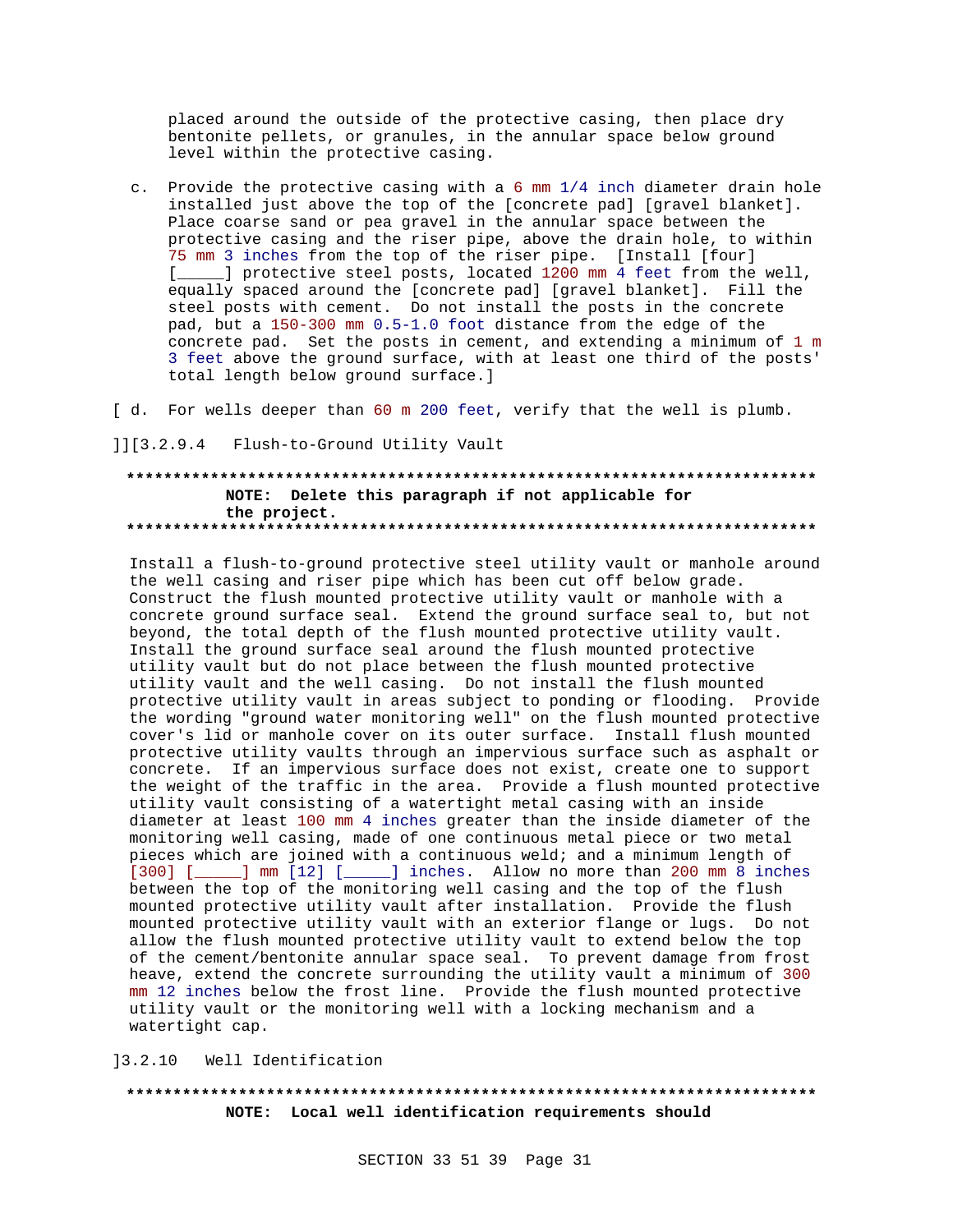### **be specified. \*\*\*\*\*\*\*\*\*\*\*\*\*\*\*\*\*\*\*\*\*\*\*\*\*\*\*\*\*\*\*\*\*\*\*\*\*\*\*\*\*\*\*\*\*\*\*\*\*\*\*\*\*\*\*\*\*\*\*\*\*\*\*\*\*\*\*\*\*\*\*\*\*\***

Affix a corrosion resistant metal tag to the exterior and interior of the protective cover. [For concrete paved areas, affix the well identification tag to the concrete with four (4) hammer set nails. ]Provide the metal tag stamped with the [U.S. Army Corps of Engineers CE [\_\_\_\_\_]] [\_\_\_\_\_], well identification number, elevation of the highest point on the rim of the well casing or riser pipe, elevation of the ground surface at the well, well coordinates, date of well installation, and the top of the protective casing elevation in meters feet as determined according to paragraph SURVEYS. Use identification numbers for the monitoring wells as indicated on the drawings.

Clearly mark and secure the well to avoid unauthorized access and tampering. Cast the words "MONITORING WELL" on the well head cover. Provide a sign reading, "WELL IS FOR MONITORING AND IS NOT SAFE FOR DRINKING." Provide stamped metal identification tag as follows:

DO NOT DISTURB ID #: Date: Installed By: Total Depth: Screened Interval: TOC Elevation: Other: For Information, Call:

- 3.3 FIELD QUALITY CONTROL
- 3.3.1 Temporary Containment of Soil Removed from the Borehole
- [ Place soil removed from the borehole in the temporary containment area near the well site. Cover containment area with 0.25 mm 10 mil reinforced polyethylene sheeting. Place soil removed from the borehole[s] on the impervious barrier and cover with 0.15 mm 6 mil reinforced polyethylene sheeting. Provide a [straw bale berm ][silt fence ]around the outer limits of the containment area and cover with polyethylene sheets. Secure edges of sheets with weights to keep the polyethylene sheeting in place. Divert water runoff from the stockpiled material.
- ][Stockpile soil in trucks suitable for transporting contaminated soils as specified herein.
- ][3.3.2 Well Alignment

For wells deeper than 60 m 200 feet, verify that the well is plumb.

]3.3.3 Sampling

### **\*\*\*\*\*\*\*\*\*\*\*\*\*\*\*\*\*\*\*\*\*\*\*\*\*\*\*\*\*\*\*\*\*\*\*\*\*\*\*\*\*\*\*\*\*\*\*\*\*\*\*\*\*\*\*\*\*\*\*\*\*\*\*\*\*\*\*\*\*\*\*\*\*\***

**NOTE: Sampling for chemical and geotechnical analysis may be combined to allow for obtaining samples for both if that accomplishes project requirements. If rock is cored at the site, and it is determined that it should be retained, it should be boxed, and photographed. Its storage, and later disposal should be in accordance with ER 1110-1-1803, and the proper storage and handling**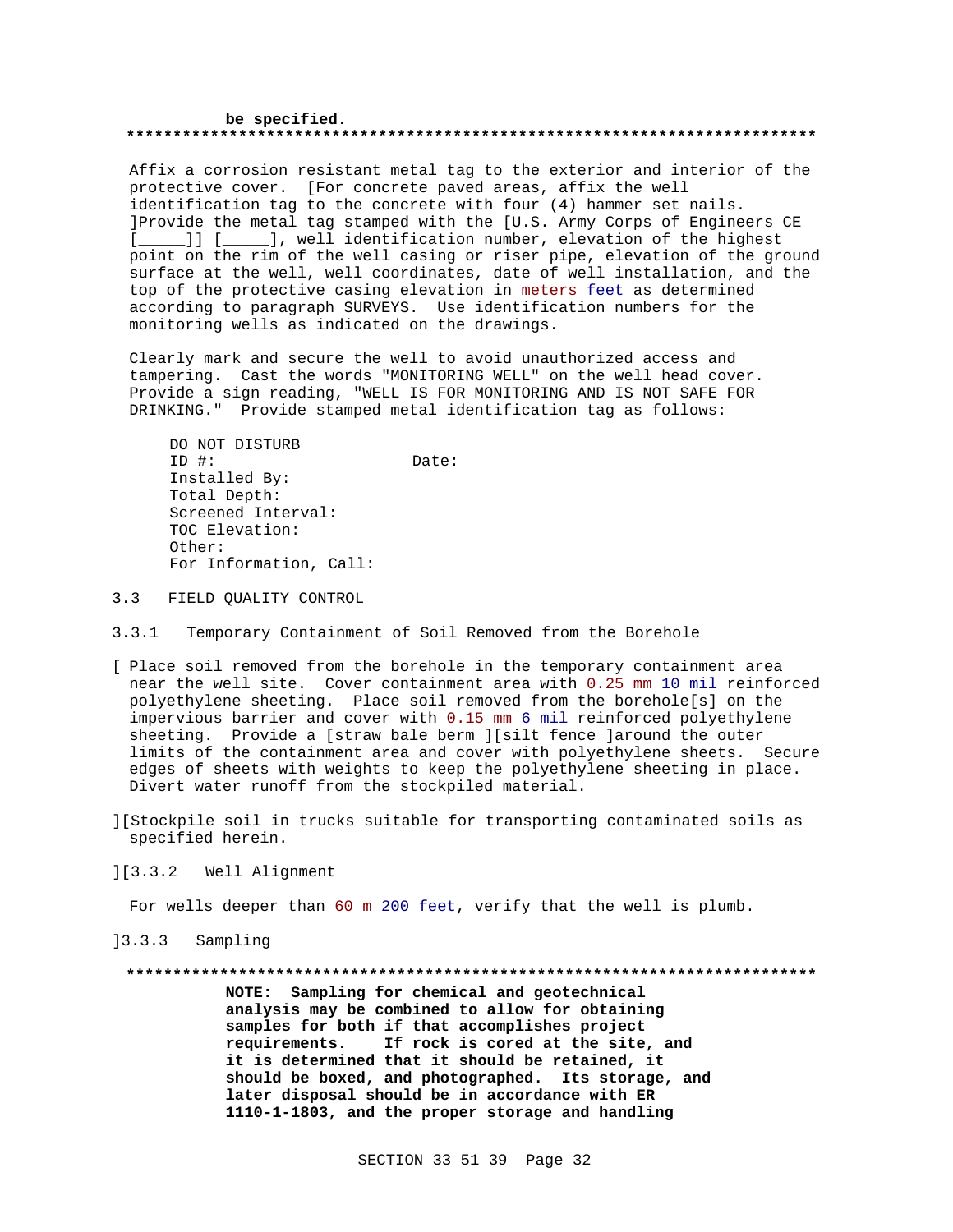## **protocol for the material as may be required by other Federal, state, or local laws, regulations and permits. \*\*\*\*\*\*\*\*\*\*\*\*\*\*\*\*\*\*\*\*\*\*\*\*\*\*\*\*\*\*\*\*\*\*\*\*\*\*\*\*\*\*\*\*\*\*\*\*\*\*\*\*\*\*\*\*\*\*\*\*\*\*\*\*\*\*\*\*\*\*\*\*\*\***

Obtain soil samples in accordance with ASTM D1452/D1452M, [ ASTM D1586/D1586M][ASTM D1587/D1587M], and the Sampling and Analysis Plan. Perform standard penetration tests at the following depths: 0 to 450 mm; 450 to 900 mm; 900 to 1350 mm; and 1500 mm 0.0 to 1.5 feet; 1.5 to 3.0 feet; 3.0 to 4.5 feet; and 5 foot centers or at changes in soil formation thereafter.

Screen soil samples in the field. Conduct sample screening in accordance with the Sampling and Analysis Plan.

Record boring information in accordance with ASTM D2487 and ASTM D2488. Indicate groundwater elevation in the log.

# 3.3.4 Sampling for Chemical Analysis

Include sampling requirements for obtaining and preserving samples for chemical analysis in the Sampling and Analysis Plan.

# 3.3.5 Sampling for Geotechnical Analysis

Take samples of all materials penetrated by each drilled well/test hole. Perform soil sampling with a stainless steel split tube sampler using standard sampling techniques in accordance with ASTM D1586/D1586M. Extract samples from their in-situ environment in as near an intact, minimally disturbed condition as technically practical. Retrieve samples according to ASTM D1586/D1586M at least every [1] [\_\_\_\_\_] meter [5] [\_\_\_\_\_] feet from each test hole. Obtain samples continuously through the area expected to be screened.

Provide a sieve analyses of sampled material, conducted in accordance with ASTM C136/C136M. Clean drive sample tools with high-pressure hot water/steam between sampling events within the same boring. Place drive-sampled materials in airtight containers and label as specified in paragraph CONTAINERIZATION OF DEVELOPMENT WATER, AND DRILL CUTTINGS, and deliver to the Contracting Officer's designated facility. Test representative soil samples for grain-size distribution by mechanical means (sieves down to the 0.074 mm No. 200 size according to ASTM C136/C136M), moisture content according to ASTM D2216 and Atterberg limits according to ASTM D4318. Prepare description and identification of soils in accordance with ASTM D2488, laboratory classification of soils in accordance with ASTM D2487, and perform sampling to allow completion of the documents described in paragraph BOREHOLE LOGS.

The geologist in charge reviews the log data from each borehole and compares the data with the well design requirements. The CPC verifies the adequacy of the well design, or offers a proposed modification to the design based on the geologic and hydrogeologic data obtained from the borehole. This review and analysis is conducted [for each borehole] [for one borehole considered representative of the entire project]. The geologist in charge submits the borehole boring logs, the well design analysis, and any proposed design modifications to the Contracting Officer in a Borehole Analysis Report.

[ Any modifications to the well design approved by the Contracting Officer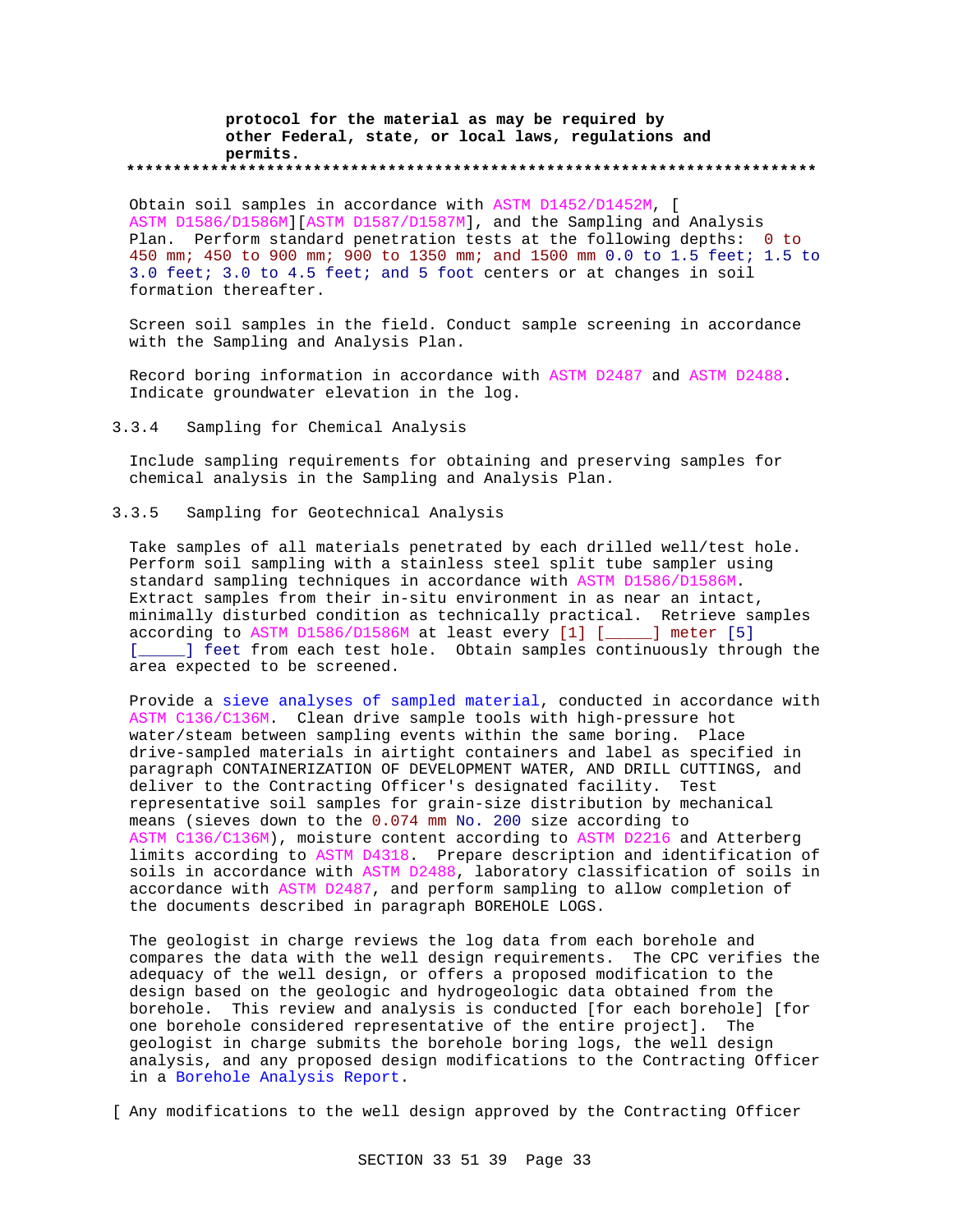is considered a change to the contract documents and negotiated in accordance with the "CHANGES" clause.

## ][3.3.5.1 Geophysical Logging

# **\*\*\*\*\*\*\*\*\*\*\*\*\*\*\*\*\*\*\*\*\*\*\*\*\*\*\*\*\*\*\*\*\*\*\*\*\*\*\*\*\*\*\*\*\*\*\*\*\*\*\*\*\*\*\*\*\*\*\*\*\*\*\*\*\*\*\*\*\*\*\*\*\*\***

**NOTE: The requirement to obtain borehole geophysical surveys is optional. While it may not be necessary to require a borehole geophysical survey at a site where a great deal is known about the subsurface, at another site, where very little, or nothing is known, it may be prudent to require a borehole geophysical survey. When it is deemed necessary to require a borehole geophysical survey, the specific type of survey should be specified. This recommendation is made by the project geologist. The project geologist should also determine what geophysical logging is not allowed by State regulations, before specifying them. See EM 1110-1-1802, Geophysical Exploration. Guidance for planning and conducting borehole geophysical logging may be found in ASTM D5753. \*\*\*\*\*\*\*\*\*\*\*\*\*\*\*\*\*\*\*\*\*\*\*\*\*\*\*\*\*\*\*\*\*\*\*\*\*\*\*\*\*\*\*\*\*\*\*\*\*\*\*\*\*\*\*\*\*\*\*\*\*\*\*\*\*\*\*\*\*\*\*\*\*\***

Geophysically log the total depth of each test hole drilled. Document geophysical logging in accordance with Geophysical Logs. Run [one successful natural gamma ray or gamma-gamma for the full depth, (top to bottom of test hole);] [one successful neutron in the fluid filled portion of the hole, (top to bottom of test hole);] [one successful (top to bottom of test hole) spontaneous potential (self-potential);] [and,] [one successful (top to bottom of test hole) resistivity log], for each test hole. Perform log analyses and interpretations by a person qualified in accordance with paragraph QUALIFICATIONS.

## ]3.3.6 In-Situ Permeability Determination

# **\*\*\*\*\*\*\*\*\*\*\*\*\*\*\*\*\*\*\*\*\*\*\*\*\*\*\*\*\*\*\*\*\*\*\*\*\*\*\*\*\*\*\*\*\*\*\*\*\*\*\*\*\*\*\*\*\*\*\*\*\*\*\*\*\*\*\*\*\*\*\*\*\*\* NOTE: In some fine grained aquifers, the period of time for the aquifer to reach equilibrium may exceed 24 hours and testing should be performed no sooner than 48 or more hours after the well is developed. \*\*\*\*\*\*\*\*\*\*\*\*\*\*\*\*\*\*\*\*\*\*\*\*\*\*\*\*\*\*\*\*\*\*\*\*\*\*\*\*\*\*\*\*\*\*\*\*\*\*\*\*\*\*\*\*\*\*\*\*\*\*\*\*\*\*\*\*\*\*\*\*\*\***

Determine the in-situ permeability for each well following development but no sooner than [48] [\_\_\_\_\_] hours after development. After the well is developed and allowed to equilibrate for at least 24 hours, and before in-situ permeability testing, measure and record the static water level in the well. Determine, for each well installed, the in-situ permeability of the screened formation using an appropriate method after the well has been developed. State proposed details of the methods expected to be used and references for those methods in the Well Installation Plan. Except for formation water from the well, do not introduce any other water or liquid into the well.

# 3.3.7 Well Development

Ensure well development is in accordance with EPA 600-4-89-034 and ASTM D5092 except as modified herein. Surging, and pumping/over pumping/backwashing are acceptable development methods. Air surging and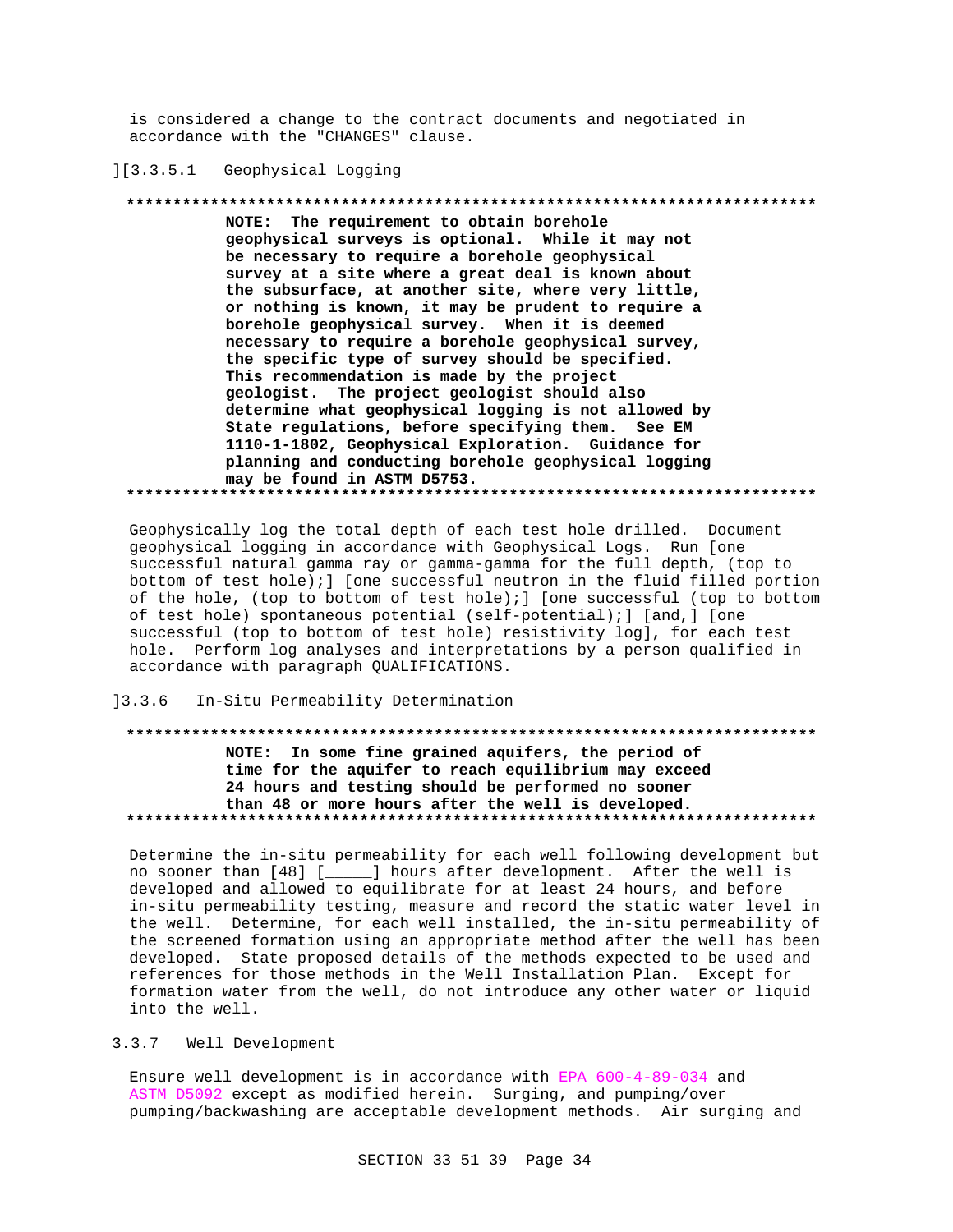jetting are prohibited. Method of development is chosen by the geologist in charge and approved by the Contracting Officer. Well development does not begin until the well installation is complete and accepted by the Contracting Officer. Conduct well development operations continuously until development water flows clear and free of drilling fluids, cuttings, or other materials. At such time, test representative water samples for pH, temperature, and specific conductivity in accordance with EPA 600/4-79/020. Take samples every 3 hours. When stabilized readings of these parameters, as accepted by the Contracting Officer, have been achieved for 12 consecutive hours, cease well development operations.

## **\*\*\*\*\*\*\*\*\*\*\*\*\*\*\*\*\*\*\*\*\*\*\*\*\*\*\*\*\*\*\*\*\*\*\*\*\*\*\*\*\*\*\*\*\*\*\*\*\*\*\*\*\*\*\*\*\*\*\*\*\*\*\*\*\*\*\*\*\*\*\*\*\*\***

**NOTE: Well development locally improves or restores the aquifer's hydraulic conductivity and removes undesirable materials from the aquifer near the well screen, thus yielding a more representative ground water sample. The most appropriate development method and acceptance criteria to use varies according to the hydrologic characteristics of the aquifer, the drilling method used and the type of well completion. The following specification is performance based. The designer may specify a method which has been shown to work well in the project area. In some instances, e.g., very fine-grained sediments, some karst terrains, the well development criteria may not be obtainable. Development criteria should be modified if such conditions are known or suspected to exist. The U.S. Environmental Protection Agency (EPA) may, according to their Technical Enforcement Guidance Document (TEGD), 530/R-93/001, consider a well improperly completed if a well yields turbid samples (turbidity greater than or equal to 5 NTUs) after development. If the local EPA Region enforces this criteria, it may be necessary to include a requirement that the well be developed until a turbidity of less than or equal to 5 NTUs is achieved. \*\*\*\*\*\*\*\*\*\*\*\*\*\*\*\*\*\*\*\*\*\*\*\*\*\*\*\*\*\*\*\*\*\*\*\*\*\*\*\*\*\*\*\*\*\*\*\*\*\*\*\*\*\*\*\*\*\*\*\*\*\*\*\*\*\*\*\*\*\*\*\*\*\***

Within 7 days of completion of each well, but no sooner than [48] [ hours after cement grouting is completed, develop the well. Perform development using only mechanical surging or over pumping or a combination thereof in accordance with ASTM D5521/D5521M. Include details of the proposed development method in the Well Installation Plan. Maintain a well development record in accordance with paragraph WELL DEVELOPMENT RECORDS. Development is complete when:

- a. Well water is clear to the unaided eye,
- b. Sediment thickness in the well is less than [1 percent of the screen length] [30 mm 0.1 foot],
- c. A minimum of three times the standing water volume in the well plus three times the volume of all added water and drilling fluid lost during drilling and installation of the well is removed, and
- d. Stabilization has occurred for the following parameters: temperature, specific conductivity, pH, oxidation-reduction potential (ORP),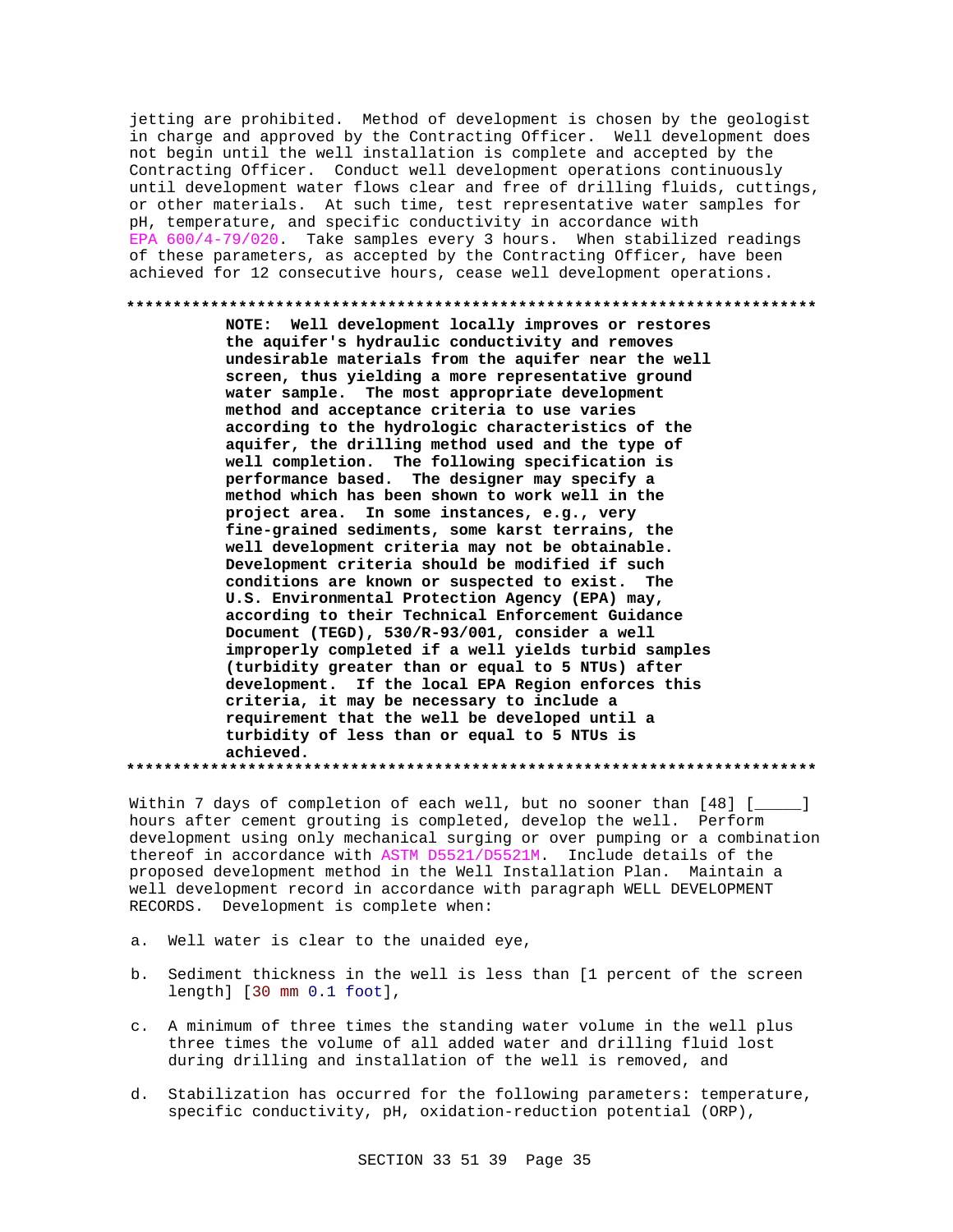dissolved oxygen (DO), and turbidity readings, measured before, twice during and after development operations. Stabilization means [variation of less than 0.2 pH units, variation of plus or minus 1 degree Celsius, 1 degree Fahrenheit, plus or minus 3 percent change in specific conductance; plus or minus 10mV for ORP; and plus or minus 10 percent for DO, and turbidity, measured between three consecutive readings with one casing volume of water removed between each reading] [\_\_\_\_\_]. Determine ORP in accordance with AWWA 10084. Conduct temperature, specific conductance, DO, turbidity, and pH readings in accordance with EPA 600/4-79/020. At completion of well development, collect approximately 0.5 liter 1 pint of well water in a clear glass jar. Label the jar with project name, well number and date; and digitally photograph. Suitably backlight the subject in the photograph close-up to show the clarity of the water and any suspended sediment. The photograph is a part of the well development record. [Contain water removed during development and testing operations in D.O.T. approved drums, containers or vessels and dispose of by [\_\_\_\_\_], in accordance with paragraph CONTAINERIZATION OF DEVELOPMENT WATER, AND DRILL CUTTINGS, and DRILLING WASTE DISPOSAL.] [Discharge water removed during development and testing operations to the ground surface at least [\_\_\_\_\_] meters feet from the well in a down gradient area.]

# 3.3.7.1 Well Development Records

Prepare and submit a monitoring well development record for each monitoring well installed under the supervision of the geologist present during well installation operations, within [\_\_\_\_\_] working days of the completion of development. Include the following information on the well development record, but do not limit to the following:

- a. Date, time, and elevation of water level in the well, before development.
- b. Depth to bottom of well, name of project and site, well identification number, and date of development.
- c. Method used for development, to include size, type and make of equipment, bailer, and/or pump used during development.
- d. Time spent developing the well by each method, to include typical pumping rate, if pump is used in development.
- e. Volume and physical character of water removed, to include changes during development in clarity, color, particulates, and odor.
- f. Volume of water added to the well, if any.
- g. Source of any water added to the well.
- h. Volume and physical character of sediment removed, to include changes during development in color, and odor.
- i. Clarity of water before, during, and after development. Nephelometric turbidity unit (NTU) measurements.
- j. Total depth of well from top of the casing and the static water level, immediately after pumping/development, and 24 consecutive hours after development.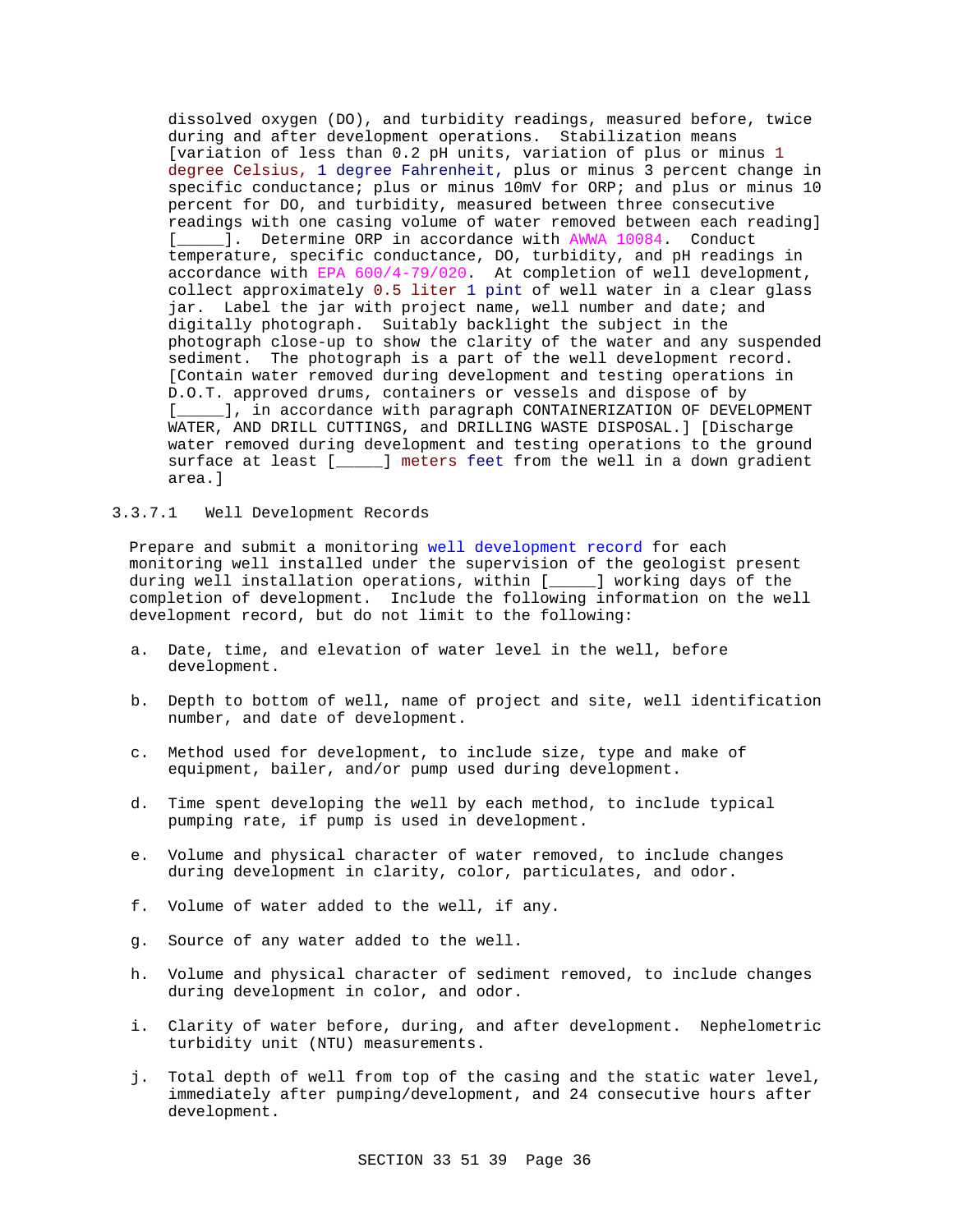- k. Readings of pH, specific conductance, DO, ORP, and temperature taken before, during, and after development.
- l. Name and job title of individual developing well.
- m. Name and/or description of the disposal facility/area, for the waters removed during development.
- 3.3.8 Surveys

# **\*\*\*\*\*\*\*\*\*\*\*\*\*\*\*\*\*\*\*\*\*\*\*\*\*\*\*\*\*\*\*\*\*\*\*\*\*\*\*\*\*\*\*\*\*\*\*\*\*\*\*\*\*\*\*\*\*\*\*\*\*\*\*\*\*\*\*\*\*\*\*\*\*\* NOTE: Guidance for installing survey markers can be found in EM 1110-1-1002 Survey Markers and Monumentation. \*\*\*\*\*\*\*\*\*\*\*\*\*\*\*\*\*\*\*\*\*\*\*\*\*\*\*\*\*\*\*\*\*\*\*\*\*\*\*\*\*\*\*\*\*\*\*\*\*\*\*\*\*\*\*\*\*\*\*\*\*\*\*\*\*\*\*\*\*\*\*\*\*\***

Establish coordinates and elevations for each monitoring well/test hole. Determine horizontal coordinates to the closest 300 mm 1.0 foot and referenced to the State Plane Coordinate System, or Universal Transverse Mercator (UTM). If the State Plane Coordinate System/UTM is not readily available, use an existing local grid system. Obtain a ground elevation to the closest 30 mm 0.1 foot at each well. The highest point on the top of the riser pipe serves as a measurement point; reference this elevation and survey to the nearest 3 mm 0.01 foot using the National Geodetic Vertical Datum of [1929] [1988]. If the datum is not readily available, use the existing local vertical datum. Plot the location, identification, coordinates, and elevations of the well and monuments on maps by a registered land surveyor licensed in the State of [\_\_\_\_\_], with a scale large enough to show their location with reference to other structures. Submit this data with a well location map as the Installation Survey Report.

# 3.3.8.1 Survey Maps and Notes

Prepare and submit a tabulated list of all monitoring wells and monuments, copies of all field books, maps showing the locations, and elevations of all monitoring wells, and all computation sheets, consisting of the designated number of the well or monument, the X and Y coordinates, and all the required elevations within [\_\_\_\_\_] working days after completion of the survey.

# 3.3.9 Project Photographs

Submit digital photographs taken before, during, and after completion of the work, of each well installation site. Also take photographs of any rock that is cored at the site; take a minimum of [one view] [[\_\_\_\_\_] views] of each well installation. If rock is cored at the site, after the core has been logged, dampen the core if it has dried, neatly arrange in the core box, and take color photographs. Document the following information:

Project No. 6. Contract No. Contractor/Photographer: Photograph No. Date/Time: Description: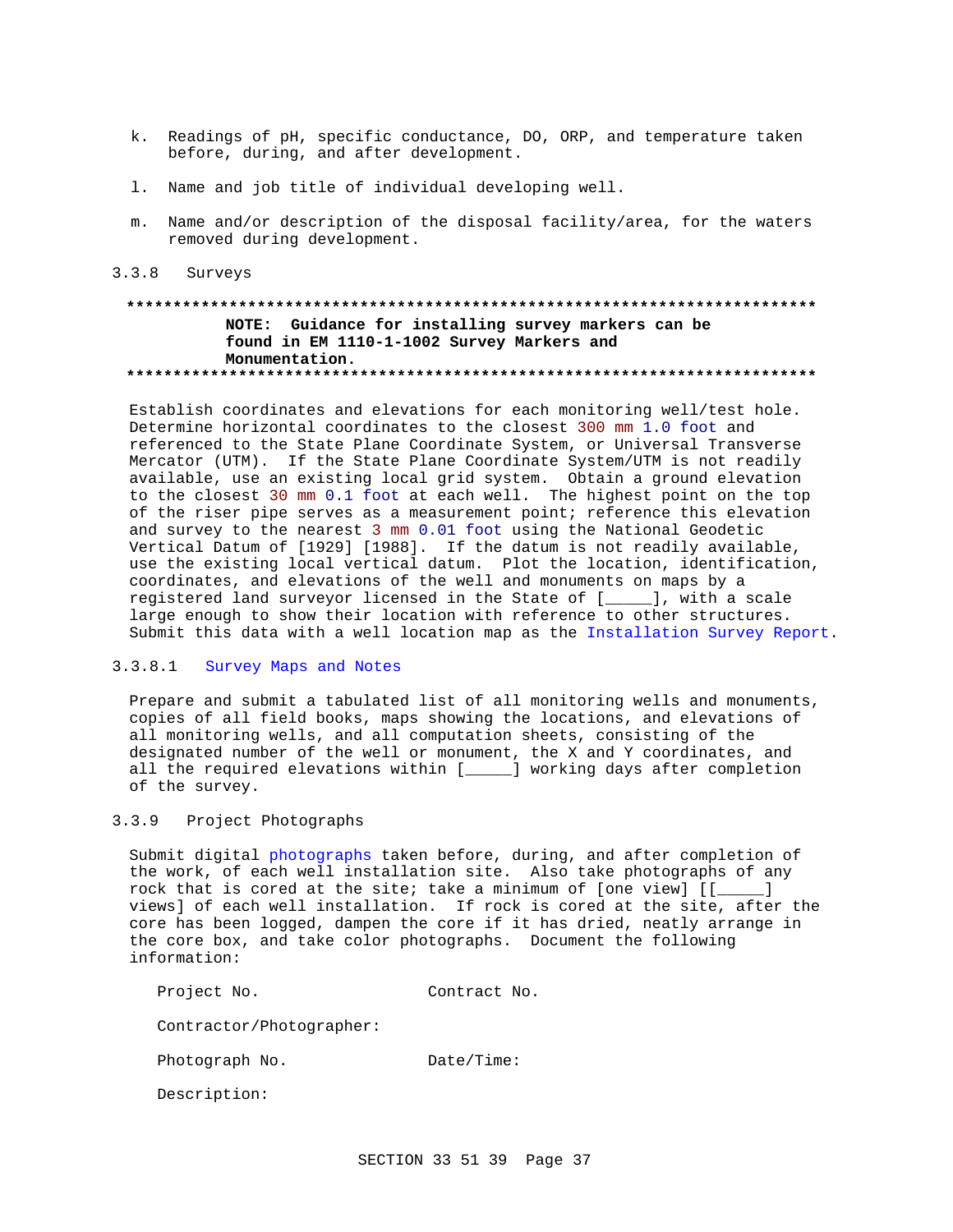Direction of View:

# 3.4 ADJUSTING AND CLEANING

## 3.4.1 Site Cleanup

After completion of the work, remove tools, appliances, surplus materials, temporary drainage, rubbish, and debris incidental to work. Backfill excavation and vehicular ruts and dress to conform with the existing landscape or terrain. Repair or replace utilities, structures, roads, fences, or any other pre-existing item damaged due to negligence. Accomplish repair or replacement prior to completion of this contract.

3.4.2 Water From Well Development Operations

Water generated during well installation will be containerized and properly characterized in accordance with State and local regulations, the SAP, and as designated by the hazardous waste and wastewater Program Managers. Determine disposal method based on the characterization of the water and recommendations from the Program Managers.

3.4.2.1 Disposal of Containerized Water

Sample and analyze water as described in the SAP.

- [ a. Water exhibiting TPH less than [0.5] [ \_\_\_\_\_ ] ppm and BTEX less than [1] [\_\_\_\_\_] ppb is considered clean. Dispose water [on-site] [on station] as directed by the Contracting Officer.
- ][b. If the concentration of total BTEX is greater than [1] [\_\_\_\_\_] ppb or TPH greater than [0.5] [\_\_\_\_\_] ppm, treat and dispose the water at a permitted facility.
- $] [c. [$

## ]3.4.3 Drilling Waste Disposal

### **\*\*\*\*\*\*\*\*\*\*\*\*\*\*\*\*\*\*\*\*\*\*\*\*\*\*\*\*\*\*\*\*\*\*\*\*\*\*\*\*\*\*\*\*\*\*\*\*\*\*\*\*\*\*\*\*\*\*\*\*\*\*\*\*\*\*\*\*\*\*\*\*\*\***

**NOTE: The designer must address disposal of drill cuttings, rock core, grout or bentonite slurry, and other solid or liquid materials bailed, pumped, or otherwise removed from the borehole during drilling, well installation, completion, and well development procedures within all appropriate regulatory requirements. The nature of these wastes (whether hazardous or not) potentially vary between well sites on a single project. On a remedial action project, it may be prudent to dispose of drilling and well installation waste in coordination with other project waste streams. In some instances, rock core may be determined to be contaminated and must be handled accordingly. Refer to EPA/540/G-91/009, Management of Investigation-Derived Waste From Site Investigations and EPA OSWER Directive 9345.3-03FS, April 1992, Guide to Management of Investigation-Derived Wastes, for discussion of some issues relevant to Superfund projects. State/local regulations must also be considered.**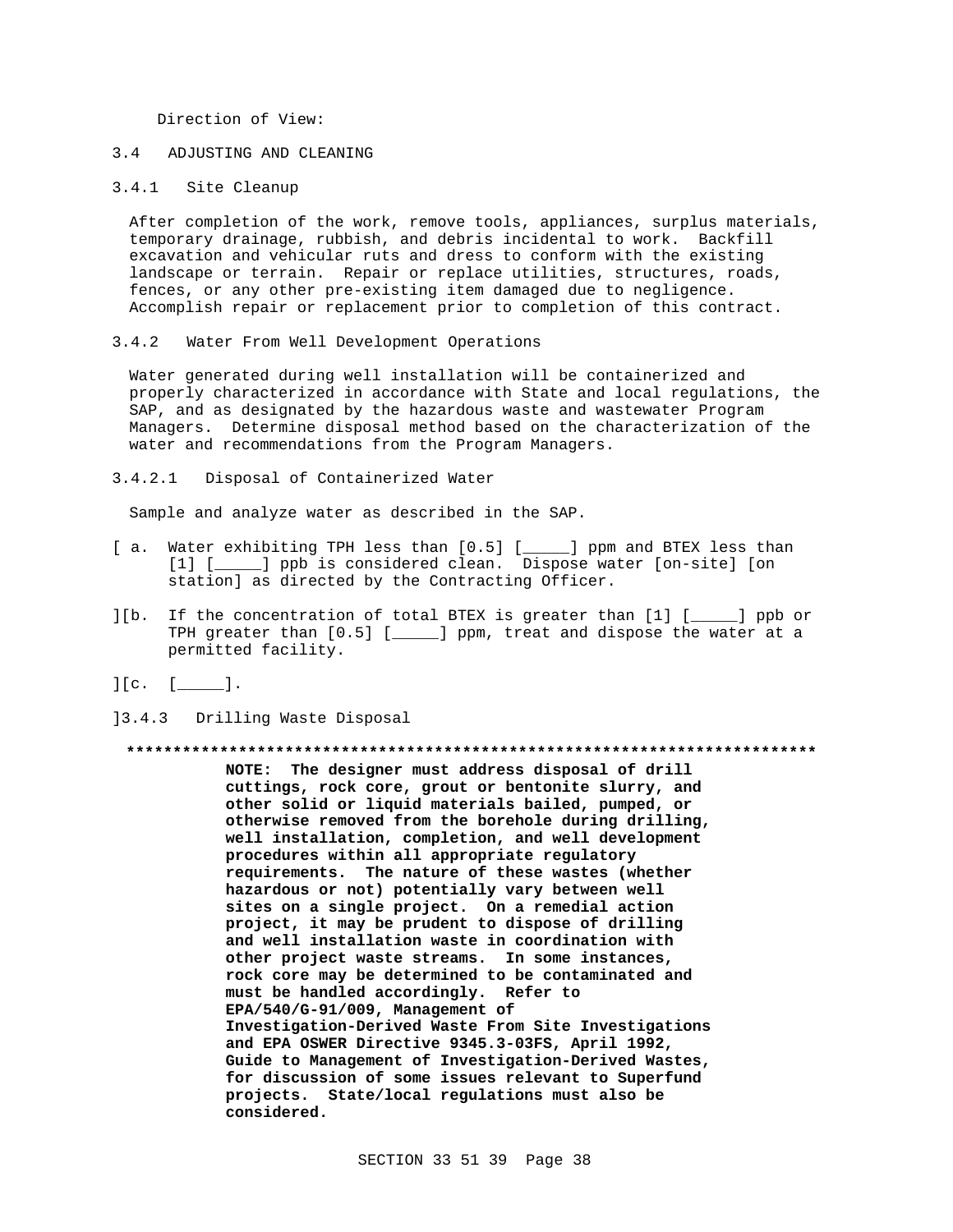# **\*\*\*\*\*\*\*\*\*\*\*\*\*\*\*\*\*\*\*\*\*\*\*\*\*\*\*\*\*\*\*\*\*\*\*\*\*\*\*\*\*\*\*\*\*\*\*\*\*\*\*\*\*\*\*\*\*\*\*\*\*\*\*\*\*\*\*\*\*\*\*\*\*\***

Dispose of slurry, drill cuttings, rock core; other solid or liquid material bailed, pumped, or otherwise removed from the borehole during drilling, installation, completion, and well development procedures; and fluids from material/equipment decontamination activities by [\_\_\_\_\_].

- a. Soils exhibiting TPH less than [100] [\_\_\_\_\_] ppm, BTEX less than [10] [\_\_\_\_\_] ppm, TOX less than [100] [\_\_\_\_\_] ppm, passing TCLP tests, and testing negative for PCB's are considered clean dispose [on-site] [on station] as directed by the Contracting Officer.
- b. Manage soils failing the TCLP test or exhibiting TOX greater than [100] [\_\_\_\_\_] ppm accordance with [applicable State and local regulations] [\_\_\_\_\_].
- c. If the concentration of total BTEX is greater than [10] [\_\_\_\_\_] ppm or TPH greater than [100] [\_\_\_\_\_] ppm, provide disposal and treatment of the soil at at a permitted soil recycling facility.
- 3.4.4 Transportation Of Contaminated Soil And Water

Comply with Federal, State, and local requirements for transporting contaminated materials through the applicable jurisdictions and bear responsibility and cost for any noncompliance. In addition to those requirements, do the following:

- a. Inspect and document vehicles and containers for proper operation and covering.
- b. Inspect vehicles and containers for proper markings, manifest documents, and other requirements for waste shipment.
- c. Perform and document decontamination procedures prior to leaving the worksite and again before leaving the disposal site.
- 3.4.5 Disposal of Contaminated Soil And Water

Dispose contaminated materials removed from the site [in accordance with the SAP.][to a treatment/disposal facility permitted to accept such materials.]

# 3.5 CLOSEOUT ACTIVITIES

## 3.5.1 Well Acceptance

Properly construct, install, develop, and test all wells according to the requirements of this specification so that they are suitable for the intended purpose. If installed wells are not functional or not in accordance with these specifications, the Contracting Officer will disapprove the well and direct repair or replacement, and instruct abandonment of the disapproved well in accordance with this specification.

## 3.5.2 Documentation Reports

**\*\*\*\*\*\*\*\*\*\*\*\*\*\*\*\*\*\*\*\*\*\*\*\*\*\*\*\*\*\*\*\*\*\*\*\*\*\*\*\*\*\*\*\*\*\*\*\*\*\*\*\*\*\*\*\*\*\*\*\*\*\*\*\*\*\*\*\*\*\*\*\*\*\* NOTE: For projects on the National Priorities List(NPL) or RCRA sites, recommend using the EPA Uniform Federal Policy for Quality Assurance Project**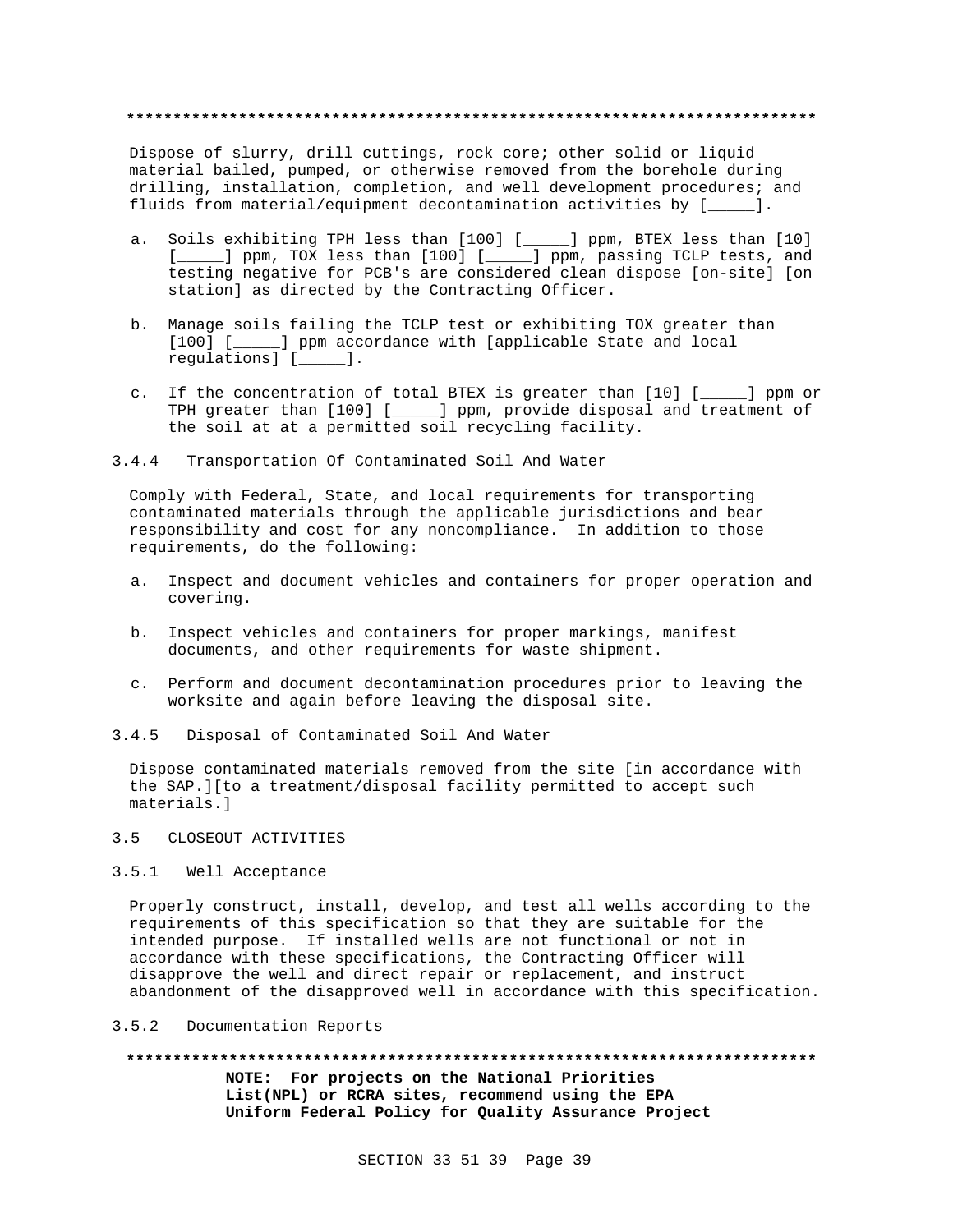## Plans worksheets for Quality Control.

Submit reports for well construction and development. Establish and maintain documentation reports for well construction and development to record the desired information and to assure compliance with contract requirements, including, but not limited to: borehole logs, well construction diagrams, geophysical logs, and well decommissioning/abandonment records.

#### $3.5.2.1$ Borehole Logs

### 

NOTE: Borehole logging requirements can be found in EM 1110-1-4000, Monitor Well Design, Installation, and Documentation at Hazardous and/or Toxic Waste Sites. Requirements can also be found in ASTM D2113 and ASTM D5434. If rock is cored at the site, and it is deemed necessary to determine the rock quality designation (RQD) of the core for design purposes, the RQD should also be shown on the boring log. Guidance for determining the RQD may be found in **ASTM D6032.** 

Submit original borehole logs, within [\_\_\_\_\_] working days after completion of the boring and well installation procedures. Prepare and complete a borehole log for each boring drilled, prepared by the geologist present onsite during all well drilling and installation activities. Provide the log scale at [10] [\_\_\_\_\_] mm equals [300] [\_\_\_\_\_] mm [1] [\_\_\_\_\_] inch equals [1] [\_\_\_\_\_] foot. Keep copies current and complete all well logs in the field at each well site and make available at all times for inspection by the Contracting Officer. Include, as a minimum, the following:

- a. Name of the project and site.
- b. Boring/well identification number.
- c. Location of boring (coordinates, if available).
- d. Make and manufacturer's model designation of drilling equipment and name of drilling firm.
- e. Date boring was drilled.
- f. Reference data for all depth measurements.
- g. Name of driller and name and signature of geologist preparing log.
- h. Nominal hole diameter and depth at which hole diameter changes.
- i. Total depth of boring.

# NOTE: Split spoon sampling can be used in many cases.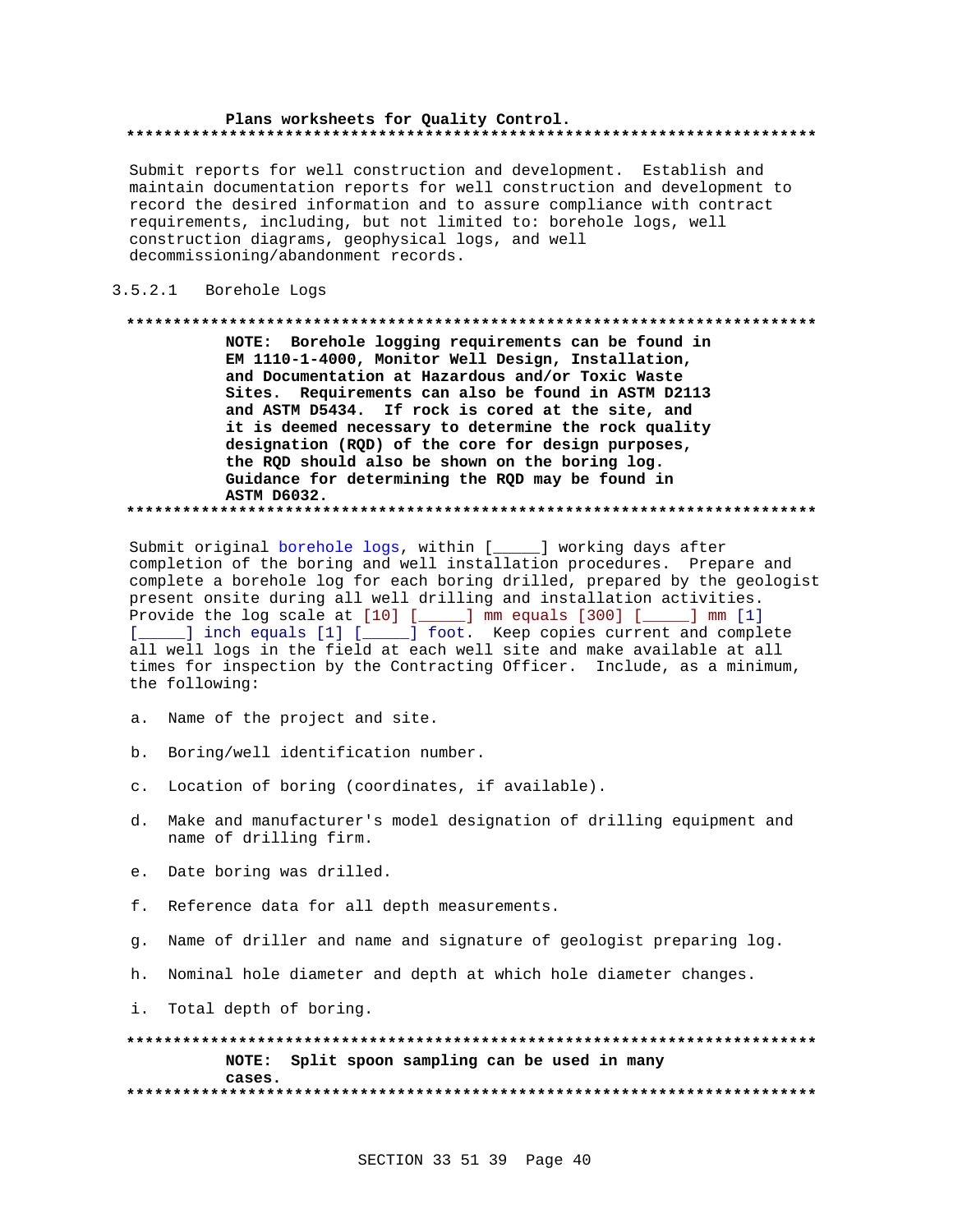- j. Method of drilling, including sampling methods and sample depths, including those attempted with no recovery. Indication of penetration resistance such as drive hammer blows given in blows per 150 mm 6 inchesof driven sample tubes. Include in information hammer weight and drop distance. Record information such as rod size, bit type, pump type, etc.. Also include a description of any temporary casing used, drill fluids and fluid additives used, if any, including brand name and amount used, along with the reason for and start (by depth) of its use, and, if measured, mud viscosities and weight.
- k. Depth of each change of stratum. If location of strata change is approximate, so state in the report.
- l. Description of the material of which each stratum is composed, in accordance with [ASTM D2488] [\_\_\_\_\_], and/or standard rock nomenclature, as necessary. Include in soil parameters for logging, but do not limit to: classification, depositional environment and formation, if known, Unified Soil Classification Symbol, secondary components and estimated percentages, color (using FSUP 77341 or GSA RCC00100R), plasticity, consistency (cohesive soil), density (non-cohesive soil), moisture content, structure and orientation, and grain angularity.
- m. Include in rock core parameters for logging , but do not limit to: rock type, formation, modifier denoting variety (shaly, calcareous, siliceous, etc.), color (using GSA RCC00100R), hardness, degree of cementation, texture, crystalline structure and orientation, degree of weathering, solution or void conditions, primary and secondary permeability, and lost core.
- n. Include the results of any chemical field screening on the boring log. Prepare classification in the field at the time of sampling. Also duly note and record the results of visual observation of the material encountered, and any unusual odor detected.
- o. Depth of any observed fractures, with strike and dip, weathered zones, or any abnormalities encountered.
- p. Depth and estimated percent of drill fluid loss or lost circulation. Measures taken to regain drill water circulation. Significant color changes in the drilling fluid return.
- q. Depth to water, and any non-aqueous phase liquids (NAPLs) and date measured before, during, and after each drilling shift, and prior to well installation. Provide and maintain at each well under construction a portable water, and NAPL level measuring device of sufficient length to measure the water/NAPL level to [50] [\_\_\_\_\_] meter [165] [\_\_\_\_\_] foot depth. Make the device onsite at all times and provide graduated measuring wire in mm 0.01 foot. Take water and NAPL level measurements to the nearest mm 0.01 foot.
- r. Box or sample number. Record depths and the number of the core boxes and/or samples at the proper interval.
- s. Percent Rock Core Recovery. If rock is cored, show the percent core recovery for the individual drill runs.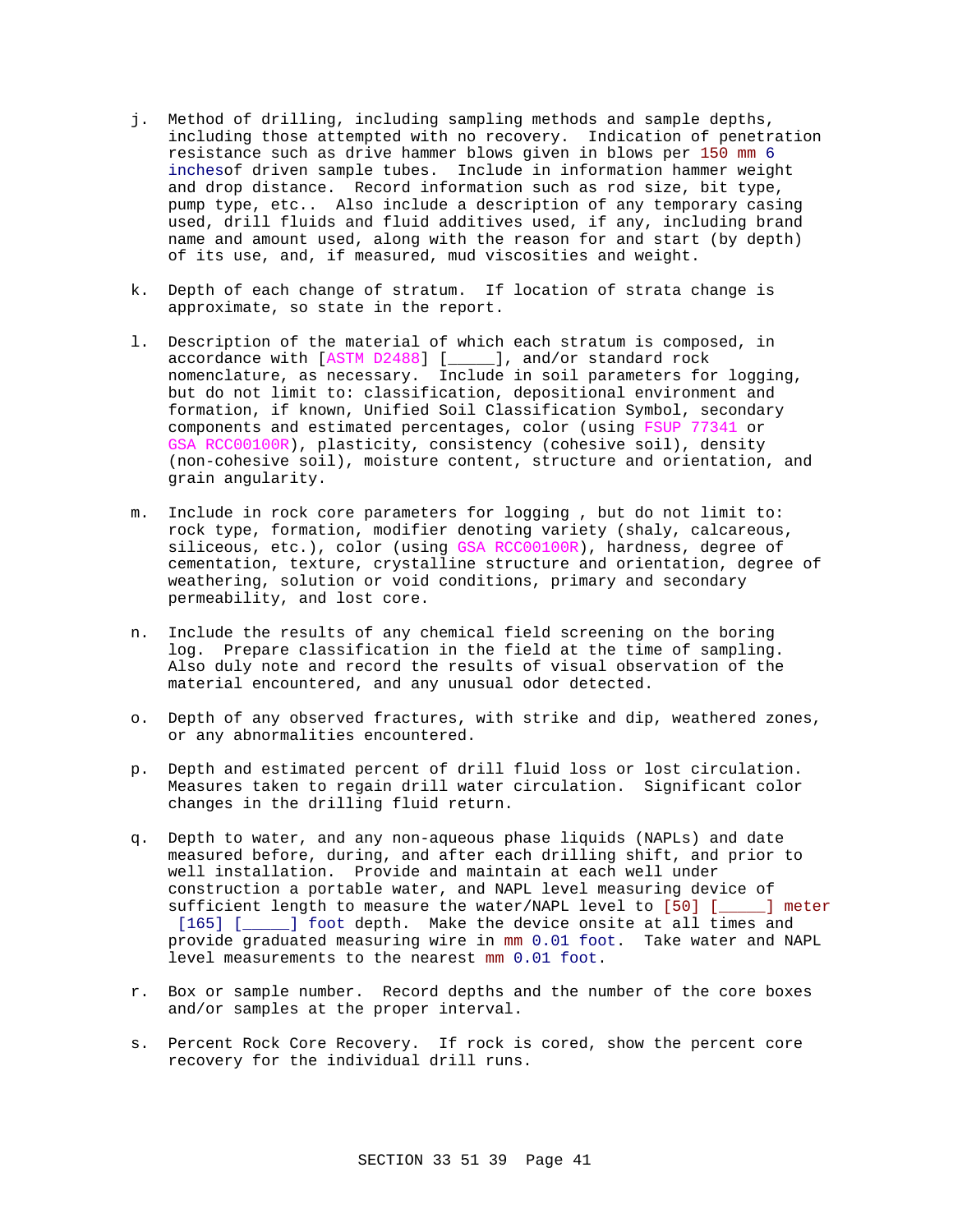# 3.5.2.2 Installation Diagrams

Submit as-built installation diagram for each monitoring well installed within [\_\_\_\_\_] working days of the completion of the installation, prepared by the geologist present during well installation operations. The well will not be accepted by the Contracting Officer before the geologic logs and installation diagrams are received. Clearly illustrate in the diagram the as-built condition of the well and include, but do not limit to the following items:

- a. Name of the project and site.
- b. Well identification number.
- c. Name of driller and name and signature of the geologist preparing diagram.
- d. Date of well installation.
- e. Description of material from which the well is constructed, including well casing and riser pipe and screen material, centralizer composition, if used, diameter and schedule of casing and screen, gradation of filter pack, lithologic description, brand name (if any), source, and processing method, and method of placement of the filter pack, bentonite seal type (pellets, granules, chips, or slurry), grout type (cement or high-solids bentonite) and type of protective cover (protective casing or flush-to-ground).
- f. Total depth of well.
- g. Nominal hole diameter.
- h. Depth to top and bottom of screen, and filter pack.
- i. Depth to top and bottom of any seals installed in the well boring (grout or bentonite).
- j. Type of cement and/or bentonite used, mix ratios of grout, method of placement and quantities used.
- k. Elevations/depths/heights of key features of the well, such as top of well casing and riser pipe, top and bottom of protective casing, ground surface, the depth of maximum frost penetration (frost line), bottom of well screen, top and bottom of filter pack, and top and bottom of seal.
- l. Other pertinent construction details, such as slot size and percent open area of screen, type of screen, and manufacturer of screen.
- m. Well location by coordinates. Include a plan sheet showing the coordinate system used and the location of each well. A plan sheet is not required for each well installation diagram; multiple wells may be shown on the same sheet.
- n. Static water level upon completion of the well.
- o. Special problems and their resolutions; e.g., grout in wells, lost casing, or screens, bridging, etc.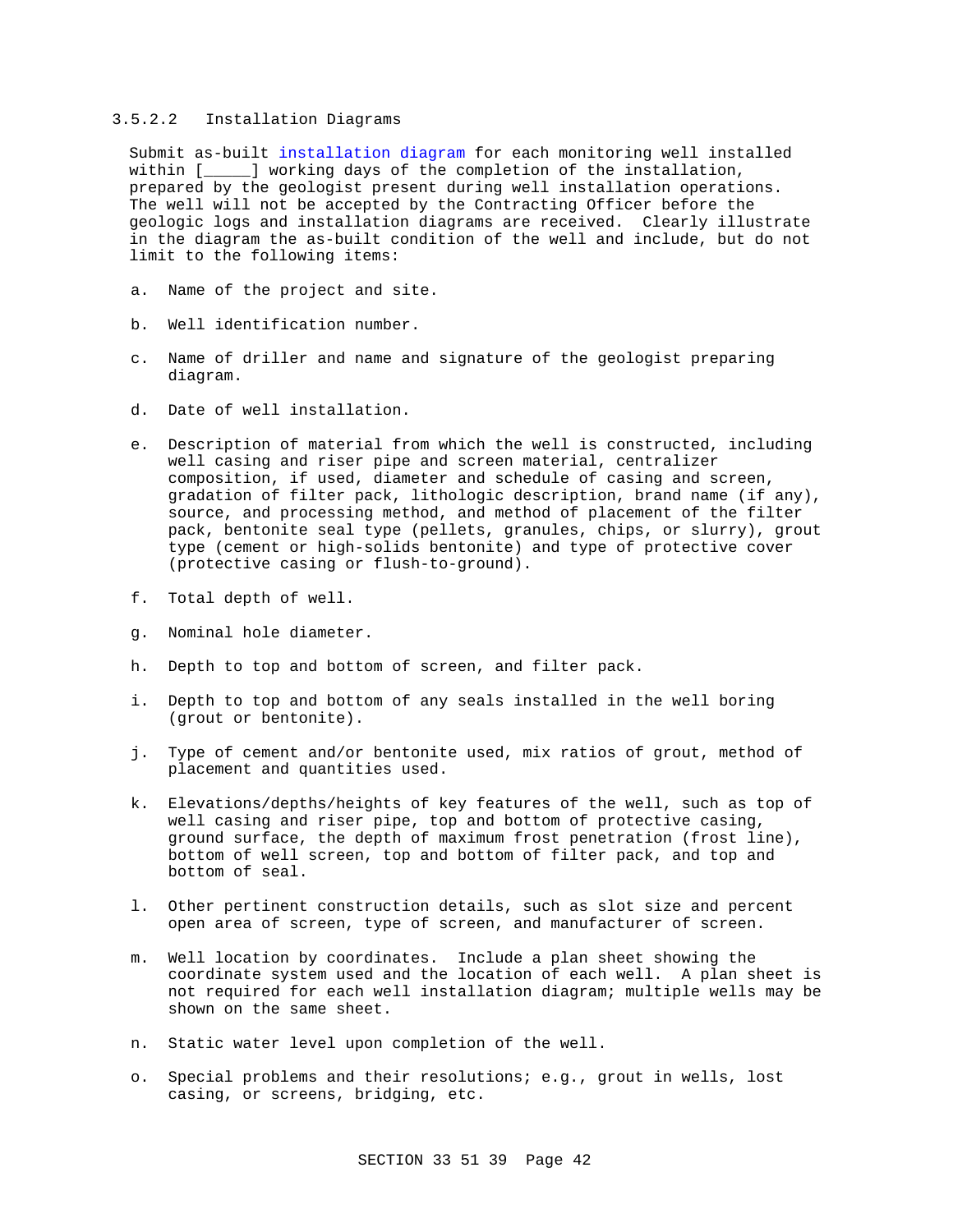- p. Description of surface completion.
- 3.5.3 Geophysical Logs

Prepare, complete, and submit geophysical logs for each monitoring well/test hole installed, within [\_\_\_\_\_] working days of the completion of said logging. Include the following information on the logs as a minimum:

- a. Project name.
- b. Test hole/monitoring well identification number.
- c. Location of test hole (coordinates, and state, and county name).
- d. Date test hole was drilled.
- e. Fluid level in test hole before logging.
- f. Fluid type and temperature.
- g. Fluid resistance in ohm-m.
- h. Casing type, diameter, and elevation (top and bottom).
- i. Cement type and elevation (top and bottom).
- j. Screen type, diameter, and elevation (top and bottom).
- k. Date and time test hole was logged.
- l. Reference elevation for all depth measurements.
- m. Operator's name.
- n. Equipment name and address.
- o. Logger type and number.
- p. Tool type.
- q. Detector type (Nuclear Log only).
- r. Source type (Nuclear Log only).
- s. Source size (Nuclear Log only).
- t. Source spacing (Nuclear Log only).
- u. Tool length, cable head to detector.
- v. Calibration.
- w. Logging speed cm/min ft/min.
- x. Log vertical scale m/cm ft/in.
- y. Module settings.
- z. Recorder settings.